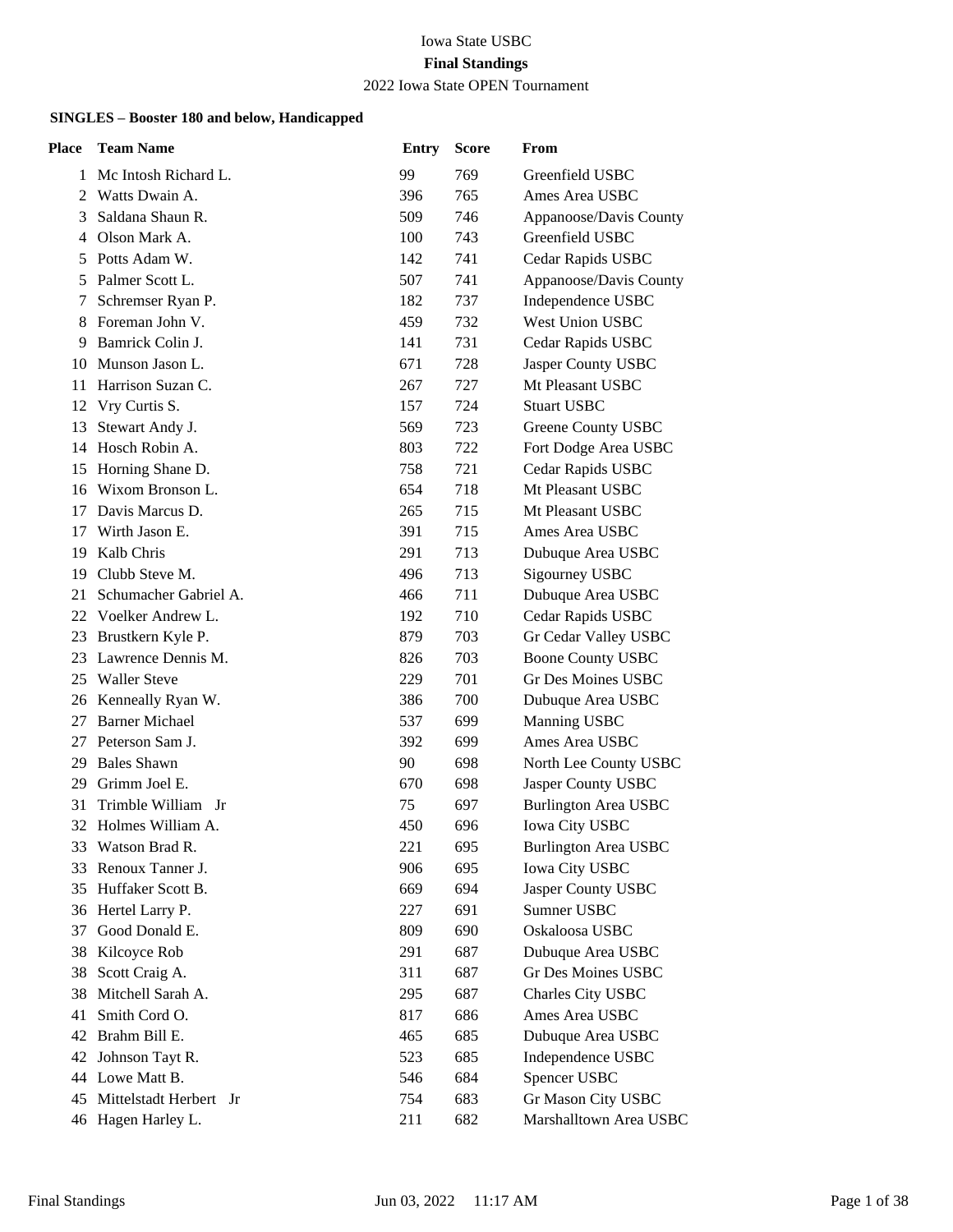### 2022 Iowa State OPEN Tournament

| Place | <b>Team Name</b>            | <b>Entry</b> | <b>Score</b> | From                       |
|-------|-----------------------------|--------------|--------------|----------------------------|
|       | 46 Redding Neal W.          | 363          | 682          | Gr Des Moines USBC         |
| 48    | Biel Todd A.                | 113          | 681          | Gr Des Moines USBC         |
| 48    | Shaw Robert J.              | 247          | 681          | Dyersville USBC            |
|       | 50 Henry Owen W.            | 452          | 680          | <b>West Union USBC</b>     |
| 50    | Simpson Brandon A.          | 685          | 680          | <b>Gr Des Moines USBC</b>  |
| 52    | Montgomery Adam J.          | 107          | 679          | <b>Iowa City USBC</b>      |
| 52    | Gates Rusty D.              | 123          | 679          | Keokuk USBC                |
|       | 54 Fedeler Steven J.        | 226          | 678          | Sumner USBC                |
|       | 54 O'Brien Joseph W.        | 595          | 678          | Iowa City USBC             |
| 56    | Johnston Brevin D.          | 674          | 677          | Jasper County USBC         |
| 56    | <b>Schroeder Dustin</b>     | 524          | 677          | Independence USBC          |
|       | 58 Elkin Tadd A.            | 253          | 676          | Fort Dodge Area USBC       |
| 59    | Spitz Michael J.            | 356          | 674          | Stacyville USBC            |
| 60    | Alter Ramey S.              | 106          | 673          | <b>Iowa City USBC</b>      |
| 60    | Putman Brian V.             | 349          | 673          | Waukon USBC                |
| 62    | Wilkins Joshua J.           | 192          | 672          | Cedar Rapids USBC          |
| 62    | Sommerfelt Dustin L.        | 401          | 672          | Gr Mason City USBC         |
| 62    | Slings Joseph D.            | 674          | 672          | Jasper County USBC         |
| 62    | Hackbarth Robert L.         | 757          | 672          | Eldora USBC                |
| 62    | Gottschalk David E.         | 862          | 672          | Gr Cedar Valley USBC       |
| 67    | Wessels Chadd N.            | 137          | 671          | Cedar Rapids USBC          |
| 67    | Wieser Daniel R.            | 694          | 671          | <b>Gr Des Moines USBC</b>  |
| 69    | Hruska James E. Jr          | 256          | 670          | Fort Dodge Area USBC       |
|       | 69 VanDeBerg Dave           | 402          | 670          | Tripoli USBC               |
| 69    | <b>Broadie Marshall</b>     | 547          | 670          | Spencer USBC               |
| 72    | Sutliff Larry L.            | 128          | 669          | <b>Gr Siouxland USBC</b>   |
| 73    | Rix Laura                   | 480          | 668          | Gr Siouxland USBC          |
| 73    | Restrepo Jaime C.           | 445          | 668          | <b>Iowa City USBC</b>      |
| 73    | Strand Samantha L.          | 658          | 668          | <b>Gr Des Moines USBC</b>  |
| 73    | Vos Carla                   | 792          | 668          | Pella USBC                 |
| 77    | Alter Bronson E.            | 106          | 667          | <b>Iowa City USBC</b>      |
| 77    | Stritz Courtney L.          | 656          | 667          | Gr Des Moines USBC         |
| 79.   | Ashby Robert M.             | 504          | 664          | Appanoose/Davis County     |
| 79    | Holl Connie                 | 517          | 664          | Estherville USBC           |
| 81    | Mitchell Trelys H. Sr       | 148          | 663          | Cedar Rapids USBC          |
|       | 81 Erhart Anthony G.        | 592          | 663          | <b>Iowa City USBC</b>      |
|       | 81 Hunt Sam A.              | 772          | 663          | Monticello USBC            |
| 81    | Hosier Diane M.             | 544          | 663          | <b>Iowa City USBC</b>      |
| 85    | Lorimor Leonetta(Stitch) K. | 475          | 662          | <b>Council Bluffs USBC</b> |
|       | 85 Genskow Adam B.          | 673          | 662          | Jasper County USBC         |
| 87    | <b>Truitt Bryan</b>         | 752          | 661          | Muscatine USBC             |
| 87    | Gunn Charles D. Jr          | 576          | 661          | Greene County USBC         |
| 89    | Ackerson Ian                | 836          | 660          | <b>Gr Des Moines USBC</b>  |
| 89    | McLaughlin Hayden N.        | 534          | 660          | Manning USBC               |
| 91    | Cohrs Dan M.                | 162          | 659          | <b>Council Bluffs USBC</b> |
| 91    | Olson Jim                   | 320          | 659          | Iowa City USBC             |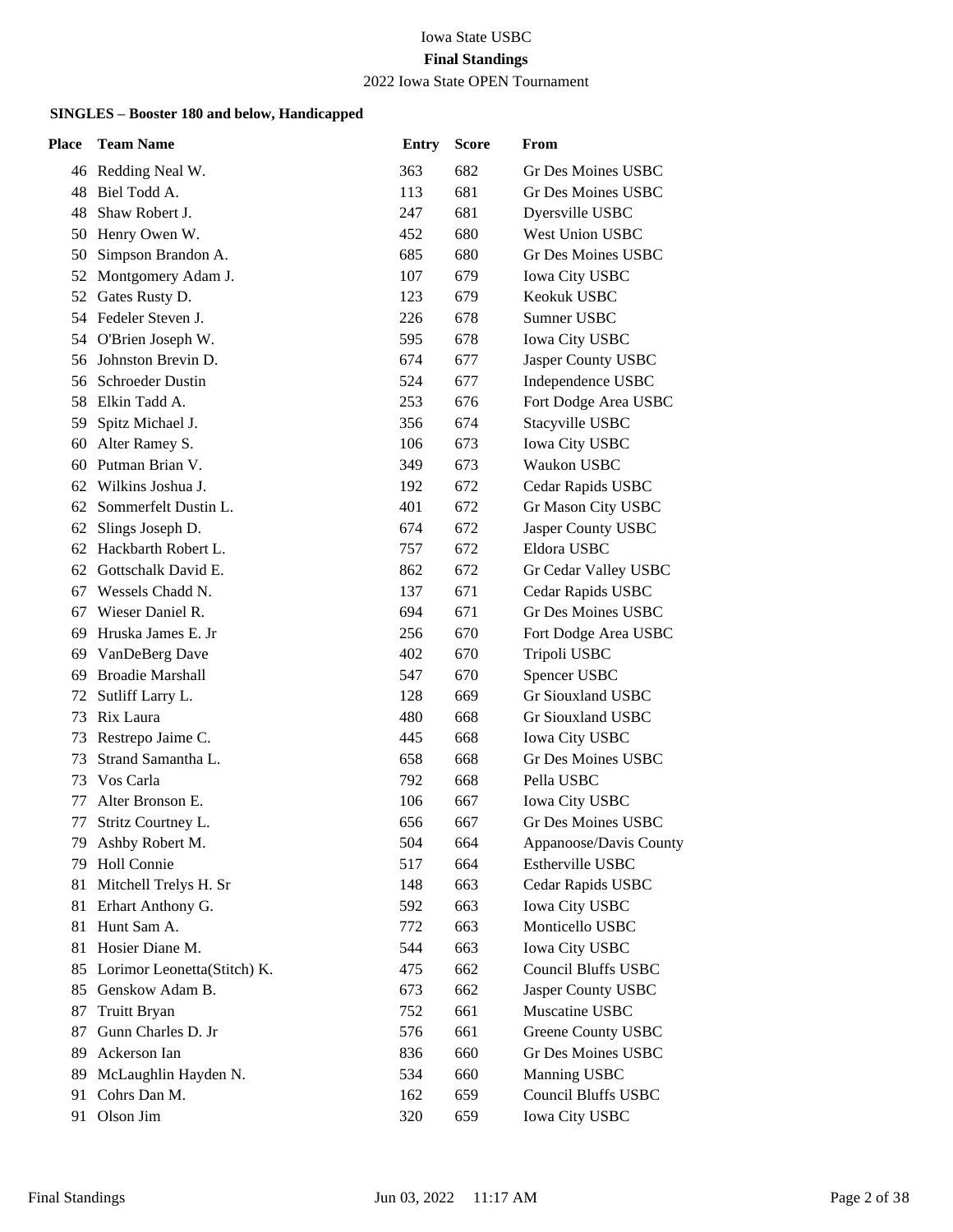#### 2022 Iowa State OPEN Tournament

| Place | <b>Team Name</b>               | <b>Entry</b> | <b>Score</b> | From                         |
|-------|--------------------------------|--------------|--------------|------------------------------|
|       | 93 Beenken Whitnee             | 428          | 658          | Grundy Center USBC           |
|       | 93 Keeran Mark A.              | 586          | 658          | <b>Guthrie County USBC</b>   |
| 93    | Tomkins Russ M.                | 652          | 658          | Dubuque Area USBC            |
|       | 96 Mc Donald James C.          | 145          | 657          | Cedar Rapids USBC            |
|       | 96 Venenga Todd D.             | 829          | 657          | Sanborn USBC                 |
| 96    | Allen Charles M.               | 816          | 657          | Eldora USBC                  |
| 96    | Janovick Jim P.                | 826          | 657          | <b>Boone County USBC</b>     |
|       | 100 Vanderheiden Drew C.       | 157          | 656          | <b>Stuart USBC</b>           |
|       | 100 Kiner Kyle D.              | 619          | 656          | <b>Iowa Great Lakes USBC</b> |
|       | 102 Miller David B.            | 110          | 655          | <b>Iowa City USBC</b>        |
|       | 102 Dunivan Mark               | 276          | 655          | Corydon USBC                 |
|       | 102 Sworthout Craig A.         | 264          | 655          | Mt Pleasant USBC             |
|       | 102 Nunez Jorge L.             | 212          | 655          | Independence USBC            |
|       | 102 Svoboda Steven M.          | 823          | 655          | Cedar Rapids USBC            |
|       | 102 Pablonis John              | 54           | 655          | Ottumwa Area USBC            |
|       | 102 Vander Molen Gary W.       | 792          | 655          | Pella USBC                   |
|       | 109 Ties Jacob W.              | 289          | 654          | Dubuque Area USBC            |
|       | 109 Kohrs Kevin D.             | 612          | 654          | <b>West Union USBC</b>       |
|       | 109 Hartwig Jeff D.            | 693          | 654          | <b>Gr Des Moines USBC</b>    |
|       | 109 Buck Jason M.              | 445          | 654          | <b>Iowa City USBC</b>        |
|       | 109 Van Lenning Sonny A.       | 618          | 654          | <b>Iowa Great Lakes USBC</b> |
|       | 114 Nissen Benjamin P.         | 412          | 653          | Cedar Rapids USBC            |
|       | 115 Chatfield Josh             | 359          | 652          | Stacyville USBC              |
|       | 115 Nordeen Kyle T.            | 391          | 652          | Ames Area USBC               |
|       | 115 Graham Steve D.            | 395          | 652          | Ames Area USBC               |
|       | 115 Leber Adam J.              | 669          | 652          | Jasper County USBC           |
|       | 115 Farrington-Howrey Vicky J. | 264          | 652          | Mt Pleasant USBC             |
|       | 115 Giesmann Neil N.           | 594          | 652          | <b>Iowa City USBC</b>        |
|       | 115 Brown Dan J.               | 446          | 652          | <b>Iowa City USBC</b>        |
|       | 122 Wood Rick L.               | 768          | 651          | Cedar Rapids USBC            |
| 123   | Stanton Alexander L.           | 362          | 650          | Gr Des Moines USBC           |
|       | 124 Hofer Chad N.              | 34           | 649          | Jasper County USBC           |
|       | 124 Reiland Steve C.           | 178          | 649          | <b>Belmond USBC</b>          |
|       | 126 Coffman Trisha A.          | 114          | 648          | <b>Gr Des Moines USBC</b>    |
|       | 126 Boche Thomas M.            | 219          | 648          | <b>Burlington Area USBC</b>  |
|       | 126 Phillips John C.           | 35           | 648          | Jasper County USBC           |
| 129   | Stice Melanie E.               | 673          | 647          | Jasper County USBC           |
|       | 129 Graves Darla J.            | 666          | 647          | <b>Gr Des Moines USBC</b>    |
| 129   | Leraaen Scott A.               | 171          | 647          | <b>St Ansgar USBC</b>        |
|       | 132 Hodnett Steve J.           | 34           | 645          | Jasper County USBC           |
|       | 132 Lehr Jeremiah J.           | 109          | 645          | Cedar Rapids USBC            |
|       | 132 Schillinger Tim J.         | 272          | 645          | <b>Gr Des Moines USBC</b>    |
| 132   | Eynon William R.               | 424          | 645          | <b>Iowa City USBC</b>        |
|       | 136 Kasper Dan L.              | 247          | 644          | Dyersville USBC              |
|       | 136 McCuen Jule J.             | 527          | 644          | Red Oak USBC                 |
|       | 136 Plymale Jordan L.          | 657          | 644          | Gr Des Moines USBC           |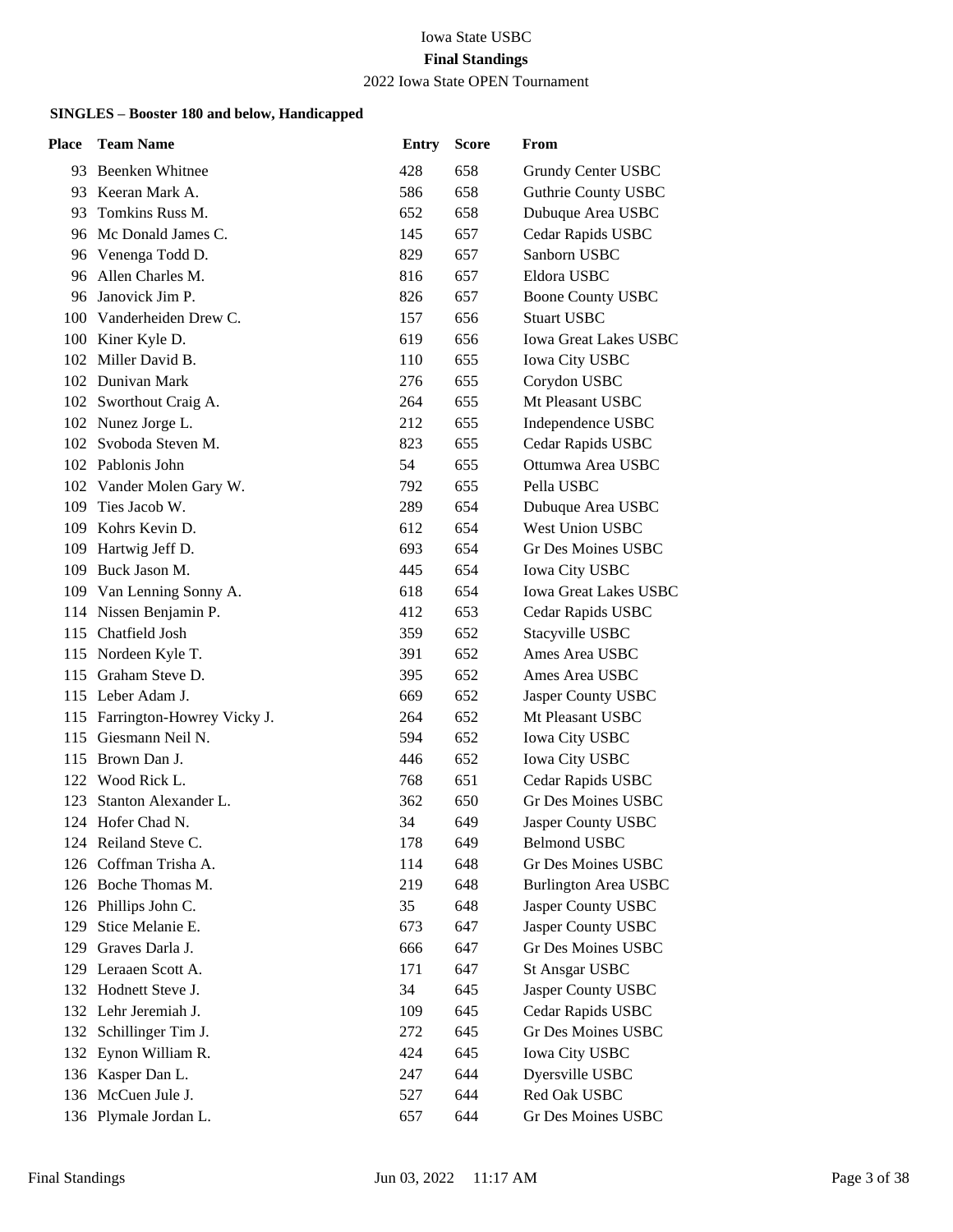#### 2022 Iowa State OPEN Tournament

| Place | <b>Team Name</b>        | <b>Entry</b> | <b>Score</b> | From                      |
|-------|-------------------------|--------------|--------------|---------------------------|
|       | 136 Haynes Shane A.     | 222          | 644          | Burlington Area USBC      |
|       | 136 Huebbe Todd H.      | 92           | 644          | Gr Des Moines USBC        |
|       | 141 Hettinger Jordan J. | 210          | 643          | Independence USBC         |
|       | 141 Hampe Ashley M.     | 635          | 643          | <b>Gr Des Moines USBC</b> |
|       | 143 Rief Michael R.     | 225          | 642          | Manning USBC              |
|       | 143 Rathe Tim J.        | 226          | 642          | Sumner USBC               |
| 143   | <b>Booms Aaron</b>      | 404          | 642          | Tripoli USBC              |
|       | 143 Morgan Nick J.      | 560          | 642          | Muscatine USBC            |
|       | 143 Weis Seth A.        | 584          | 642          | Manning USBC              |
| 143   | Keiper John E.          | 54           | 642          | Ottumwa Area USBC         |
| 149   | Kramer Dalton A.        | 385          | 641          | Dubuque Area USBC         |
|       | 149 Boge Matt L.        | 468          | 641          | Dubuque Area USBC         |
|       | 149 Olson Felicia       | 683          | 641          | Fort Dodge Area USBC      |
|       | 149 Wellman Bill        | 89           | 641          | North Lee County USBC     |
|       | 149 Bruns Austin J.     | 492          | 641          | Sigourney USBC            |
|       | 154 Coffin Justin R.    | 90           | 640          | North Lee County USBC     |
|       | 154 Hanselman Mary      | 581          | 640          | Humboldt Iowa USBC        |
|       | 154 Dodge Randy W.      | 873          | 640          | Gr Cedar Valley USBC      |
|       | 154 Chapman Brandon     | 658          | 640          | <b>Gr Des Moines USBC</b> |
|       | 154 Franck Nick         | 698          | 640          | Independence USBC         |
|       | 154 Parks Nathan J.     | 791          | 640          | Ottumwa Area USBC         |
|       | 154 Hertel Jessica E.   | 863          | 640          | Gr Cedar Valley USBC      |
|       | 161 McClurg Bryce T.    | 902          | 639          | Gr Mason City USBC        |
|       | 161 Dicken Joshua J.    | 873          | 639          | Gr Cedar Valley USBC      |
|       | 161 Herrmann Larry E.   | 632          | 639          | <b>Gr Des Moines USBC</b> |
| 161   | Schrader Dana L.        | 188          | 639          | Gr Des Moines USBC        |
|       | 165 Vorbeck Austin L.   | 339          | 638          | Maquoketa USBC            |
|       | 165 Kaufman Casey L.    | 568          | 638          | Greene County USBC        |
| 165   | <b>Bohnsack Todd</b>    | 711          | 638          | Cedar Rapids USBC         |
|       | 165 Gonzalez Tre        | 145          | 638          | Cedar Rapids USBC         |
| 165   | Hoisington Allan D.     | 232          | 638          | <b>Boone County USBC</b>  |
| 165   | Soukup Grant E.         | 297          | 638          | Cedar Rapids USBC         |
|       | 171 Urias James D.      | 19           | 637          | Pella USBC                |
| 171   | Waltz Chad M.           | 153          | 637          | Gr Des Moines USBC        |
| 171   | Engelhardt Chris A.     | 391          | 637          | Ames Area USBC            |
|       | 171 Leraaen Eric K.     | 171          | 637          | <b>St Ansgar USBC</b>     |
|       | 171 White Joyce E.      | 761          | 637          | Fort Dodge Area USBC      |
|       | 176 Hadley Daniel J.    | 148          | 636          | Cedar Rapids USBC         |
| 176   | Hadley Victoria R.      | 148          | 636          | Cedar Rapids USBC         |
|       | 176 Mapes Chadd R.      | 672          | 636          | Jasper County USBC        |
| 179   | Shuput Mark A. Mr       | 787          | 635          | Gr Des Moines USBC        |
|       | 180 Ellis Ryan          | 276          | 634          | Corydon USBC              |
|       | 180 Breitbach Nick A.   | 291          | 634          | Dubuque Area USBC         |
|       | 180 Beck Jamie J.       | 391          | 634          | Ames Area USBC            |
|       | 180 Blomme Brian        | 675          | 634          | Ida Grove USBC            |
|       | 180 Carney Logan R.     | 366          | 634          | Gr Des Moines USBC        |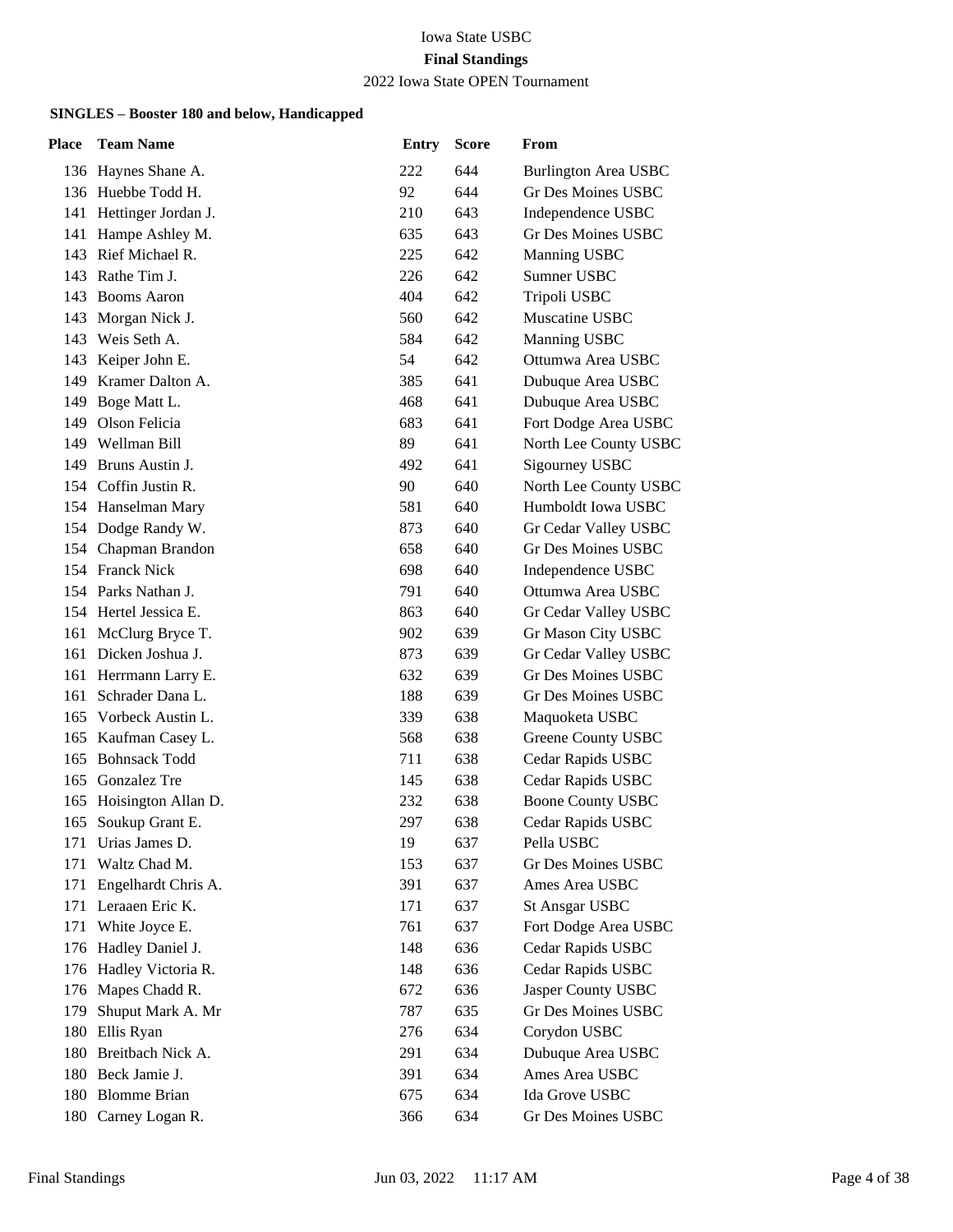## 2022 Iowa State OPEN Tournament

| Place | <b>Team Name</b>           | <b>Entry</b> | <b>Score</b> | From                        |
|-------|----------------------------|--------------|--------------|-----------------------------|
|       | 185 Williams Randy A.      | 738          | 633          | Dubuque Area USBC           |
|       | 185 Mack Emily             | 606          | 633          | Gr Davenport Metro USB      |
| 187   | Dieleman Norm L.           | 18           | 632          | Pella USBC                  |
|       | 187 Ohl Tyler M.           | 336          | 632          | Maquoketa USBC              |
|       | 187 Boege Kyla L.          | 875          | 632          | Gr Cedar Valley USBC        |
| 187   | Sedlock Allyson M.         | 35           | 632          | Jasper County USBC          |
|       | 191 Hibbs Larry V.         | 80           | 631          | <b>Burlington Area USBC</b> |
|       | 192 Gourley Wendell K.     | 39           | 630          | Red Oak USBC                |
|       | 192 Heinrich Chris M.      | 497          | 630          | Muscatine USBC              |
|       | 192 Schwemm Chad E.        | 408          | 630          | Tripoli USBC                |
|       | 192 Good Jim               | 338          | 630          | Maquoketa USBC              |
|       | 196 Carden Jason           | 152          | 629          | Cedar Rapids USBC           |
|       | 196 Denekas Bryan J.       | 394          | 629          | Ames Area USBC              |
|       | 196 Shonka Jazmine E.      | 439          | 629          | Oelwein USBC                |
|       | 196 Wellman Ben A.         | 89           | 629          | North Lee County USBC       |
|       | 196 Whittington Sharyn M.  | 229          | 629          | <b>Gr Des Moines USBC</b>   |
|       | 196 Slaugh Kelly L.        | 796          | 629          | Gr Des Moines USBC          |
|       | 202 Slife Dan J.           | 108          | 628          | Cedar Rapids USBC           |
|       | 202 Huggins Kevin M.       | 137          | 628          | Cedar Rapids USBC           |
|       | 202 Lee Shelby             | 361          | 628          | <b>Gr Des Moines USBC</b>   |
|       | 202 Roder Shannon C.       | 9            | 628          | Sioux Rapids-Alta USBC      |
|       | 202 Griffin James C.       | 170          | 628          | Cedar Rapids USBC           |
|       | 202 Crampton Dennis R.     | 682          | 628          | Sioux Rapids-Alta USBC      |
|       | 208 Gulbranson Patrick R.  | 46           | 627          | <b>Stuart USBC</b>          |
|       | 208 Nunez Jose M.          | 213          | 627          | Independence USBC           |
| 208   | Mekemson Joe               | 741          | 627          | <b>Gr Des Moines USBC</b>   |
|       | 208 Bell Brett J.          | 657          | 627          | Gr Des Moines USBC          |
|       | 208 Wymore Sarah E.        | 809          | 627          | Oskaloosa USBC              |
|       | 208 Kirkpatrick Gary R.    | 826          | 627          | <b>Boone County USBC</b>    |
| 214   | Mason Terry W.             | 15           | 626          | Ames Area USBC              |
|       | 214 VanMersbergen Wayne A. | 43           | 626          | Pella USBC                  |
|       | 214 Wichman Daniel C.      | 160          | 626          | Council Bluffs USBC         |
|       | 214 Colvin Jeff            | 825          | 626          | <b>Boone County USBC</b>    |
| 214   | Hamand Ralph A.            | 729          | 626          | Gr Mason City USBC          |
| 214   | Morris Michael W.          | 363          | 626          | <b>Gr Des Moines USBC</b>   |
|       | 220 Poock Travis M.        | 288          | 625          | Sumner USBC                 |
|       | 220 Hayes David J.         | 339          | 625          | Maquoketa USBC              |
| 220   | Bilky Paul A.              | 375          | 625          | Gr Mason City USBC          |
| 220   | Clubb Mark E.              | 493          | 625          | Sigourney USBC              |
| 220   | Tabor Thomas W.            | 752          | 625          | Muscatine USBC              |
| 220   | McLean Daekaree J.         | 448          | 625          | <b>Iowa City USBC</b>       |
| 220   | Dudley Arthur H.           | 14           | 625          | Independence USBC           |
| 227   | Van Heiden Brian D.        | 140          | 624          | Cedar Rapids USBC           |
| 227   | Lockwood Jerry R.          | 177          | 624          | <b>Belmond USBC</b>         |
| 227   | David Justin J.            | 344          | 624          | Waukon USBC                 |
| 227   | Stainbrook Brad L.         | 711          | 624          | Cedar Rapids USBC           |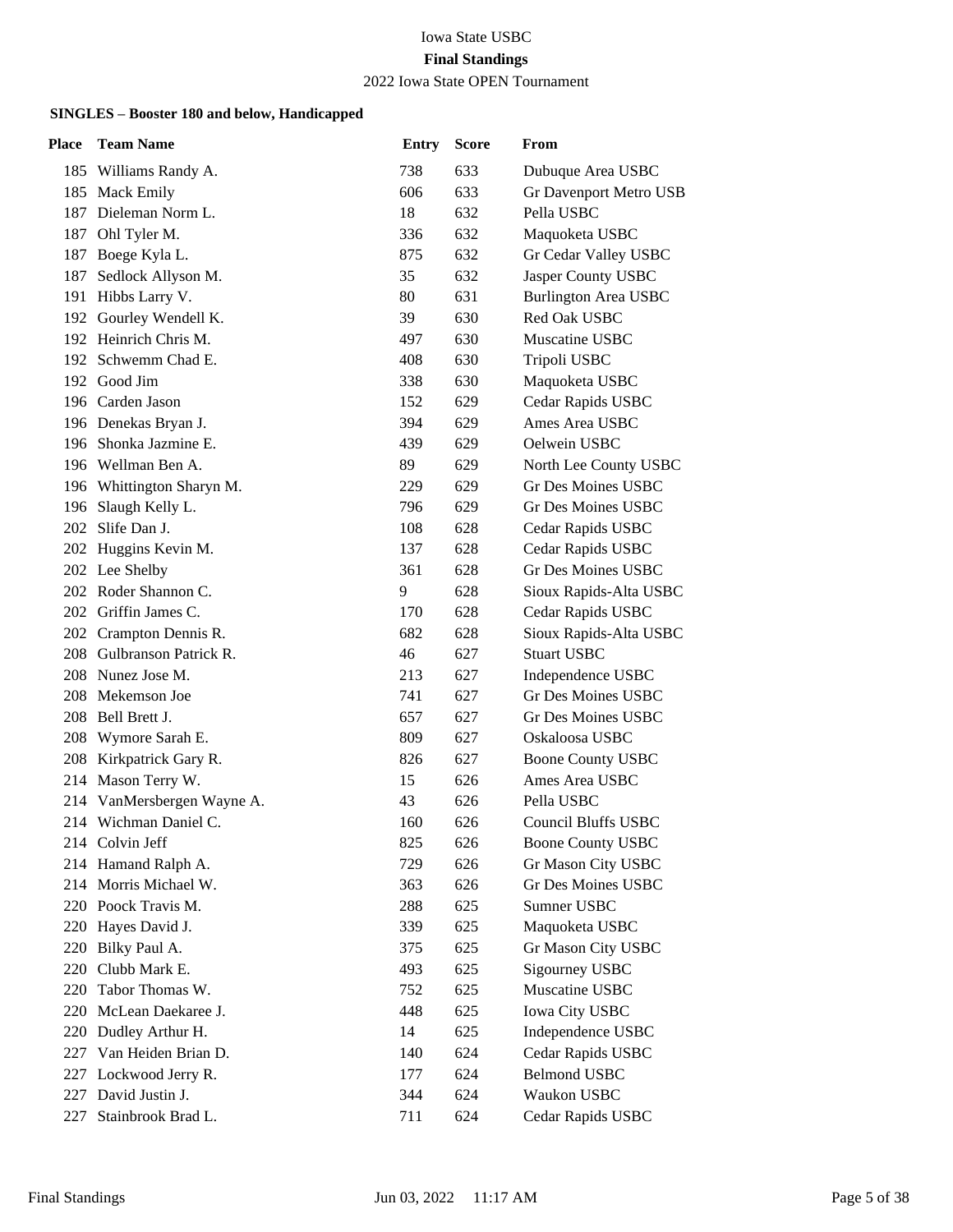## 2022 Iowa State OPEN Tournament

| Place | <b>Team Name</b>               | <b>Entry</b> | <b>Score</b> | From                        |
|-------|--------------------------------|--------------|--------------|-----------------------------|
|       | 227 Hicks Austin J.            | 773          | 624          | Monticello USBC             |
|       | 232 McGuire Jacob N.           | 227          | 623          | Sumner USBC                 |
|       | 232 Frerichs Lonnie L.         | 549          | 623          | Spencer USBC                |
|       | 232 Gilge Julie A.             | 588          | 623          | <b>Guthrie County USBC</b>  |
|       | 232 Russell Jim P.             | 593          | 623          | <b>Iowa City USBC</b>       |
|       | 232 Folken Joseph M.           | 880          | 623          | Monticello USBC             |
| 232   | Jensen Lukas                   | 900          | 623          | Dubuque Area USBC           |
|       | 232 Stanley Ronald-Ray         | 154          | 623          | Gr Des Moines USBC          |
|       | 232 Greenlee Mariea L.         | 544          | 623          | Iowa City USBC              |
|       | 240 Hunt Jacob L.              | 34           | 622          | Jasper County USBC          |
| 240   | Meierotto Jamie A.             | 90           | 622          | North Lee County USBC       |
|       | 240 Bak Brian D. II            | 224          | 622          | Manning USBC                |
|       | 240 Miller Peyton E.           | 237          | 622          | <b>Iowa City USBC</b>       |
|       | 240 Heffron Larry E.           | 507          | 622          | Appanoose/Davis County      |
|       | 240 Stephens Trevor W.         | 621          | 622          | Ames Area USBC              |
|       | 240 Lyons Judd                 | 688          | 622          | Grundy Center USBC          |
|       | 240 Stoll Troy D.              | 703          | 622          | <b>Gr Des Moines USBC</b>   |
|       | 240 Weremont Cody              | 513          | 622          | <b>Estherville USBC</b>     |
|       | 240 Mayer Casey A.             | 168          | 622          | <b>St Ansgar USBC</b>       |
|       | 240 VanKleek Matt S.           | 547          | 622          | Spencer USBC                |
|       | 240 Tesch Don A.               | 172          | 622          | <b>St Ansgar USBC</b>       |
|       | 240 Surber Robin L.            | 77           | 622          | <b>Burlington Area USBC</b> |
|       | 253 Blessing Light Allison R.  | 632          | 621          | Gr Des Moines USBC          |
|       | 253 Starr Cheyanne D.          | 363          | 621          | Gr Des Moines USBC          |
|       | 253 Peyton Ryan C.             | 715          | 621          | Gr Cedar Valley USBC        |
| 253   | Turner Steven M.               | 797          | 621          | <b>Gr Des Moines USBC</b>   |
| 257   | Sears Jeffrey L.               | 110          | 620          | <b>Iowa City USBC</b>       |
| 257   | Schmuecker Jareth              | 192          | 620          | Cedar Rapids USBC           |
|       | 257 Powers Todd J.             | 201          | 620          | Camanche USBC               |
| 257   | Naugle Jeremiah L.             | 403          | 620          | Tripoli USBC                |
| 257   | Lemkau Bryan L.                | 560          | 620          | Muscatine USBC              |
| 257   | Throndson Larry M.             | 636          | 620          | Cedar Rapids USBC           |
|       | 257 Gronewold Galen "Butch" A. | 659          | 620          | Gr Des Moines USBC          |
| 257   | Long Bryce A.                  | 193          | 620          | Cedar Rapids USBC           |
| 257   | Mathes Taylor J.               | 665          | 620          | <b>Gr Des Moines USBC</b>   |
| 257   | Geerdes Kyle J.                | 715          | 620          | Gr Cedar Valley USBC        |
| 267   | Hamel Robert                   | 542          | 619          | <b>Iowa City USBC</b>       |
| 267   | Wilson Chad M.                 | 574          | 619          | <b>Greene County USBC</b>   |
| 267   | Leafgreen Christina J.         | 718          | 619          | Camanche USBC               |
| 267   | Katschke Donald J.             | 578          | 619          | Gr Mason City USBC          |
| 267   | Adams George                   | 297          | 619          | Cedar Rapids USBC           |
| 267   | Lentz Lonny F.                 | 236          | 619          | Iowa City USBC              |
| 267   | Wolf Brian J.                  | 424          | 619          | <b>Iowa City USBC</b>       |
| 267   | Shipley Jim R.                 | 528          | 619          | Gr Mason City USBC          |
| 267   | Ladurini David O.              | 364          | 619          | <b>Gr Des Moines USBC</b>   |
| 267   | Strupp Travis J.               | 731          | 619          | Gr Davenport Metro USB      |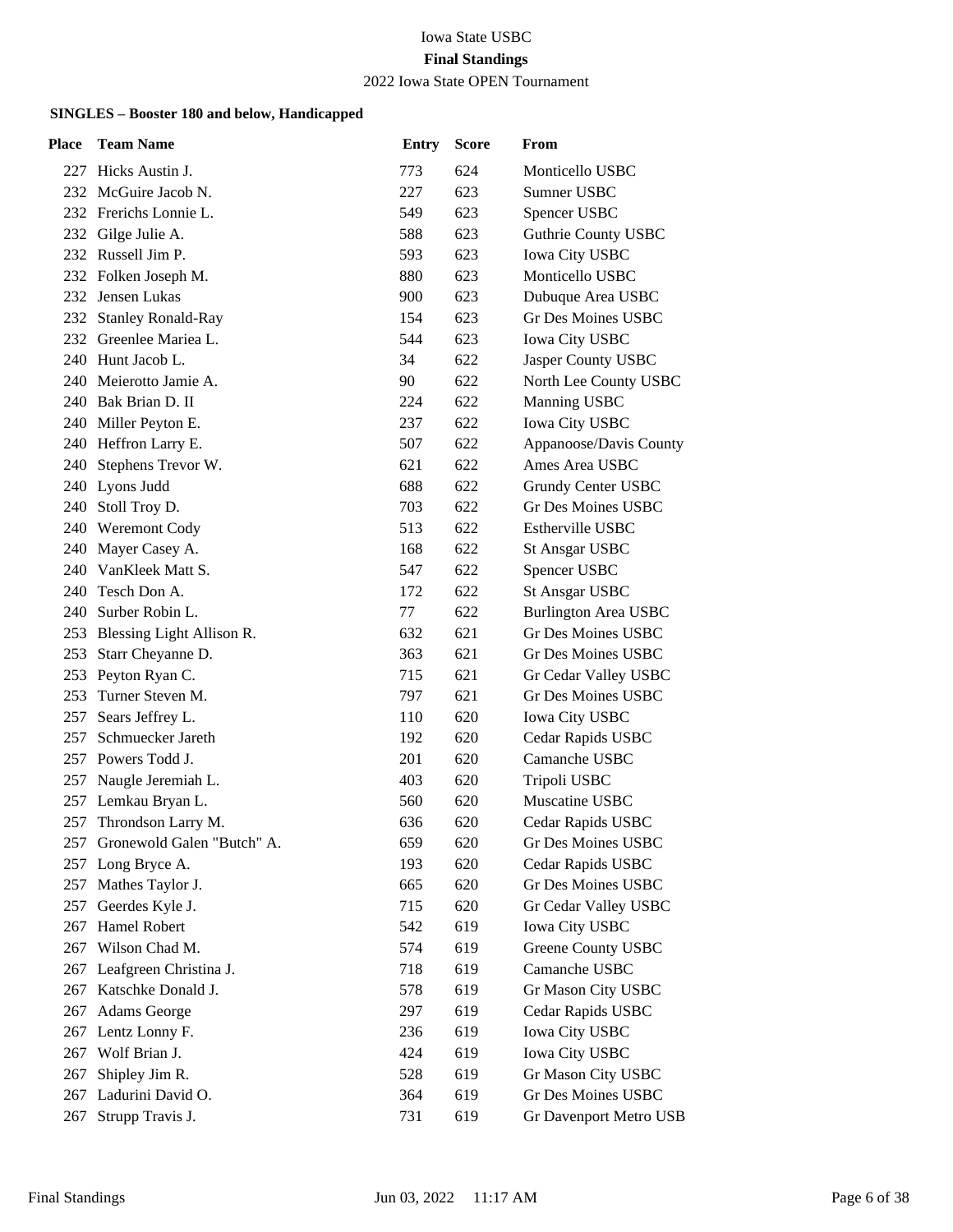## 2022 Iowa State OPEN Tournament

| Place | <b>Team Name</b>         | <b>Entry</b> | <b>Score</b> | From                      |
|-------|--------------------------|--------------|--------------|---------------------------|
|       | 277 Guffey Nathan        | 39           | 618          | Red Oak USBC              |
| 277   | Hancox Scott A.          | 507          | 618          | Appanoose/Davis County    |
| 277   | Dittmer Randy            | 687          | 618          | <b>Grundy Center USBC</b> |
| 277   | Harris Noah              | 595          | 618          | <b>Iowa City USBC</b>     |
|       | 277 Deich Kyle R.        | 655          | 618          | Gr Des Moines USBC        |
| 277   | Klyn Teag M.             | 903          | 618          | Pella USBC                |
| 277   | Billmeyer Joseph E.      | 729          | 618          | Gr Mason City USBC        |
| 277   | Marriott David M.        | 731          | 618          | Gr Davenport Metro USB    |
| 285   | Prather Shawn D.         | 147          | 617          | Cedar Rapids USBC         |
|       | 285 Ketchum Jonathan     | 779          | 617          | Gr Mason City USBC        |
| 285   | Baldus Alan F.           | 824          | 617          | <b>Boone County USBC</b>  |
|       | 288 Beetem James L.      | 65           | 616          | Dubuque Area USBC         |
|       | 288 Vaughn Jacob T.      | 124          | 616          | Ames Area USBC            |
| 288   | Michener Brian           | 683          | 616          | Fort Dodge Area USBC      |
| 288   | Thiedeman Gene G.        | 538          | 616          | <b>Manning USBC</b>       |
|       | 288 Hetland Jamie S.     | 397          | 616          | Ames Area USBC            |
|       | 288 Lacey Dustin D.      | 62           | 616          | <b>Iowa City USBC</b>     |
|       | 288 Boetje William J.    | 92           | 616          | <b>Gr Des Moines USBC</b> |
|       | 288 Roder David L.       | 600          | 616          | New Hampton USBC          |
|       | 296 Goehring Devin A.    | 232          | 615          | <b>Boone County USBC</b>  |
|       | 296 Lunning Myron L.     | 121          | 615          | Gr Mason City USBC        |
|       | 296 Vega Mark W.         | 122          | 615          | Gr Mason City USBC        |
|       | 296 Annis Tyler J.       | 35           | 615          | Jasper County USBC        |
|       | 296 Duinink Jesse L.     | 792          | 615          | Pella USBC                |
|       | 296 Elsberry Dennis R.   | 876          | 615          | Gr Cedar Valley USBC      |
| 302   | Smith Derick D.          | 98           | 614          | <b>Gr Des Moines USBC</b> |
|       | 302 Vry Brad L.          | 157          | 614          | <b>Stuart USBC</b>        |
| 302   | Johnson Mike A.          | 175          | 614          | <b>Belmond USBC</b>       |
|       | 302 Bush Darin           | 226          | 614          | Sumner USBC               |
| 302   | Scott Chance A.          | 311          | 614          | <b>Gr Des Moines USBC</b> |
|       | 302 Reser Richard L.     | 377          | 614          | Gr Mason City USBC        |
|       | 302 Hodnefield Isaac D.  | 391          | 614          | Ames Area USBC            |
|       | 302 Chapman Jeffrey      | 501          | 614          | Jasper County USBC        |
|       | 302 Hicks M. Michelle    | 664          | 614          | <b>Gr Des Moines USBC</b> |
|       | 302 Hadlock Elizabeth A. | 802          | 614          | Oskaloosa USBC            |
|       | 302 Barton Ryan J.       | 266          | 614          | Mt Pleasant USBC          |
|       | 302 Tish Greg D.         | 236          | 614          | <b>Iowa City USBC</b>     |
|       | 314 Hawkins Marshal L.   | 19           | 613          | Pella USBC                |
| 314   | Myers Ryan J.            | 36           | 613          | Jasper County USBC        |
|       | 314 Zantingh Ron E.      | 43           | 613          | Pella USBC                |
|       | 314 Schmuecker Cassie S. | 151          | 613          | Cedar Rapids USBC         |
|       | 314 Lovett Dustin J.     | 274          | 613          | Corydon USBC              |
|       | 314 Crees Richard L.     | 512          | 613          | Estherville USBC          |
|       | 314 Logel Karlyn S.      | 559          | 613          | Muscatine USBC            |
|       | 314 Slings Drew          | 793          | 613          | Gr Des Moines USBC        |
|       | 314 Stone Jared C.       | 579          | 613          | Gr Des Moines USBC        |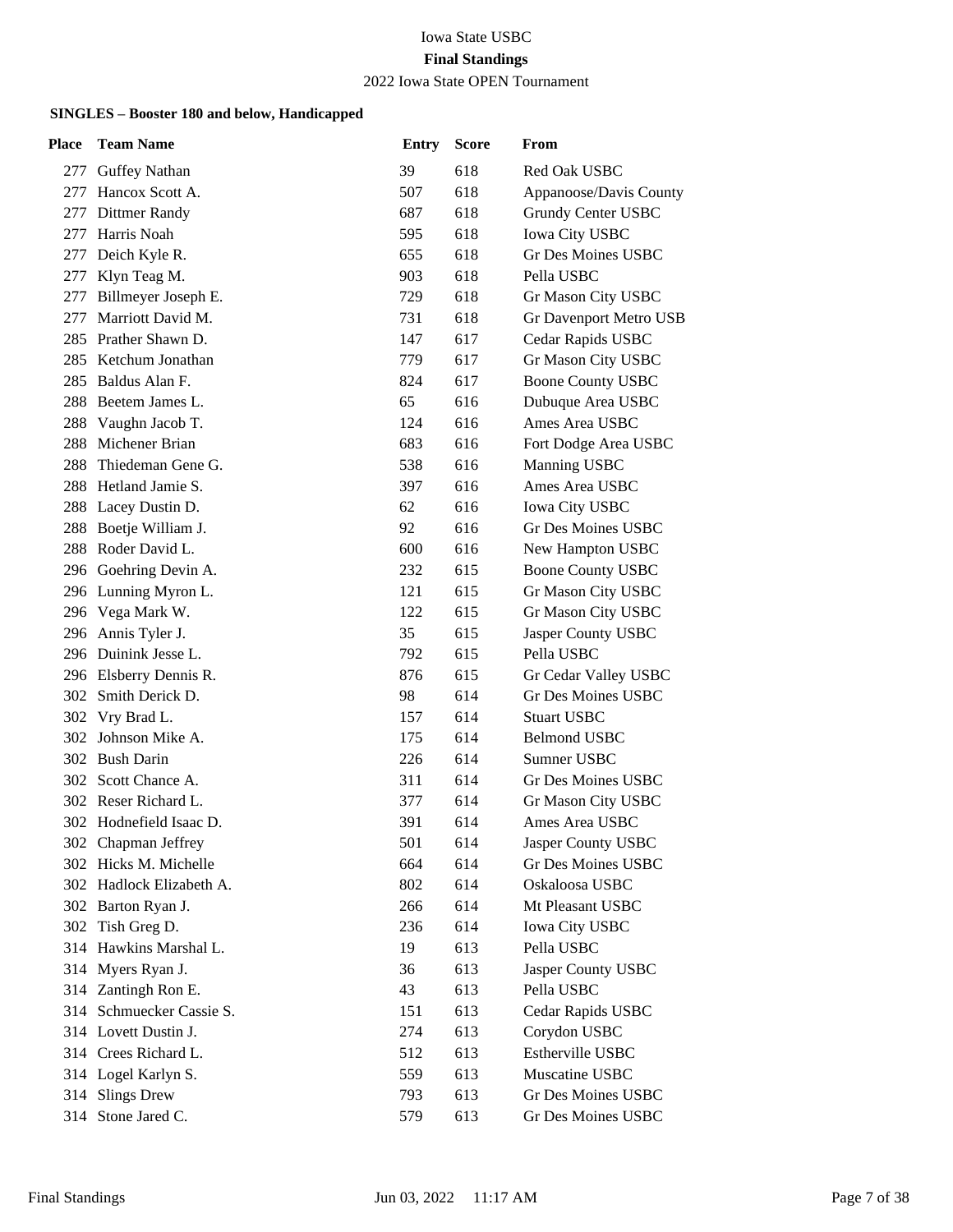## 2022 Iowa State OPEN Tournament

| Place | <b>Team Name</b>        | <b>Entry</b> | <b>Score</b> | From                        |
|-------|-------------------------|--------------|--------------|-----------------------------|
|       | 314 Balvanz Bruce       | 408          | 613          | Tripoli USBC                |
|       | 314 Agan Bradley M.     | 661          | 613          | Gr Des Moines USBC          |
|       | 314 Schwake Megan A.    | 863          | 613          | Gr Cedar Valley USBC        |
|       | 326 Parkinson Ronald C. | 78           | 612          | <b>Burlington Area USBC</b> |
|       | 326 Hopkins John D. IV  | 113          | 612          | Gr Des Moines USBC          |
|       | 326 Saint Kevin J.      | 405          | 612          | Tripoli USBC                |
|       | 326 Van Pilsum Keith R. | 364          | 612          | Gr Des Moines USBC          |
|       | 330 Hemann Jerry L.     | 425          | 611          | Osage USBC                  |
|       | 330 Harrington Jillian  | 585          | 611          | Guthrie County USBC         |
|       | 330 Keith Craig R.      | 669          | 611          | Jasper County USBC          |
| 330   | Hall Ket A.             | 518          | 611          | Estherville USBC            |
|       | 330 Butler Rick E.      | 595          | 611          | <b>Iowa City USBC</b>       |
| 330   | Jensen Danny R.         | 298          | 611          | Cedar Rapids USBC           |
|       | 330 Easton Kurt         | 798          | 611          | De Witt USBC                |
| 337   | Gerbig Jerry M.         | 358          | 610          | Stacyville USBC             |
| 337   | Williams Glen           | 358          | 610          | Stacyville USBC             |
| 337   | Rohach Mike A.          | 707          | 610          | Grundy Center USBC          |
| 337   | Tesch Miranda E.        | 551          | 610          | Spencer USBC                |
| 337   | Rotter Steve C.         | 257          | 610          | Mt Pleasant USBC            |
| 337   | Albrecht Monty R.       | 572          | 610          | Greene County USBC          |
| 337   | Arndorfer Michael J.    | 578          | 610          | Gr Mason City USBC          |
| 337   | Kautz Tony L.           | 193          | 610          | Cedar Rapids USBC           |
| 337   | Boche Roger J.          | 218          | 610          | <b>Burlington Area USBC</b> |
|       | 346 Wunsch Sue E.       | 115          | 609          | <b>Gr Des Moines USBC</b>   |
|       | 347 Coffman Pamela J.   | 117          | 608          | Gr Des Moines USBC          |
| 347   | Pfeiler Brian M.        | 252          | 608          | Dyersville USBC             |
| 347   | Knudson Gerry R.        | 254          | 608          | Fort Dodge Area USBC        |
| 347   | Kintzle Donald J.       | 431          | 608          | <b>West Delaware USBC</b>   |
|       | 347 Peterson Reese D.   | 516          | 608          | <b>Estherville USBC</b>     |
| 347   | Perez Jason C.          | 750          | 608          | Muscatine USBC              |
| 347   | Shannon Alex M.         | 524          | 608          | Independence USBC           |
|       | 347 Yearling Candi J.   | 850          | 608          | Gr Cedar Valley USBC        |
|       | 355 Vogt Sean D.        | 191          | 607          | Cedar Rapids USBC           |
| 355   | Scott Craig A. Jr       | 311          | 607          | <b>Gr Des Moines USBC</b>   |
| 355   | Sogard David L.         | 394          | 607          | Ames Area USBC              |
| 355   | Shoemate Jeffrey W.     | 88           | 607          | North Lee County USBC       |
| 355   | Jarvis Brandon M.       | 808          | 607          | Oskaloosa USBC              |
| 360   | Prichard Sonny K.       | 19           | 606          | Pella USBC                  |
| 360   | Reiland Andrew S.       | 177          | 606          | <b>Belmond USBC</b>         |
| 360   | Payne William P.        | 215          | 606          | <b>Burlington Area USBC</b> |
| 360   | Pals Bruce R.           | 885          | 606          | Gr Cedar Valley USBC        |
| 360   | Kelly Bruce J.          | 597          | 606          | Bellevue USBC               |
| 360   | Bearbower Ayden W.      | 769          | 606          | Cedar Rapids USBC           |
|       | 360 O'Neill Tyler J.    | 92           | 606          | Gr Des Moines USBC          |
| 360   | Brinker John J.         | 874          | 606          | Gr Cedar Valley USBC        |
|       | 368 Campbell Tracy M.   | 13           | 605          | Gr Des Moines USBC          |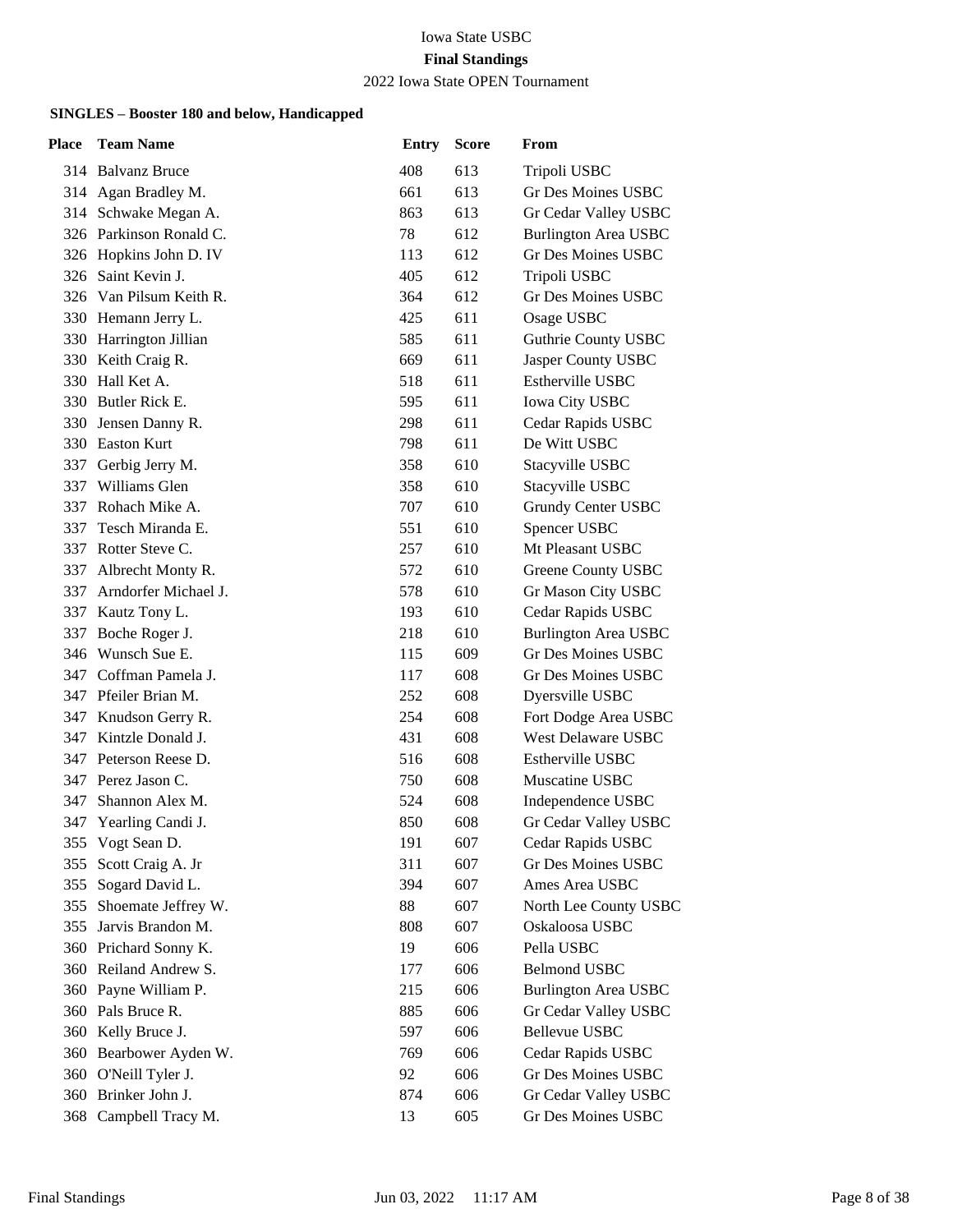## 2022 Iowa State OPEN Tournament

| Place | <b>Team Name</b>         | <b>Entry</b> | <b>Score</b> | From                        |
|-------|--------------------------|--------------|--------------|-----------------------------|
|       | 368 Babb Kevin W.        | 130          | 605          | Gr Des Moines USBC          |
|       | 368 Hoffman Zachary      | 480          | 605          | Gr Siouxland USBC           |
| 368   | Tempel Sara L.           | 570          | 605          | Greene County USBC          |
| 368   | Bugs Elliott S.          | 577          | 605          | Gr Mason City USBC          |
| 368   | Rockwell Debbie J.       | 587          | 605          | <b>Guthrie County USBC</b>  |
| 368   | Westcott Mark A.         | 628          | 605          | <b>Iowa City USBC</b>       |
| 368   | Brandt Jonathon J.       | 537          | 605          | Manning USBC                |
| 368   | Cline Carin A.           | 835          | 605          | Muscatine USBC              |
| 377   | Gibbs Shawn              | 78           | 604          | <b>Burlington Area USBC</b> |
| 377   | Cimmiyotti Glenn J.      | 165          | 604          | <b>St Ansgar USBC</b>       |
| 377   | Gilge Benjamin M.        | 589          | 604          | Guthrie County USBC         |
| 377   | Konrady Skylaur J.       | 551          | 604          | Spencer USBC                |
| 377   | Davison Austin C.        | 477          | 604          | Maquoketa USBC              |
| 377   | Holm Kevin L.            | 396          | 604          | Ames Area USBC              |
| 377   | Miculinich Jordan L.     | 839          | 604          | Gr Cedar Valley USBC        |
|       | 384 Oswald David D.      | 372          | 603          | Fort Dodge Area USBC        |
|       | 384 Mapes Pamela S.      | 672          | 603          | Jasper County USBC          |
|       | 384 Brackett Jeffery     | 443          | 603          | Oelwein USBC                |
|       | 384 Kass Matt W.         | 381          | 603          | Dubuque Area USBC           |
|       | 384 Faust Scott D.       | 524          | 603          | Independence USBC           |
|       | 384 Bickford Jake L.     | 338          | 603          | Maquoketa USBC              |
| 384   | Seevers Dennis W.        | 272          | 603          | <b>Gr Des Moines USBC</b>   |
|       | 384 Glantz Joe J.        | 508          | 603          | Appanoose/Davis County      |
|       | 392 Versendaal Andy L.   | 63           | 602          | <b>Iowa City USBC</b>       |
|       | 392 Ellis Bruce A.       | 276          | 602          | Corydon USBC                |
|       | 392 Hoerner Bryce R.     | 385          | 602          | Dubuque Area USBC           |
| 392   | Maben Todd E.            | 569          | 602          | <b>Greene County USBC</b>   |
|       | 392 Blatz Ben J.         | 730          | 602          | Dubuque Area USBC           |
|       | 392 Gregory Tammie J.    | 235          | 602          | <b>Iowa City USBC</b>       |
|       | 392 Lenoch Nick M.       | 905          | 602          | <b>Iowa City USBC</b>       |
|       | 392 Kittleson Travis A.  | 166          | 602          | <b>St Ansgar USBC</b>       |
|       | 392 Rausch Ryan N.       | 839          | 602          | Gr Cedar Valley USBC        |
|       | 401 Williams Cheyenne M. | 70           | 601          | Ottumwa Area USBC           |
| 401   | Oder Roxanne M.          | 91           | 601          | <b>Gr Des Moines USBC</b>   |
| 401   | Hagen Brian L.           | 191          | 601          | Cedar Rapids USBC           |
| 401   | Mullane Melissa M.       | 449          | 601          | <b>Iowa City USBC</b>       |
| 401   | Thomas Daniel L.         | 507          | 601          | Appanoose/Davis County      |
| 401   | Watson Sarah L.          | 751          | 601          | Muscatine USBC              |
| 401   | Elder Kourtney C.        | 71           | 601          | Ottumwa Area USBC           |
| 401   | Steinkamp Tasha J.       | 315          | 601          | <b>Gr Des Moines USBC</b>   |
|       | 401 Dorenkamp Jamie L.   | 682          | 601          | Sioux Rapids-Alta USBC      |
|       | 410 Cheek Linda S.       | 15           | 600          | Ames Area USBC              |
|       | 410 Lewis Justin         | 68           | 600          | Fort Dodge Area USBC        |
|       | 410 Bowman Lee R.        | 213          | 600          | Independence USBC           |
|       | 410 Schueler Jordan T.   | 464          | 600          | Dubuque Area USBC           |
|       | 410 Hillyer Colden M.    | 484          | 600          | Council Bluffs USBC         |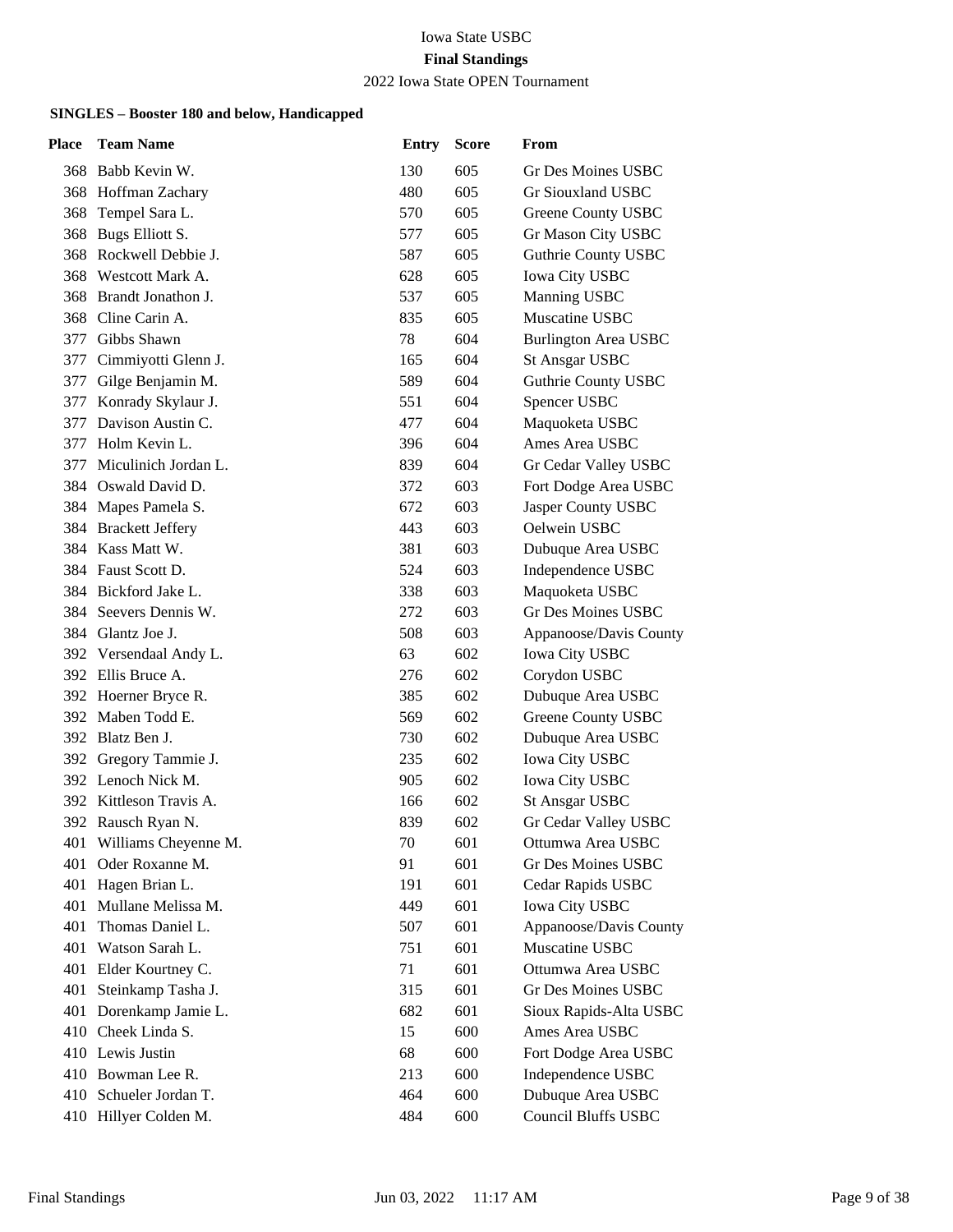## 2022 Iowa State OPEN Tournament

| Place | <b>Team Name</b>             | <b>Entry</b> | <b>Score</b> | From                        |
|-------|------------------------------|--------------|--------------|-----------------------------|
|       | 410 Moses Michael T.         | 591          | 600          | Guthrie County USBC         |
|       | 410 Molitor Nick B.          | 613          | 600          | Jasper County USBC          |
|       | 410 Mallicoat Jade J.        | 572          | 600          | <b>Greene County USBC</b>   |
|       | 418 Gregory William V.       | 107          | 599          | <b>Iowa City USBC</b>       |
|       | 418 Probasco George L.       | 206          | 599          | <b>Gr Des Moines USBC</b>   |
|       | 418 Geselbracht Mark A.      | 250          | 599          | Dyersville USBC             |
|       | 418 Hines Frank E.           | $\mathbf{1}$ | 599          | Gr Des Moines USBC          |
|       | 418 Orsborne Jesse L.        | 337          | 599          | Maquoketa USBC              |
|       | 418 Berns Alex M.            | 342          | 599          | Waukon USBC                 |
|       | 418 Struecker Albert E.      | 581          | 599          | Humboldt Iowa USBC          |
|       | 418 Larsen Jimmy L.          | 605          | 599          | New Hampton USBC            |
|       | 418 Dausel Kylee M.          | 676          | 599          | Ida Grove USBC              |
|       | 418 Tharp Robert G. Jr       | 817          | 599          | Ames Area USBC              |
| 418   | Avis Abagail J.              | 857          | 599          | Gr Cedar Valley USBC        |
| 429   | Haynes Mark A.               | 215          | 598          | <b>Burlington Area USBC</b> |
|       | 429 Pruett Tom C.            | 354          | 598          | Camanche USBC               |
|       | 429 Goodmanson Kim K.        | 398          | 598          | Ames Area USBC              |
|       | 429 Vollstedt Jared M.       | 537          | 598          | Manning USBC                |
| 429.  | Earl Michael J.              | 676          | 598          | Ida Grove USBC              |
|       | 429 Maloy Bret               | 691          | 598          | Ottumwa Area USBC           |
|       | 429 Corcoran Larry E.        | 860          | 598          | Gr Cedar Valley USBC        |
|       | 436 Brown Timothy D.         | 99           | 597          | Greenfield USBC             |
|       | 436 Wignall Glen             | 312          | 597          | <b>Gr Des Moines USBC</b>   |
|       | 436 Arbaugh Rick S.          | 394          | 597          | Ames Area USBC              |
|       | 436 Steffans Cody L.         | 455          | 597          | <b>West Union USBC</b>      |
|       | 436 Henry Ralph F. Jr        | 837          | 597          | Dubuque Area USBC           |
|       | 436 Kress Travis D.          | 698          | 597          | Independence USBC           |
|       | 442 Caldwell Zak N.          | 450          | 596          | <b>Iowa City USBC</b>       |
|       | 442 Hess Sarajane L.         | 633          | 596          | <b>Gr Des Moines USBC</b>   |
|       | 442 Goldman Joe P.           | 735          | 596          | Oskaloosa USBC              |
|       | 442 Meyer Dennis D.          | 168          | 596          | <b>St Ansgar USBC</b>       |
|       | 442 Stuekerjuergen Christian | 88           | 596          | North Lee County USBC       |
|       | 442 Chamberlain Mark C.      | 812          | 596          | Ames Area USBC              |
| 448   | Yeomans John T.              | 504          | 595          | Appanoose/Davis County      |
| 448   | Stritz Brian A.              | 656          | 595          | Gr Des Moines USBC          |
|       | 448 Carley Ralph C.          | 738          | 595          | Dubuque Area USBC           |
| 448   | Shelburg Robert L.           | 891          | 595          | Gr Cedar Valley USBC        |
| 448   | Howrey William               | 258          | 595          | Mt Pleasant USBC            |
| 448   | Slings Eric D.               | 793          | 595          | <b>Gr Des Moines USBC</b>   |
| 448   | Birkedal Mark P.             | 172          | 595          | <b>St Ansgar USBC</b>       |
|       | 448 Hemann Cody A.           | 167          | 595          | <b>St Ansgar USBC</b>       |
| 448   | Gonzalez Jennifer M.         | 524          | 595          | Independence USBC           |
|       | 448 Rix Brian K.             | 681          | 595          | Sioux Rapids-Alta USBC      |
|       | 448 Robey Dean F.            | 783          | 595          | Dubuque Area USBC           |
|       | 448 Lenhart Doug K.          | 188          | 595          | Gr Des Moines USBC          |
|       | 460 Townsend Matthew A.      | 183          | 594          | Council Bluffs USBC         |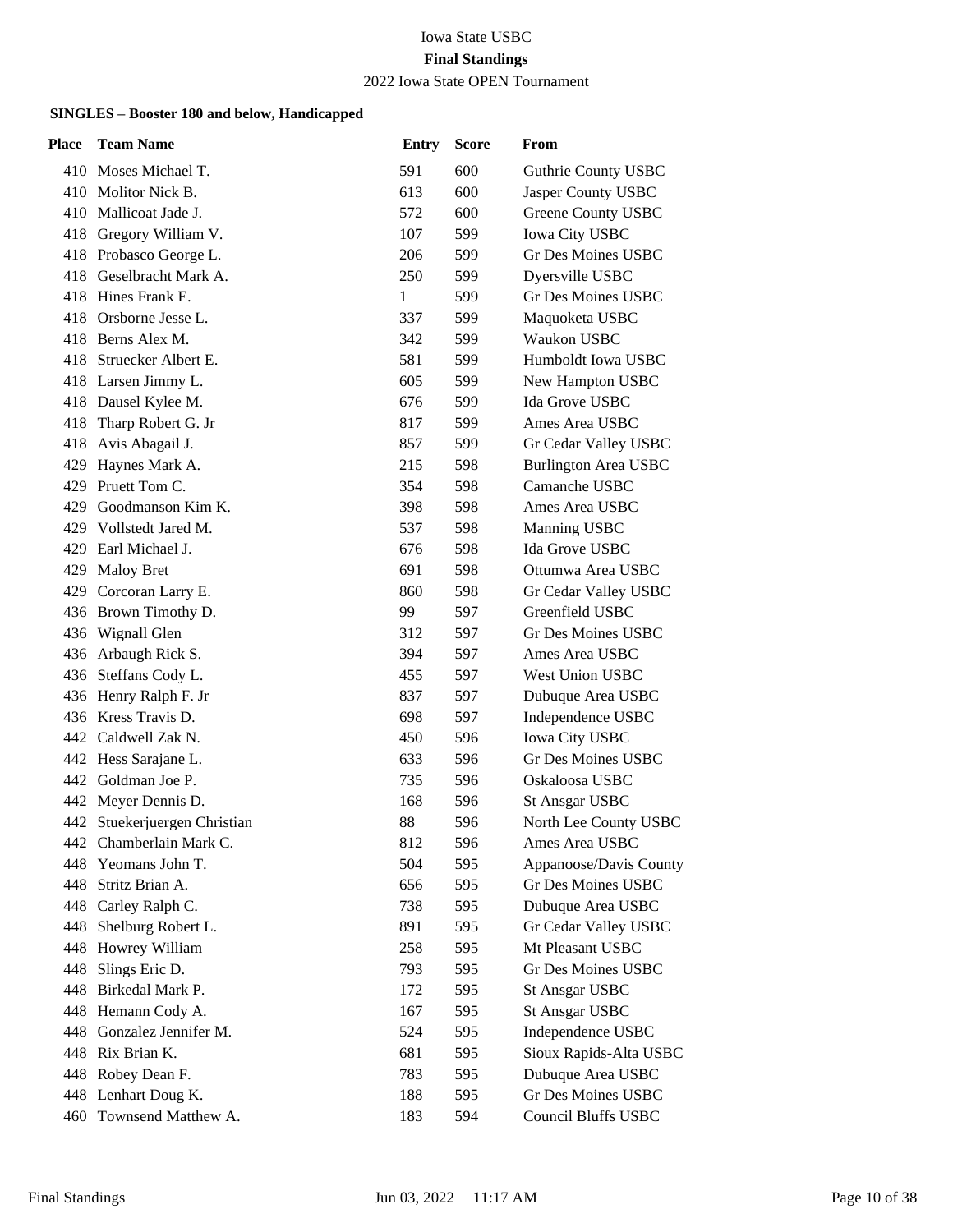## 2022 Iowa State OPEN Tournament

| Place | <b>Team Name</b>            | <b>Entry</b> | <b>Score</b> | From                         |
|-------|-----------------------------|--------------|--------------|------------------------------|
|       | 460 Flater Jay              | 302          | 594          | Grundy Center USBC           |
|       | 460 Renze Maggie            | 676          | 594          | Ida Grove USBC               |
| 460   | Jensen Greggory             | 145          | 594          | Cedar Rapids USBC            |
|       | 460 Crew Kathi A.           | 509          | 594          | Appanoose/Davis County       |
|       | 460 Smith Andrea I.         | 781          | 594          | Cedar Rapids USBC            |
|       | 460 Knight Joshua           | 739          | 594          | Cedar Rapids USBC            |
| 467   | Eaglen George W. Lll        | 100          | 593          | Greenfield USBC              |
|       | 467 Thornburg Gary E.       | 157          | 593          | <b>Stuart USBC</b>           |
|       | 467 Clabaugh James G.       | 370          | 593          | Fort Dodge Area USBC         |
| 467   | Edeker Jason                | 378          | 593          | Gr Mason City USBC           |
| 467   | Schulz Nick                 | 577          | 593          | Gr Mason City USBC           |
|       | 467 Douglass Deb L.         | 587          | 593          | <b>Guthrie County USBC</b>   |
| 467   | Snakenberg Bryce J.         | 735          | 593          | Oskaloosa USBC               |
| 467   | Clabaugh Kelly              | 519          | 593          | Estherville USBC             |
|       | 467 Wenner Jack             | 513          | 593          | Estherville USBC             |
| 467   | Smith Chance J.             | 266          | 593          | Mt Pleasant USBC             |
|       | 467 Bromell Charlin         | 217          | 593          | <b>Burlington Area USBC</b>  |
| 467   | Manary Del L.               | 59           | 593          | Ottumwa Area USBC            |
| 479   | Smith Mike B.               | 33           | 592          | Jasper County USBC           |
|       | 479 Hodnefield Dan W.       | 395          | 592          | Ames Area USBC               |
|       | 479 Swank Shane A.          | 423          | 592          | <b>Iowa City USBC</b>        |
|       | 479 Bird Monte D.           | 494          | 592          | Sigourney USBC               |
|       | 479 Novak Donald L.         | 619          | 592          | <b>Iowa Great Lakes USBC</b> |
|       | 479 McHawes Samantha J.     | 802          | 592          | Oskaloosa USBC               |
|       | 479 Molacek Alex            | 519          | 592          | <b>Estherville USBC</b>      |
|       | 479 Clements Scott D.       | 262          | 592          | Mt Pleasant USBC             |
|       | 479 Clark-Marchant Katie J. | 205          | 592          | Gr Des Moines USBC           |
|       | 479 Gerbig Jake             | 357          | 592          | Stacyville USBC              |
|       | 479 Oetken Morgan E.        | 478          | 592          | <b>Creston USBC</b>          |
|       | 490 Grillo Paul M.          | 182          | 591          | Independence USBC            |
| 490   | Ellithorpe Jacob L.         | 329          | 591          | Maquoketa USBC               |
|       | 490 Booms Melissa           | 404          | 591          | Tripoli USBC                 |
|       | 490 Hall Brian L.           | 614          | 591          | Jasper County USBC           |
| 490   | Robertson Kenneth           | 832          | 591          | Lenox USBC                   |
| 495   | Rausch Sara M.              | 126          | 590          | Gr Davenport Metro USB       |
| 495   | Tye Kristina                | 233          | 590          | Atlantic USBC                |
|       | 495 Black Andrew S.         | 433          | 590          | West Delaware USBC           |
|       | 495 McClellan Jennifer      | 550          | 590          | Spencer USBC                 |
| 495   | Riesberg Richard A.         | 687          | 590          | <b>Grundy Center USBC</b>    |
| 495   | Sullivan Timothy M.         | 694          | 590          | Gr Des Moines USBC           |
| 495   | Stewart Mike A.             | 613          | 590          | Jasper County USBC           |
|       | 495 Wolken Greg S.          | 211          | 590          | Marshalltown Area USBC       |
| 495   | Juett Justin R.             | 420          | 590          | Cedar Rapids USBC            |
|       | 495 Manchester Hunter E.    | 778          | 590          | Gr Mason City USBC           |
|       | 495 Kramer Kevin J.         | 783          | 590          | Dubuque Area USBC            |
|       | 495 Dooley Daniel E. Sr     | 814          | 590          | Marshalltown Area USBC       |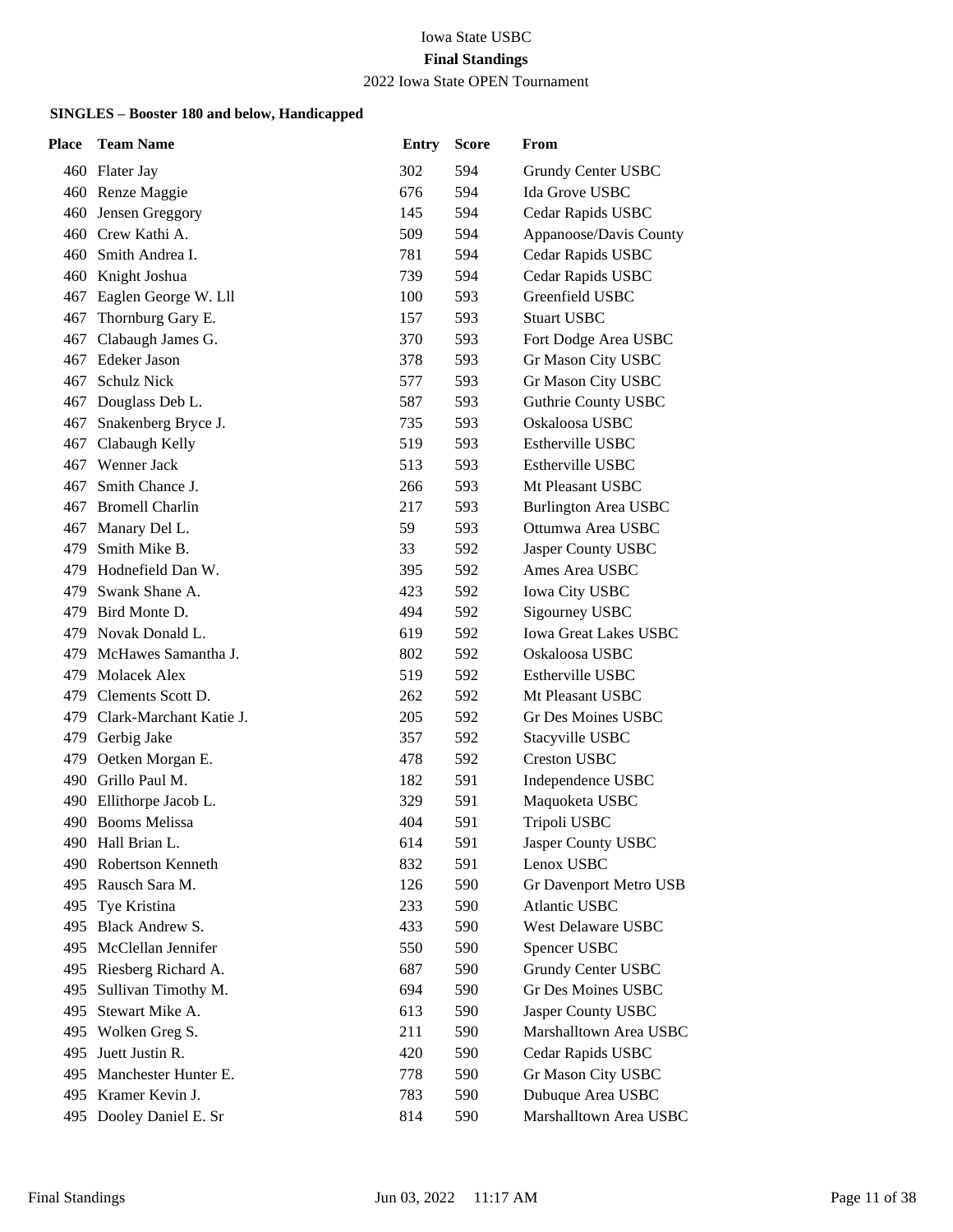#### 2022 Iowa State OPEN Tournament

| Place | <b>Team Name</b>       | <b>Entry</b> | <b>Score</b> | From                       |
|-------|------------------------|--------------|--------------|----------------------------|
|       | 507 Renslow Sean B.    | 46           | 589          | <b>Stuart USBC</b>         |
| 507   | Kluesner Ethan J.      | 385          | 589          | Dubuque Area USBC          |
| 507   | Betts Bob E.           | 393          | 589          | Ames Area USBC             |
| 507   | Sommerfelt Loren       | 402          | 589          | Tripoli USBC               |
| 507   | Johnson Aaron G.       | 421          | 589          | <b>Iowa City USBC</b>      |
| 507   | Jacobson Benjamin R.   | 568          | 589          | Greene County USBC         |
| 507   | Wilson Jennifer J.     | 574          | 589          | <b>Greene County USBC</b>  |
| 507   | Godsey Lisa L.         | 139          | 589          | Cedar Rapids USBC          |
| 507   | Schminke Lori A.       | 397          | 589          | Ames Area USBC             |
| 507   | Doke Paul W.           | 315          | 589          | Gr Des Moines USBC         |
| 517   | Rosenberg Zach L.      | 165          | 588          | <b>St Ansgar USBC</b>      |
|       | 517 Reseland Peggy     | 318          | 588          | <b>Gr Des Moines USBC</b>  |
| 517   | Engle Allison A.       | 423          | 588          | <b>Iowa City USBC</b>      |
| 517   | <b>Cox Nickie</b>      | 527          | 588          | Red Oak USBC               |
| 517   | Dalen Logan            | 519          | 588          | Estherville USBC           |
|       | 517 Hemann Nicole M.   | 167          | 588          | <b>St Ansgar USBC</b>      |
|       | 523 Carson Kristina E. | 84           | 587          | Cedar Rapids USBC          |
| 523   | Gregory Allen L.       | 106          | 587          | <b>Iowa City USBC</b>      |
| 523   | Sherman David          | 143          | 587          | Cedar Rapids USBC          |
|       | 523 Kuper Al L.        | 197          | 587          | Independence USBC          |
| 523   | Ferguson Roger L.      | 507          | 587          | Appanoose/Davis County     |
| 523   | Everman Blaine W.      | 455          | 587          | West Union USBC            |
|       | 523 Hund Thomas D.     | 210          | 587          | Independence USBC          |
|       | 530 Wiegand John A.    | 105          | 586          | Jasper County USBC         |
| 530   | Sherrard Rob A.        | 165          | 586          | <b>St Ansgar USBC</b>      |
| 530   | Wyninger Eric C.       | 342          | 586          | Waukon USBC                |
| 530   | Dooley Ben L.          | 720          | 586          | Fort Dodge Area USBC       |
|       | 530 Severson Jake H.   | 392          | 586          | Ames Area USBC             |
|       | 530 Schmidt Leonard M. | 522          | 586          | Independence USBC          |
| 530   | Epperson Maureen A.    | 868          | 586          | Gr Cedar Valley USBC       |
| 530   | McCauley Charles M.    | 872          | 586          | Gr Cedar Valley USBC       |
| 538   | Kanke Jock W.          | 142          | 585          | Cedar Rapids USBC          |
|       | 538 Hawkins Charles A. | 276          | 585          | Corydon USBC               |
| 538   | Barber David L.        | 279          | 585          | Cedar Rapids USBC          |
| 538   | Wood Jayson D.         | 331          | 585          | Maquoketa USBC             |
|       | 538 Drumm Marvin E.    | 416          | 585          | Gr Davenport Metro USB     |
| 538   | Shanks Aaron M.        | 482          | 585          | Gr Des Moines USBC         |
| 538   | Owens Sean M.          | 500          | 585          | <b>Clinton USBC</b>        |
| 538   | Kurriger Brian R.      | 561          | 585          | Muscatine USBC             |
| 538   | Schmidt Molle J.       | 575          | 585          | Greene County USBC         |
| 538   | Bates Cory L.          | 586          | 585          | <b>Guthrie County USBC</b> |
| 538   | Gibson Justin G.       | 622          | 585          | <b>Gr Des Moines USBC</b>  |
|       | 538 Lewis Larry        | 442          | 585          | Oelwein USBC               |
|       | 538 North Robert D. Sr | 9            | 585          | Sioux Rapids-Alta USBC     |
| 538   | Mangin Michee Y.       | 661          | 585          | <b>Gr Des Moines USBC</b>  |
| 538   | Case Terrence L.       | 129          | 585          | Gr Siouxland USBC          |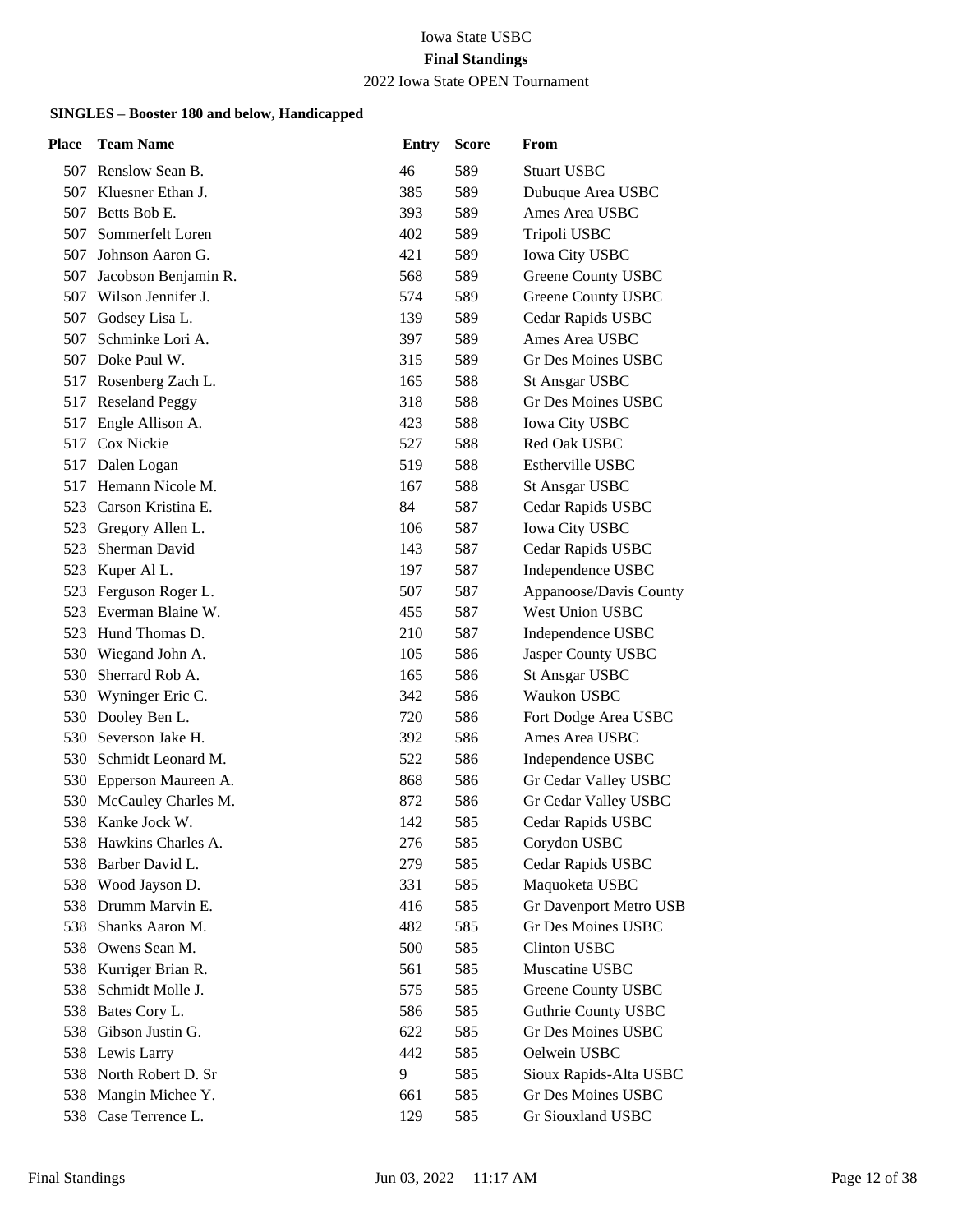## 2022 Iowa State OPEN Tournament

| Place | <b>Team Name</b>                 | <b>Entry</b> | <b>Score</b> | From                        |
|-------|----------------------------------|--------------|--------------|-----------------------------|
|       | 553 Spaur Larry D.               | 34           | 584          | Jasper County USBC          |
|       | 553 Hamblen Barb                 | 85           | 584          | Gr Des Moines USBC          |
|       | 553 Wallace Billy D. Jr          | 316          | 584          | <b>Gr Des Moines USBC</b>   |
|       | 553 Smith Wayne D.               | 531          | 584          | <b>Gr Des Moines USBC</b>   |
|       | 553 Hise Jentry A.               | 588          | 584          | <b>Guthrie County USBC</b>  |
| 553   | Russell Kendra D.                | 592          | 584          | Iowa City USBC              |
| 553   | Carley Robert J.                 | 738          | 584          | Dubuque Area USBC           |
|       | 553 Folkmann Nicole E.           | 149          | 584          | Cedar Rapids USBC           |
|       | 553 Campbell Destry D.           | 149          | 584          | Cedar Rapids USBC           |
|       | 553 Venenga Logan R.             | 829          | 584          | Sanborn USBC                |
| 563   | Kuhse Adam J.                    | 197          | 583          | Independence USBC           |
|       | 563 Derifield Matt               | 439          | 583          | Oelwein USBC                |
|       | 563 Wickman Jenny L.             | 580          | 583          | Independence USBC           |
| 563   | Spring Craig W.                  | 622          | 583          | <b>Gr Des Moines USBC</b>   |
| 563   | Watkins Jason J.                 | 514          | 583          | Estherville USBC            |
|       | 563 Nuss Gary D.                 | 441          | 583          | Oelwein USBC                |
|       | 563 Spencer Megan L.             | 803          | 583          | Fort Dodge Area USBC        |
|       | 563 Watkins-Schoenig Jennifer M. | 835          | 583          | Muscatine USBC              |
| 563   | Mayer Joe                        | 356          | 583          | Stacyville USBC             |
|       | 563 Courter Kent E.              | 705          | 583          | <b>Gr Des Moines USBC</b>   |
|       | 563 Stevens Andy                 | 691          | 583          | Ottumwa Area USBC           |
|       | 574 Overhake Michael D. Jr       | 97           | 582          | <b>Gr Des Moines USBC</b>   |
| 574   | Sommerfelt Jordan T.             | 401          | 582          | Gr Mason City USBC          |
|       | 574 Stocks Jacob J.              | 431          | 582          | West Delaware USBC          |
|       | 574 Topping Matthew D.           | 468          | 582          | Dubuque Area USBC           |
|       | 574 Stevens Randy A. Jr          | 502          | 582          | Gr Mason City USBC          |
|       | 574 Rynearson Todd A.            | 686          | 582          | <b>Gr Des Moines USBC</b>   |
|       | 574 Stein Kenneth P.             | 8            | 582          | Harlan USBC                 |
|       | 574 Parker Kirk D.               | 308          | 582          | Gr Des Moines USBC          |
|       | 574 Ross Jennifer K.             | 571          | 582          | <b>Greene County USBC</b>   |
|       | 574 Smith Brandon L.             | 303          | 582          | Muscatine USBC              |
|       | 574 Landsness Mikayla R.         | 682          | 582          | Sioux Rapids-Alta USBC      |
|       | 585 Palmer Micki D.              | 70           | 581          | Ottumwa Area USBC           |
| 585   | Woodside Bruce W.                | 123          | 581          | Keokuk USBC                 |
| 585   | Mumby Steven W.                  | 141          | 581          | Cedar Rapids USBC           |
| 585   | Lockwood Jerry Jr                | 177          | 581          | <b>Belmond USBC</b>         |
| 585   | Easley Kyle J.                   | 375          | 581          | Gr Mason City USBC          |
| 585   | Wilcox Jeff L.                   | 720          | 581          | Fort Dodge Area USBC        |
| 585   | Kutsch Vincent J.                | 837          | 581          | Dubuque Area USBC           |
| 585   | Renoux Troy A.                   | 906          | 581          | Iowa City USBC              |
| 585   | Oetken Penny F.                  | 478          | 581          | <b>Creston USBC</b>         |
| 585   | Shurtz Jeff D.                   | 781          | 581          | Cedar Rapids USBC           |
| 585   | Whittington Julia L.             | 229          | 581          | <b>Gr Des Moines USBC</b>   |
|       | 596 Horner Ken L.                | 130          | 580          | <b>Gr Des Moines USBC</b>   |
|       | 596 Grimes Jay D.                | 146          | 580          | Cedar Rapids USBC           |
|       | 596 Hong Hyung K.                | 221          | 580          | <b>Burlington Area USBC</b> |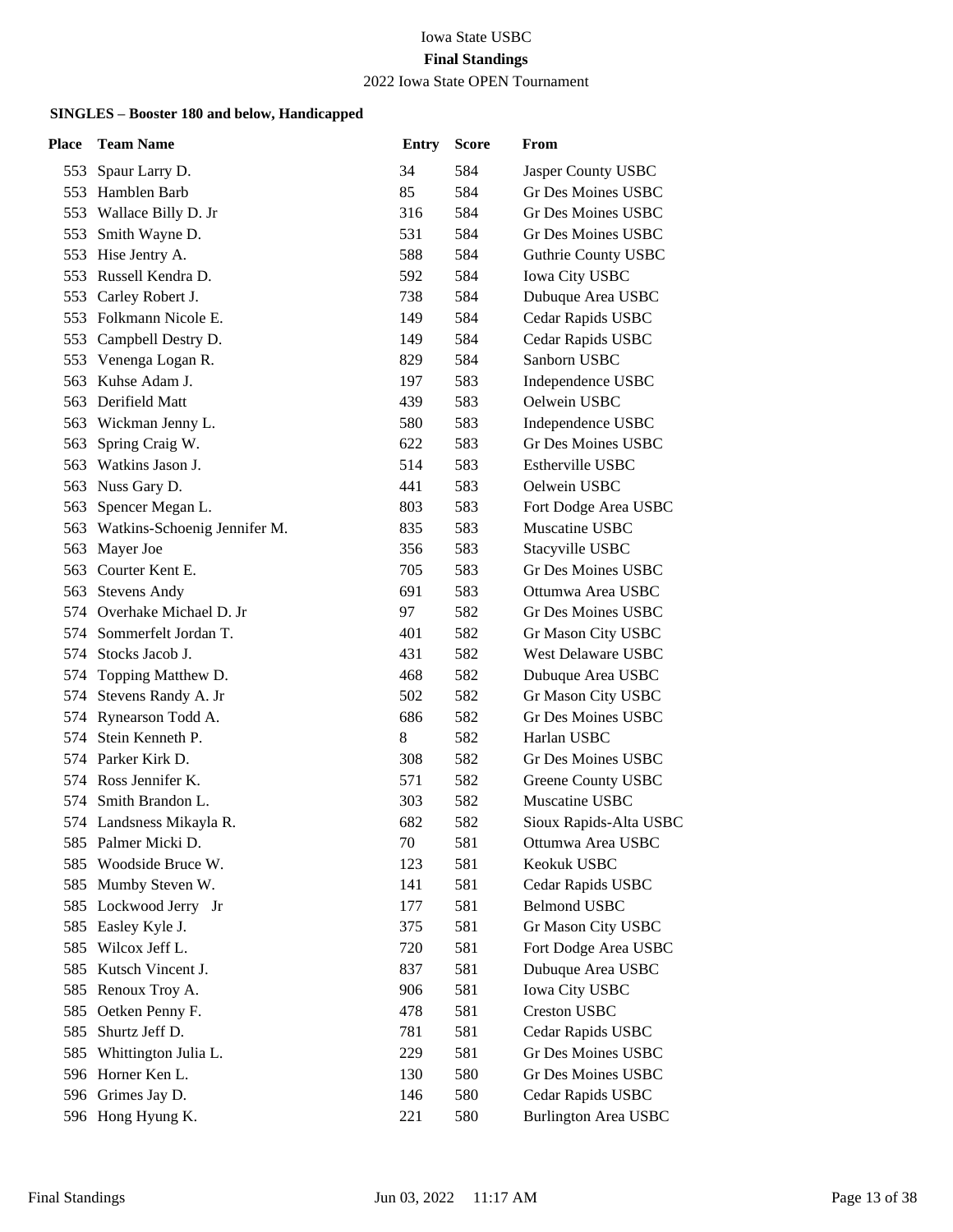### 2022 Iowa State OPEN Tournament

| <b>Team Name</b>              | <b>Entry</b>     | <b>Score</b> | From                       |
|-------------------------------|------------------|--------------|----------------------------|
| 596 Struecker Diane M.        | 581              | 580          | Humboldt Iowa USBC         |
| 596 Renard Larry D.           | 614              | 580          | Jasper County USBC         |
| 596 Wellington Justis T.      | 266              | 580          | Mt Pleasant USBC           |
| 596 Springer Mason M.         | 477              | 580          | Maquoketa USBC             |
| 596 Blackwell Joey D.         | 758              | 580          | Cedar Rapids USBC          |
| 596 Pacheco Neil              | 803              | 580          | Fort Dodge Area USBC       |
| 596 Vasey Jaret T.            | 135              | 580          | Ames Area USBC             |
| 596 Pace Dayton N             | 496              | 580          | Sigourney USBC             |
| 596 Corwin Greg L.            | 35               | 580          | Jasper County USBC         |
| 596 Toledo Robert R.          | 786              | 580          | Cedar Rapids USBC          |
| Elsinger Steve A.             | 250              | 579          | Dyersville USBC            |
| 609 Hull Jonathan J.          | 1                | 579          | Gr Des Moines USBC         |
| 609 Roederer Deborah S.       | 263              | 579          | Mt Pleasant USBC           |
| 609 Hansen Jordan J.          | 720              | 579          | Fort Dodge Area USBC       |
| Bublitz Jerry L.<br>609       | 166              | 579          | <b>St Ansgar USBC</b>      |
| <b>Stevens Adam</b>           | 691              | 579          | Ottumwa Area USBC          |
| 615 Baker Joshua N.           | 371              | 578          | Fort Dodge Area USBC       |
| Heeren Jeff A.                | 395              | 578          | Ames Area USBC             |
| Brenizer Brian S.             | 530              | 578          | Gr Des Moines USBC         |
| 615 Railsback Frankie R.      | 590              | 578          | <b>Guthrie County USBC</b> |
| 615 Epstein Keith R.          | 693              | 578          | <b>Gr Des Moines USBC</b>  |
| 615 Coons Carrie A.           | 736              | 578          | Gr Davenport Metro USB     |
|                               | 358              | 577          | Stacyville USBC            |
| Johnson Tracey J.<br>621      | 664              | 577          | Gr Des Moines USBC         |
| 621 Sherman Jeff S.           | 629              | 577          | Iowa City USBC             |
| 621 Wilhelm Curtis W.         | 333              | 577          | Dubuque Area USBC          |
| Greiner Brandy J.<br>621      | 392              | 577          | Ames Area USBC             |
| 621 Klostermann Drew J.       | 170              | 577          | Cedar Rapids USBC          |
| 621 Ralston Jeffrey "Jeff" L. | 609              | 577          | Gr Davenport Metro USB     |
| TenEyck Charlene              | 680              | 577          | Ida Grove USBC             |
| Kacena Justin L.              | 807              | 577          | Cedar Rapids USBC          |
| Hindman Joe                   | 796              | 577          | Gr Des Moines USBC         |
| 631 Brennan Samantha M.       | 255              | 576          | Fort Dodge Area USBC       |
| Ely Evan T.                   | 6                | 576          | <b>Iowa City USBC</b>      |
| Neal Mindy L.                 | 296              | 576          | Cedar Rapids USBC          |
| Allen Theresa                 | 869              | 576          | Gr Cedar Valley USBC       |
| 635 Goodier Gary I.           | 38               | 575          | Gr Siouxland USBC          |
| 635 Wenstad James A.          | 99               | 575          | Greenfield USBC            |
| Key Kelvin R. Jr              | 289              | 575          | Dubuque Area USBC          |
| Earles Darin D.               | 334              | 575          | Maquoketa USBC             |
| Beck Diane L.                 | 398              | 575          | Ames Area USBC             |
| 635 Funk Kelly R.             | 400              | 575          | Tripoli USBC               |
| <b>Belt Dane</b>              | 418              | 575          | Red Oak USBC               |
| 635 Lee Brian C.              | 621              | 575          | Ames Area USBC             |
| 635 Kube Darren K.            | 646              | 575          | Eldora USBC                |
| 635 Meier Billy               | 491              | 575          | Sigourney USBC             |
|                               | 621 Wagner Galen |              |                            |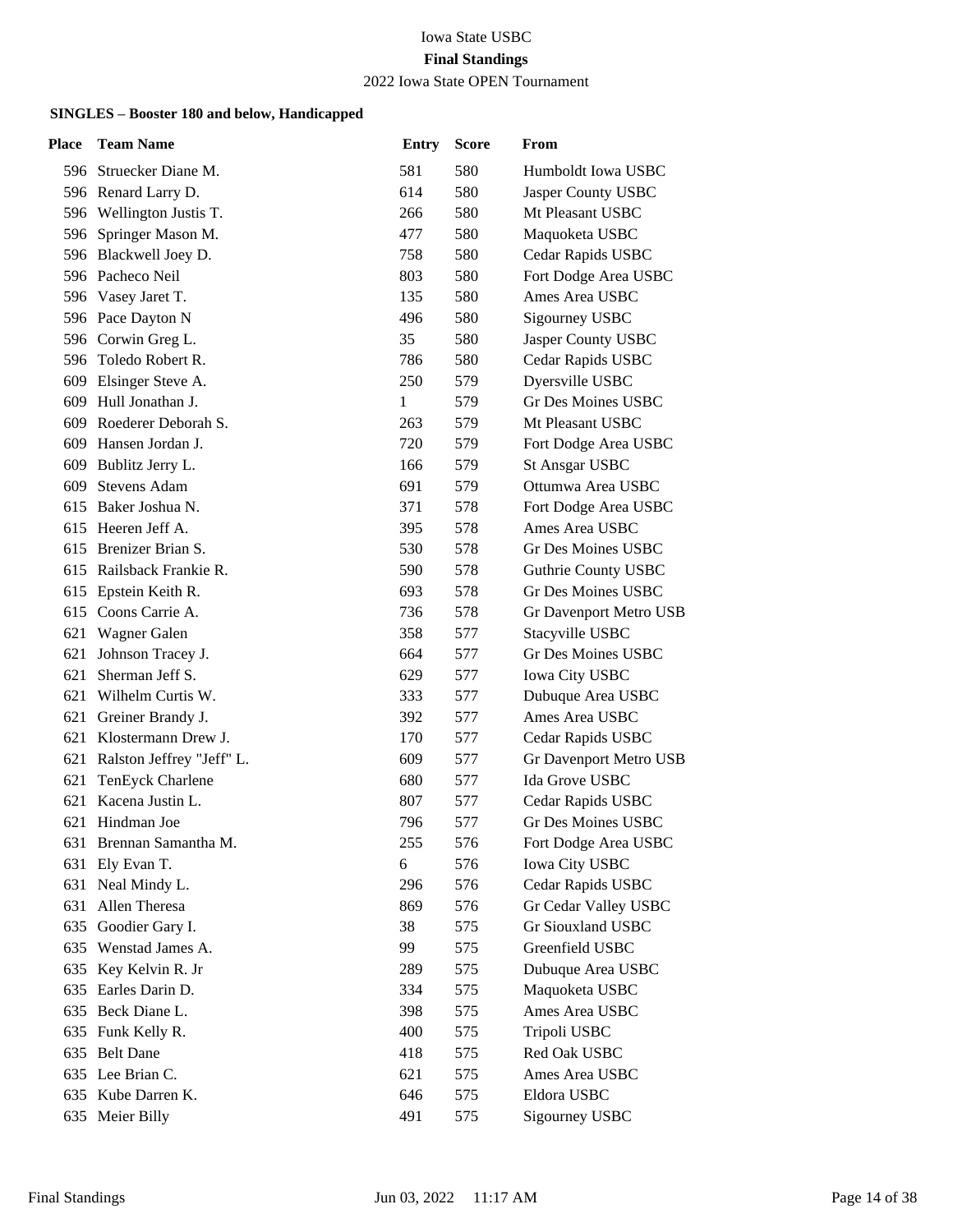### 2022 Iowa State OPEN Tournament

| Place | <b>Team Name</b>         | <b>Entry</b> | <b>Score</b> | From                       |
|-------|--------------------------|--------------|--------------|----------------------------|
|       | 635 Newman Tyler J.      | 678          | 575          | Ida Grove USBC             |
|       | 635 Biscontine Sydney M. | 849          | 575          | Gr Cedar Valley USBC       |
| 647   | Callison Cody L.         | 13           | 574          | Gr Des Moines USBC         |
| 647   | Crowe Gail C.            | 55           | 574          | Ottumwa Area USBC          |
|       | 647 Rogness Kurt         | 143          | 574          | Cedar Rapids USBC          |
| 647   | Gibson Raelynn           | 241          | 574          | De Witt USBC               |
| 647   | Kuhlmann Jason L.        | 584          | 574          | Manning USBC               |
| 647   | Kopaska Lisa             | 588          | 574          | Guthrie County USBC        |
|       | 647 Hubble Jesica J.     | 702          | 574          | Cedar Rapids USBC          |
| 647   | Berry Ryan J.            | 711          | 574          | Cedar Rapids USBC          |
| 647   | <b>Triggs Brett</b>      | 518          | 574          | Estherville USBC           |
| 647   | Eagle Robert             | 835          | 574          | Muscatine USBC             |
|       | 647 Flood Shaun J.       | 797          | 574          | Gr Des Moines USBC         |
| 658   | Zobrist Alan W.          | 133          | 573          | Gr Mason City USBC         |
| 658   | Gryp Wes                 | 142          | 573          | Cedar Rapids USBC          |
| 658   | Walker Kathie M.         | 316          | 573          | <b>Gr Des Moines USBC</b>  |
|       | 658 Warnke Donald J.     | 404          | 573          | Tripoli USBC               |
|       | 658 Pope James A.        | 502          | 573          | Gr Mason City USBC         |
| 658   | Metz David L.            | 559          | 573          | Muscatine USBC             |
| 658   | West Hanna L.            | 657          | 573          | Gr Des Moines USBC         |
| 658   | Kiley Dan E.             | 582          | 573          | Anamosa USBC               |
| 658   | Carney Allissa           | 366          | 573          | <b>Gr Des Moines USBC</b>  |
| 658   | Schwering Alicia M.      | 509          | 573          | Appanoose/Davis County     |
| 658   | Riley Neil J.            | 171          | 573          | <b>St Ansgar USBC</b>      |
|       | 658 Ray Mark E.          | 717          | 573          | Gr Davenport Metro USB     |
| 658   | Scheppler Kris C.        | 729          | 573          | Gr Mason City USBC         |
| 671   | Hilsabeck Virgil L.      | 112          | 572          | Ames Area USBC             |
| 671   | Wilwert Ron J.           | 244          | 572          | Dyersville USBC            |
|       | 671 Cavan Lom            | 393          | 572          | Ames Area USBC             |
| 671   | McKinney Brian W.        | 672          | 572          | Jasper County USBC         |
| 671   | Schneider Rachel L.      | 605          | 572          | New Hampton USBC           |
| 671   | Clayton Elizabeth A.     | 571          | 572          | <b>Greene County USBC</b>  |
|       | 671 Gier Donald C.       | 508          | 572          | Appanoose/Davis County     |
| 678   | Ross Lisa                | 33           | 571          | Jasper County USBC         |
| 678   | Medina Brittany A.       | 105          | 571          | Jasper County USBC         |
| 678   | Shanks Wesley E.         | 274          | 571          | Corydon USBC               |
|       | 678 Pugh Evan D.         | 371          | 571          | Fort Dodge Area USBC       |
| 678   | Wehling Christopher A.   | 404          | 571          | Tripoli USBC               |
| 678   | Schreiber Brandon J.     | 589          | 571          | <b>Guthrie County USBC</b> |
| 678   | Younker Robert L.        | 646          | 571          | Eldora USBC                |
| 678   | Kelly Leonard K. Jr      | 764          | 571          | <b>Bellevue USBC</b>       |
| 678   | Burke Stacy L.           | 263          | 571          | Mt Pleasant USBC           |
| 678   | Russell Gordon J. 3rd    | 594          | 571          | <b>Iowa City USBC</b>      |
| 678   | Nadermann Pat F.         | 837          | 571          | Dubuque Area USBC          |
|       | 678 Cohrs John M.        | 506          | 571          | Appanoose/Davis County     |
|       | 678 Brady Chris          | 754          | 571          | Gr Mason City USBC         |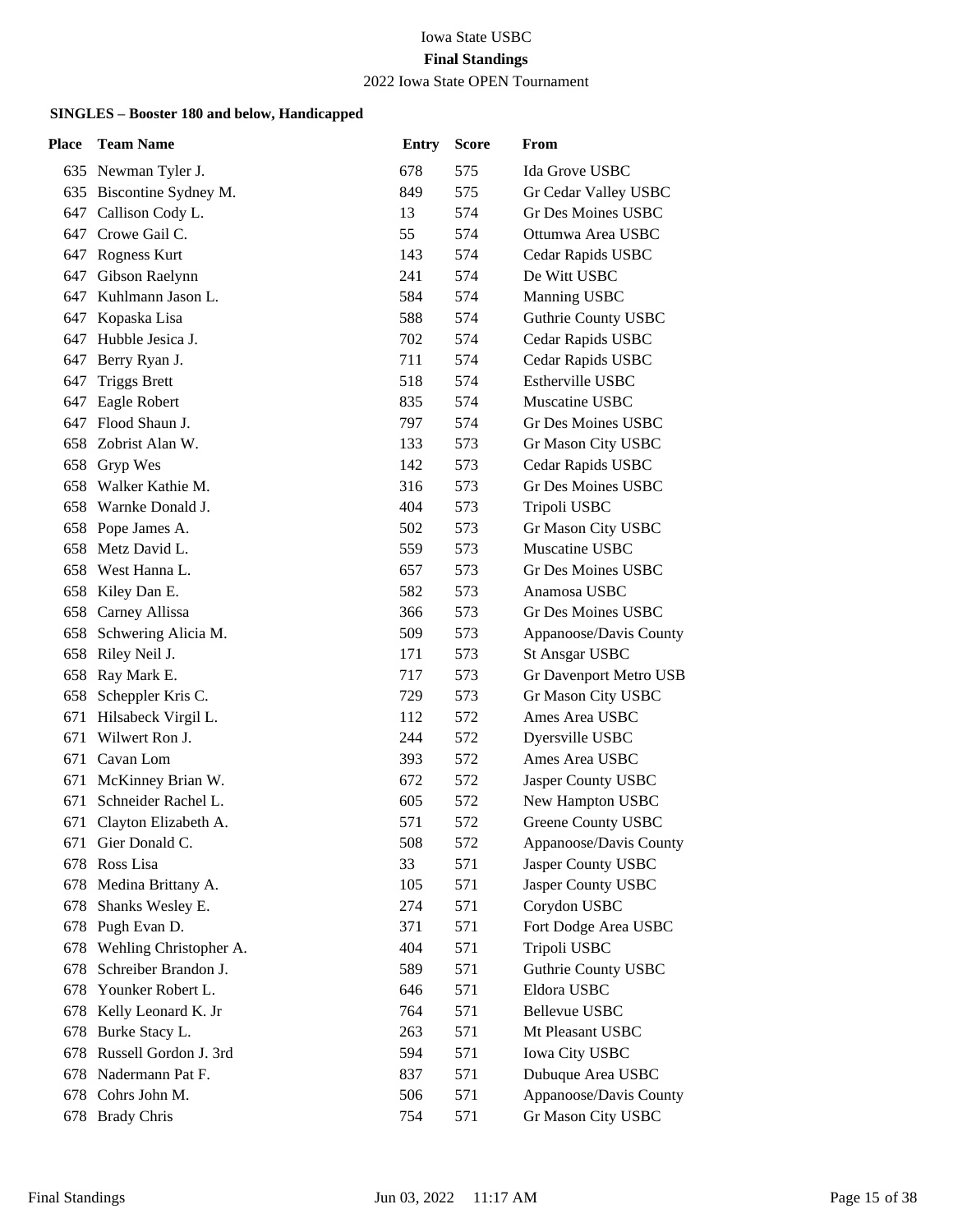## 2022 Iowa State OPEN Tournament

| Place | <b>Team Name</b>           | <b>Entry</b> | <b>Score</b> | From                         |
|-------|----------------------------|--------------|--------------|------------------------------|
|       | 678 Shinogle Steve H.      | 315          | 571          | Gr Des Moines USBC           |
| 678   | <b>Gransow Terry</b>       | 681          | 571          | Sioux Rapids-Alta USBC       |
| 678   | Slife Mike P.              | 618          | 571          | <b>Iowa Great Lakes USBC</b> |
| 678   | Bronemann Carter G.        | 777          | 571          | Monticello USBC              |
|       | 678 Simpson Michael D.     | 842          | 571          | Dubuque Area USBC            |
| 696   | Cash Jennifer L.           | 150          | 570          | Cedar Rapids USBC            |
|       | 696 Kepler Tereni L.       | 151          | 570          | Cedar Rapids USBC            |
|       | 696 Kirk Jake J.           | 331          | 570          | Maquoketa USBC               |
|       | 696 Kafer Dave L.          | 468          | 570          | Dubuque Area USBC            |
|       | 696 Halsrud Jason          | 512          | 570          | Estherville USBC             |
|       | 696 Ancell David F.        | 51           | 570          | <b>Gr Des Moines USBC</b>    |
|       | 696 Cook Michelle J.       | 659          | 570          | Gr Des Moines USBC           |
|       | 696 Kingery Eric S.        | 111          | 570          | <b>Iowa City USBC</b>        |
|       | 696 Maynard John R. Jr     | 798          | 570          | De Witt USBC                 |
|       | 696 Vandersee Kalob D.     | 807          | 570          | Cedar Rapids USBC            |
|       | 696 Carper Deena M.        | 858          | 570          | Gr Cedar Valley USBC         |
|       | 696 Boege Travis J.        | 876          | 570          | Gr Cedar Valley USBC         |
|       | 708 Wehling Elizabeth A.   | 407          | 569          | Tripoli USBC                 |
|       | 708 German Rodney N.       | 498          | 569          | <b>Gr Des Moines USBC</b>    |
|       | 708 Carlson Michael L.     | 573          | 569          | Greene County USBC           |
|       | 708 Kloser Larry J.        | 251          | 569          | Dyersville USBC              |
| 708   | Mcgregor Tommy E.          | 655          | 569          | <b>Gr Des Moines USBC</b>    |
| 708   | Schwering Dawn D.          | 509          | 569          | Appanoose/Davis County       |
|       | 708 Hackenmiller Lucas A.  | 357          | 569          | Stacyville USBC              |
| 708.  | Smith James R. Sr          | 776          | 569          | Monticello USBC              |
|       | 716 Kreis Bill L.          | 143          | 568          | Cedar Rapids USBC            |
| 716   | Wheeler John H.            | 191          | 568          | Cedar Rapids USBC            |
|       | 716 Klapperich Jan F.      | 359          | 568          | Stacyville USBC              |
|       | 716 Wolfe Gary L.          | 622          | 568          | Gr Des Moines USBC           |
| 716   | <b>Steiner Xavier</b>      | 553          | 568          | Red Oak USBC                 |
| 716   | Sessions Charles E.        | 741          | 568          | Gr Des Moines USBC           |
|       | 716 Vest Andrew R.         | 6            | 568          | <b>Iowa City USBC</b>        |
|       | 716 Mulholland Lynn        | 723          | 568          | Fort Dodge Area USBC         |
| 716   | Jordan Michael             | 297          | 568          | Cedar Rapids USBC            |
| 725   | Matlage Darrell N.         | 153          | 567          | Gr Des Moines USBC           |
|       | 725 Kerby April D.         | 284          | 567          | Appanoose/Davis County       |
| 725   | Koester Cory E.            | 349          | 567          | Waukon USBC                  |
| 725   | Novak Jason T.             | 619          | 567          | <b>Iowa Great Lakes USBC</b> |
| 725   | Boffeli Josh J.            | 763          | 567          | Bellevue USBC                |
|       | 725 Keiner Anthony         | 583          | 567          | Manning USBC                 |
| 725   | Murphy Patrick J.          | 689          | 567          | Ottumwa Area USBC            |
| 725   | Shondel Kris A.            | 506          | 567          | Appanoose/Davis County       |
| 725   | Peyton Clifford "Butch" C. | 715          | 567          | Gr Cedar Valley USBC         |
|       | 734 Curtis Brenda          | 128          | 566          | Gr Siouxland USBC            |
|       | 734 Wehling Dylan          | 404          | 566          | Tripoli USBC                 |
|       | 734 Boyter Robbie A.       | 505          | 566          | Appanoose/Davis County       |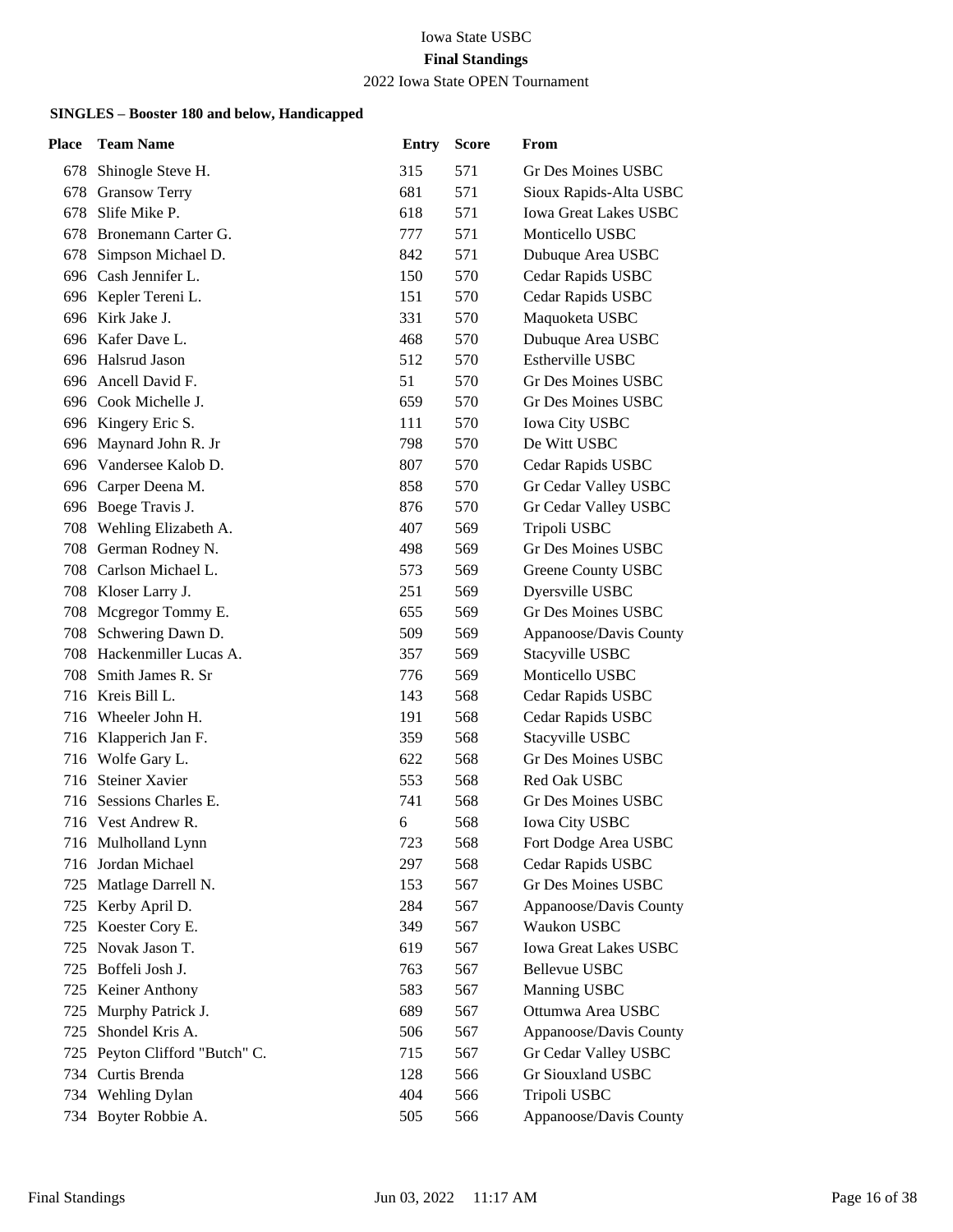### 2022 Iowa State OPEN Tournament

| Place | <b>Team Name</b>         | <b>Entry</b> | <b>Score</b> | From                       |
|-------|--------------------------|--------------|--------------|----------------------------|
|       | 734 Hermsen Ron J.       | 523          | 566          | Independence USBC          |
|       | 734 Anderson Jill M.     | 576          | 566          | Greene County USBC         |
|       | 734 Wacker Austin C.     | 88           | 566          | North Lee County USBC      |
|       | 734 Peitz Gary B.        | 87           | 566          | North Lee County USBC      |
|       | 734 Thompson John P.     | 111          | 566          | <b>Iowa City USBC</b>      |
|       | 734 Walter Samantha M.   | 115          | 566          | <b>Gr Des Moines USBC</b>  |
|       | 734 Origer Sarah         | 129          | 566          | Gr Siouxland USBC          |
|       | 734 Hodson Ronald D.     | 229          | 566          | <b>Gr Des Moines USBC</b>  |
|       | 745 Hull Daniel          | 283          | 565          | Appanoose/Davis County     |
|       | 745 Lombard Frederick P. | 371          | 565          | Fort Dodge Area USBC       |
| 745.  | Railsback Jeff L.        | 590          | 565          | <b>Guthrie County USBC</b> |
|       | 745 Glover Jacob A.      | 694          | 565          | <b>Gr Des Moines USBC</b>  |
|       | 745 Paper Wayne A.       | 706          | 565          | Grundy Center USBC         |
|       | 745 Richmond Jason       | 87           | 565          | North Lee County USBC      |
|       | 745 Weems Cindy A.       | 115          | 565          | <b>Gr Des Moines USBC</b>  |
|       | 745 Brant Corey M.       | 35           | 565          | Jasper County USBC         |
|       | 745 Fulton Michael A.    | 414          | 565          | Gr Davenport Metro USB     |
| 754   | Sigwarth Robert J.       | 66           | 564          | Dubuque Area USBC          |
|       | 754 La Point Rikki L.    | 59           | 564          | Ottumwa Area USBC          |
|       | 754 Thesing Trent E.     | 345          | 564          | Waukon USBC                |
|       | 754 Dickson Shelly C.    | 360          | 564          | Gr Des Moines USBC         |
|       | 754 Collins Larry D.     | 503          | 564          | Gr Mason City USBC         |
|       | 754 Godfrey Gavin R.     | 548          | 564          | Spencer USBC               |
|       | 754 Wenger Mike T.       | 576          | 564          | Greene County USBC         |
|       | 754 Donald Lyle D.       | 495          | 564          | Sigourney USBC             |
| 754   | Snyder Bill D.           | 139          | 564          | Cedar Rapids USBC          |
|       | 754 Hower Rick L.        | 831          | 564          | Lenox USBC                 |
|       | 754 Thompson Dennis D.   | 111          | 564          | <b>Iowa City USBC</b>      |
|       | 765 Eckroth Andrew       | 543          | 563          | Iowa City USBC             |
| 765   | Boger Jeni J.            | 406          | 563          | Tripoli USBC               |
| 765   | Andrews Karl R.          | 616          | 563          | Greene County USBC         |
| 765   | Hale Brian W.            | 89           | 563          | North Lee County USBC      |
| 765   | Drahota Richard P.       | 9            | 563          | Sioux Rapids-Alta USBC     |
| 765   | Chapman James M.         | 658          | 563          | <b>Gr Des Moines USBC</b>  |
| 765   | Shinogle Ronda R.        | 315          | 563          | Gr Des Moines USBC         |
| 765   | Grimes William C.        | 287          | 563          | Sumner USBC                |
| 765   | Boege Justin             | 3            | 563          | Ames Area USBC             |
| 774   | Langfitt Dana D.         | 173          | 562          | Gr Mason City USBC         |
| 774   | Bulleit Greg R.          | 213          | 562          | Independence USBC          |
| 774   | <b>Riessen Nick</b>      | 225          | 562          | Manning USBC               |
|       | 774 Littleton Marcus     | 273          | 562          | Gr Des Moines USBC         |
| 774   | Lawson Brad              | 683          | 562          | Fort Dodge Area USBC       |
| 774   | Worrall Scott A.         | 235          | 562          | <b>Iowa City USBC</b>      |
|       | 774 Holm Danielle L.     | 857          | 562          | Gr Cedar Valley USBC       |
|       | 774 Huntley Jessica M.   | 863          | 562          | Gr Cedar Valley USBC       |
|       | 782 Stevenson Colby J.   | 63           | 561          | <b>Iowa City USBC</b>      |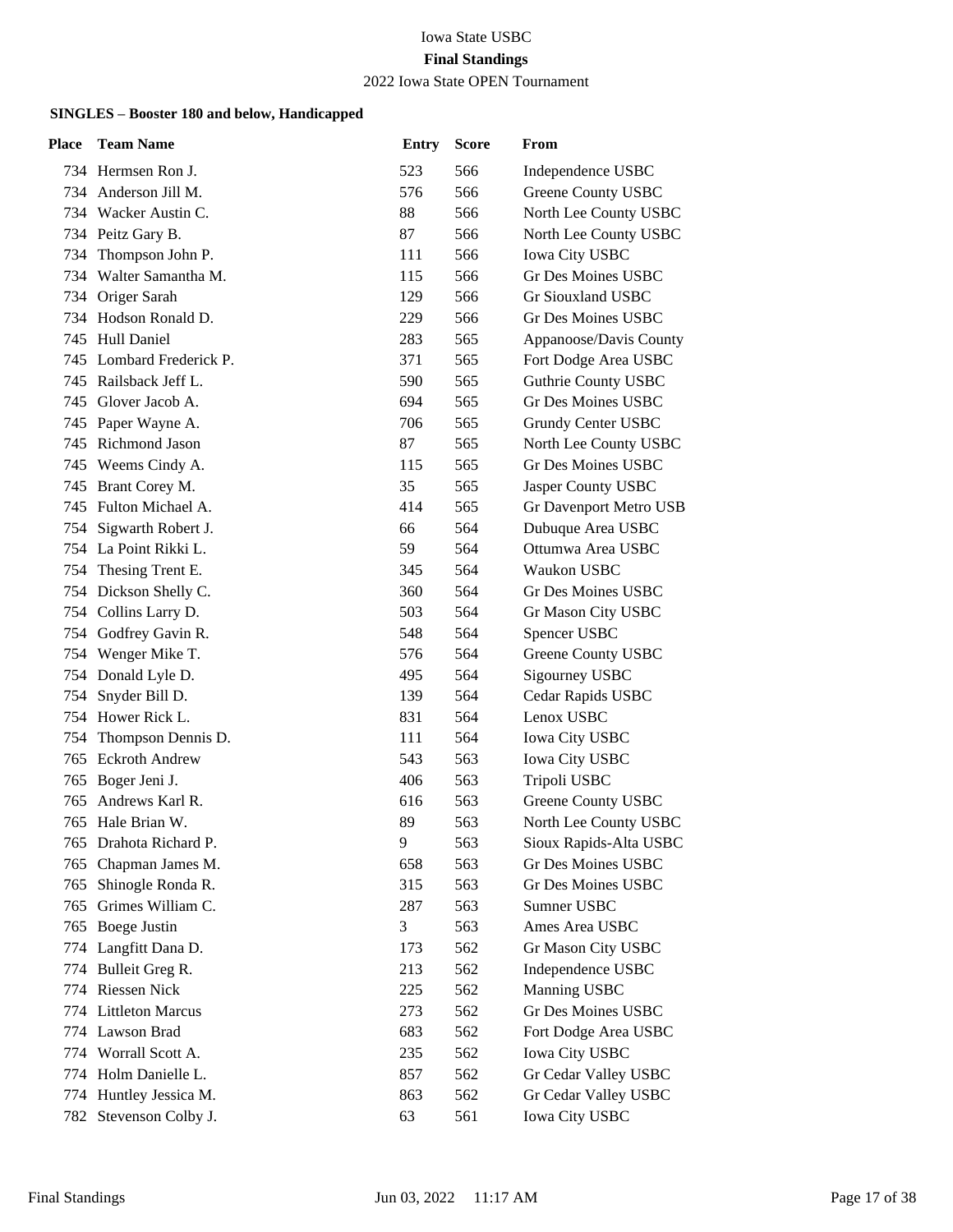## 2022 Iowa State OPEN Tournament

| Place | <b>Team Name</b>         | <b>Entry</b> | <b>Score</b> | From                       |
|-------|--------------------------|--------------|--------------|----------------------------|
|       | 782 Wetterling Tanner W. | 70           | 561          | Ottumwa Area USBC          |
|       | 782 Carnahan Shawn L.    | 58           | 561          | Ottumwa Area USBC          |
|       | 782 Bock Trevor A.       | 226          | 561          | Sumner USBC                |
|       | 782 Peterson Ryan D.     | 391          | 561          | Ames Area USBC             |
|       | 782 Hansen Elizabeth A.  | 550          | 561          | Spencer USBC               |
|       | 782 Schultes Collin J.   | 533          | 561          | Manning USBC               |
| 782   | Mathany Wes R.           | 831          | 561          | Lenox USBC                 |
|       | 782 Gorman Shannon       | 488          | 561          | Cedar Rapids USBC          |
| 782   | <b>Tesch Melody</b>      | 172          | 561          | <b>St Ansgar USBC</b>      |
|       | 792 Foss Robert A.       | 99           | 560          | Greenfield USBC            |
|       | 792 Brockmeyer Edward    | 276          | 560          | Corydon USBC               |
|       | 792 McConaughy Kevin L.  | 377          | 560          | Gr Mason City USBC         |
|       | 792 Sweeney Tim L.       | 388          | 560          | Dubuque Area USBC          |
|       | 792 Gandara Adan         | 394          | 560          | Ames Area USBC             |
|       | 792 Belcher Adam J.      | 560          | 560          | Muscatine USBC             |
|       | 792 Foster Tom A.        | 313          | 560          | Gr Des Moines USBC         |
|       | 792 Binns Dennis L. Jr   | 614          | 560          | Jasper County USBC         |
|       | 792 Colvin Janna D.      | 825          | 560          | <b>Boone County USBC</b>   |
|       | 801 Zenor Randy D.       | 39           | 559          | Red Oak USBC               |
|       | 801 Randolph Tammy L.    | 116          | 559          | Gr Des Moines USBC         |
|       | 801 Clark Lenny          | 123          | 559          | Keokuk USBC                |
|       | 801 Wessels Tyler J.     | 248          | 559          | Dyersville USBC            |
| 801   | Bigelow Steven R.        | 290          | 559          | Dubuque Area USBC          |
| 801   | Junker Jacob T.          | 428          | 559          | Grundy Center USBC         |
|       | 801 Zumbach Jim          | 431          | 559          | <b>West Delaware USBC</b>  |
|       | 801 Kingery Samantha R.  | 670          | 559          | Jasper County USBC         |
| 801   | Mills Randy D.           | 520          | 559          | Dubuque Area USBC          |
|       | 801 Houghton Nicole K.   | 92           | 559          | <b>Gr Des Moines USBC</b>  |
| 801   | Jurgensen Cole M.        | 287          | 559          | Sumner USBC                |
|       | 812 Nord Lesley R.       | 126          | 558          | Gr Davenport Metro USB     |
| 812   | Holder Salana J.         | 162          | 558          | <b>Council Bluffs USBC</b> |
|       | 812 Kessler Blake D.     | 1            | 558          | <b>Gr Des Moines USBC</b>  |
|       | 812 Price Jason M.       | 674          | 558          | Jasper County USBC         |
|       | 812 Schiltz Tom          | 441          | 558          | Oelwein USBC               |
| 812   | Graplar Kelly            | 552          | 558          | Spencer USBC               |
|       | 812 Riley James D.       | 690          | 558          | Ottumwa Area USBC          |
|       | 812 Fear Kent D.         | 742          | 558          | Mt Pleasant USBC           |
|       | 820 Blunck Rodney L.     | 43           | 557          | Pella USBC                 |
|       | 820 Wedebrand Brian L.   | 516          | 557          | <b>Estherville USBC</b>    |
| 820   | Tucker Tiffani B.        | 703          | 557          | Gr Des Moines USBC         |
|       | 820 Farley Joshua S.     | 260          | 557          | Mt Pleasant USBC           |
|       | 820 Lindemoen Erik M.    | 658          | 557          | <b>Gr Des Moines USBC</b>  |
| 825   | Harwood Lacy R.          | 50           | 556          | Gr Des Moines USBC         |
| 825   | Bamrick Mindy M.         | 141          | 556          | Cedar Rapids USBC          |
| 825   | Key Robert J.            | 289          | 556          | Dubuque Area USBC          |
|       | 825 Knight Ashley        | 831          | 556          | Lenox USBC                 |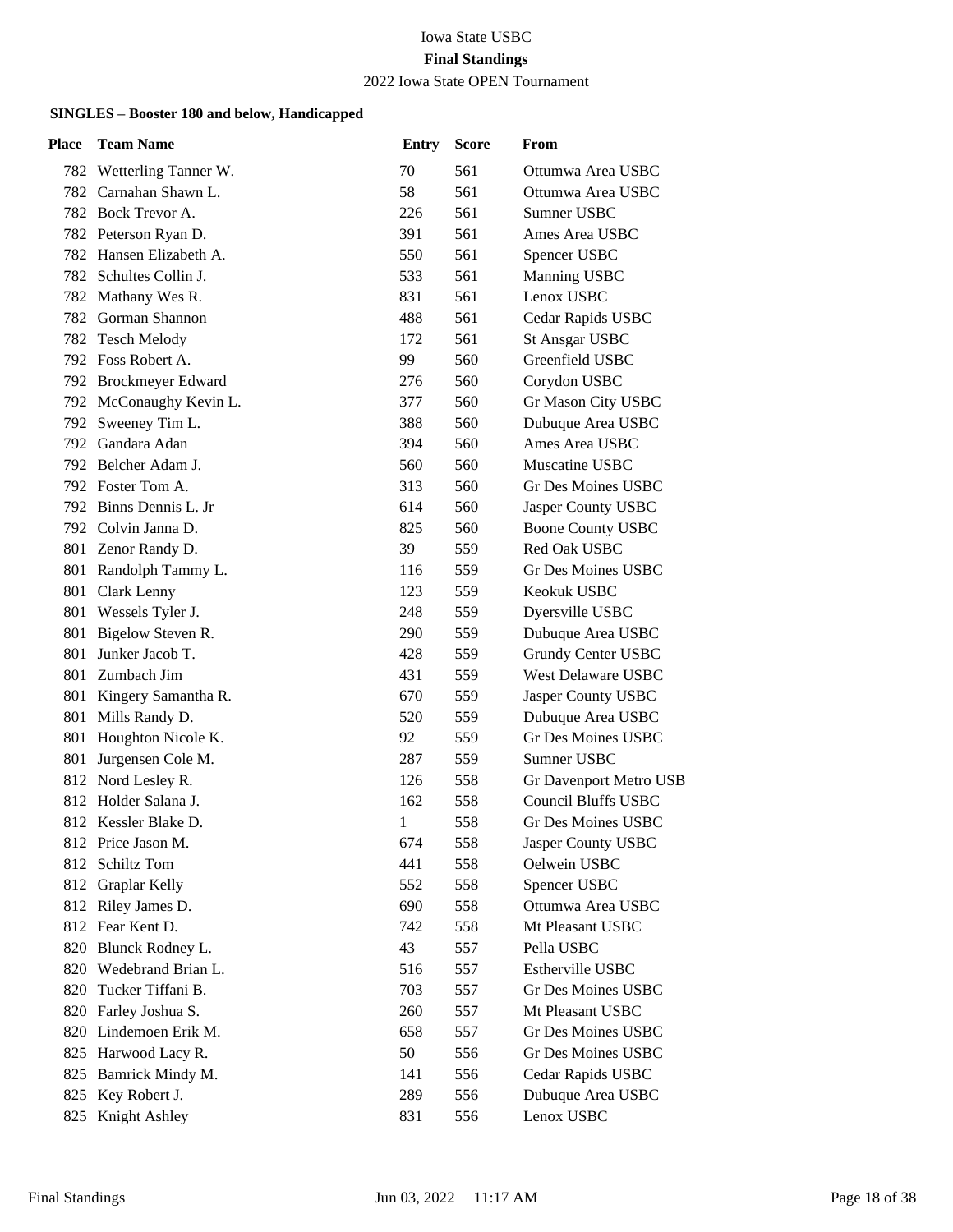### 2022 Iowa State OPEN Tournament

| Place | <b>Team Name</b>          | <b>Entry</b> | <b>Score</b> | From                       |
|-------|---------------------------|--------------|--------------|----------------------------|
|       | 829 Edwards Ryne M.       | 169          | 555          | Cedar Rapids USBC          |
|       | 829 Engler Michael J.     | 244          | 555          | Dyersville USBC            |
| 829   | Koonce Craig              | 302          | 555          | Grundy Center USBC         |
| 829   | Glaser Dennis H.          | 334          | 555          | Maquoketa USBC             |
|       | 829 Maiers Chance J.      | 379          | 555          | Dubuque Area USBC          |
| 829   | Boege Jennifer L.         | 428          | 555          | Grundy Center USBC         |
| 829   | Long Rachel               | 586          | 555          | <b>Guthrie County USBC</b> |
|       | 829 Druyff Danielle L.    | 671          | 555          | Jasper County USBC         |
| 829   | Jensen Susan K.           | 298          | 555          | Cedar Rapids USBC          |
|       | 829 Henningsen Jill R.    | 682          | 555          | Sioux Rapids-Alta USBC     |
| 839   | Randolph Douglas S.       | 116          | 554          | <b>Gr Des Moines USBC</b>  |
|       | 839 Christensen Joshau S. | 276          | 554          | Corydon USBC               |
|       | 839 Klapperich Paul A.    | 359          | 554          | Stacyville USBC            |
| 839   | Kee Chris J.              | 372          | 554          | Fort Dodge Area USBC       |
| 839   | Lackore Joshua M.         | 426          | 554          | Osage USBC                 |
|       | 839 Krieger Amanda N.     | 570          | 554          | Greene County USBC         |
|       | 839 Bingaman Richard L.   | 620          | 554          | Ames Area USBC             |
| 839   | Mills Toi A.              | 260          | 554          | Mt Pleasant USBC           |
| 839   | Kracht Chris M.           | 259          | 554          | Mt Pleasant USBC           |
|       | 839 Birch Sandy J.        | 904          | 554          | Dubuque Area USBC          |
|       | 839 Bublitz Jacob D.      | 166          | 554          | <b>St Ansgar USBC</b>      |
| 839   | Schumacher Anna L.        | 544          | 554          | <b>Iowa City USBC</b>      |
| 839   | Hagge Thomas L.           | 608          | 554          | Gr Davenport Metro USB     |
|       | 839 Vick Daniel "Dan" R.  | 610          | 554          | Gr Davenport Metro USB     |
|       | 853 Wiegand Kristine M.   | 105          | 553          | Jasper County USBC         |
| 853   | Hougham Danielle R.       | 117          | 553          | <b>Gr Des Moines USBC</b>  |
| 853   | James Jeff R.             | 157          | 553          | <b>Stuart USBC</b>         |
|       | 853 Hoden Dave A.         | 160          | 553          | <b>Council Bluffs USBC</b> |
|       | 853 Klaren Mark F.        | 245          | 553          | Dyersville USBC            |
| 853   | Schaufenbuel Bryan L.     | 288          | 553          | Sumner USBC                |
| 853   | Stanton Mackenzie S.      | 362          | 553          | Gr Des Moines USBC         |
|       | 853 Graham Jen M.         | 449          | 553          | <b>Iowa City USBC</b>      |
|       | 853 Stansbery Roger E.    | 599          | 553          | New Hampton USBC           |
| 853   | Hermsen Matt W.           | 900          | 553          | Dubuque Area USBC          |
| 853   | Reuter Michael A.         | 774          | 553          | Monticello USBC            |
| 853   | Slechta Michael           | 713          | 553          | Council Bluffs USBC        |
| 853   | Zear Michelle R.          | 905          | 553          | Iowa City USBC             |
| 853   | Canny Bryan A.            | 71           | 553          | Ottumwa Area USBC          |
| 853   | Christensen Lynn R.       | 121          | 553          | Gr Mason City USBC         |
| 853   | Ritter Scott A.           | 287          | 553          | Sumner USBC                |
| 853   | Norland Taylor J.         | 682          | 553          | Sioux Rapids-Alta USBC     |
| 853   | Renes Shelley R.          | 661          | 553          | <b>Gr Des Moines USBC</b>  |
| 853   | Stanley Janet L.          | 830          | 553          | Sanborn USBC               |
| 872   | Haze Shelly R.            | 28           | 552          | Iowa City USBC             |
|       | 872 Patterson Justin J.   | 69           | 552          | Fort Dodge Area USBC       |
|       | 872 Kass Marty W.         | 383          | 552          | Dubuque Area USBC          |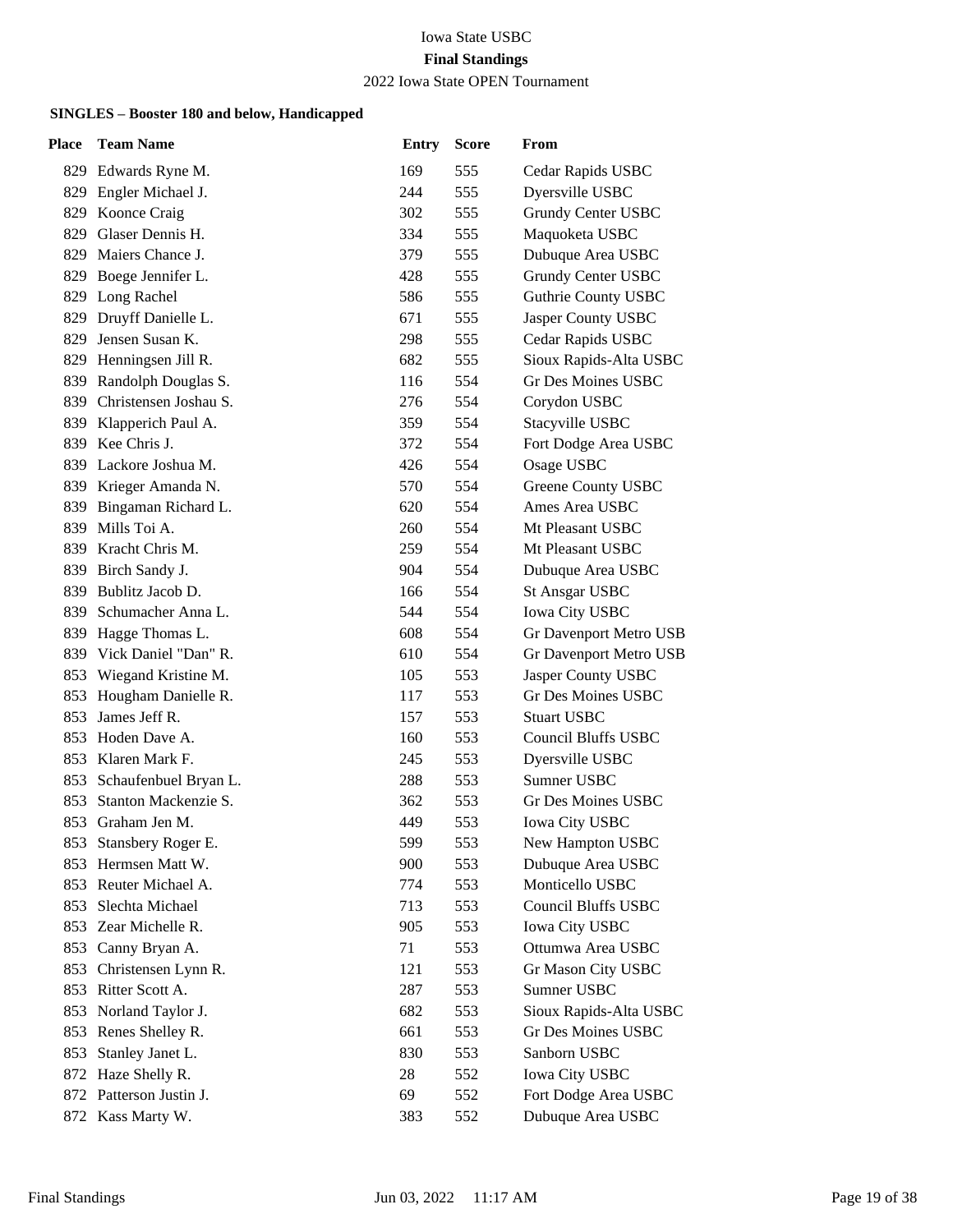#### 2022 Iowa State OPEN Tournament

| Place | <b>Team Name</b>        | <b>Entry</b> | <b>Score</b> | From                       |
|-------|-------------------------|--------------|--------------|----------------------------|
|       | 872 Everitt Jennifer A. | 453          | 552          | <b>West Union USBC</b>     |
|       | 872 Minger Sharon R.    | 487          | 552          | Anamosa USBC               |
| 872   | Wardlow Kirk B.         | 504          | 552          | Appanoose/Davis County     |
|       | 872 Crannell Vicki A.   | 587          | 552          | <b>Guthrie County USBC</b> |
|       | 872 Dowell Jerry R.     | 685          | 552          | Gr Des Moines USBC         |
|       | 872 Miller Wayne W.     | 837          | 552          | Dubuque Area USBC          |
| 872   | Adams Brian M.          | 396          | 552          | Ames Area USBC             |
|       | 872 Beland Jeffrey R.   | 166          | 552          | <b>St Ansgar USBC</b>      |
|       | 872 Jensen Trey M.      | 770          | 552          | Anamosa USBC               |
|       | 872 Clubb Skyler C.     | 496          | 552          | Sigourney USBC             |
|       | 872 Richmond Jason R.   | 724          | 552          | <b>Clinton USBC</b>        |
|       | 872 Rhoades Cody R.     | 287          | 552          | Sumner USBC                |
|       | 872 Rockwell Ashlee A.  | 817          | 552          | Ames Area USBC             |
| 872   | Wassom Janet L.         | 830          | 552          | Sanborn USBC               |
| 872   | Wassom Joel             | 830          | 552          | Sanborn USBC               |
| 890   | Smith Missy S.          | 33           | 551          | Jasper County USBC         |
|       | 890 Parker Todd W.      | 142          | 551          | Cedar Rapids USBC          |
|       | 890 Burg Charles A.     | 234          | 551          | <b>Atlantic USBC</b>       |
| 890   | Soukup Nate E.          | 300          | 551          | Cedar Rapids USBC          |
| 890   | Schmitt Sharon A.       | 428          | 551          | Grundy Center USBC         |
|       | 890 Kopf Preston        | 429          | 551          | Grundy Center USBC         |
|       | 890 Weber Michael L.    | 453          | 551          | West Union USBC            |
|       | 890 Bear Michael A.     | 593          | 551          | Iowa City USBC             |
|       | 890 Garber Thomas J.    | 538          | 551          | Manning USBC               |
|       | 890 Evinger Brad J.     | 689          | 551          | Ottumwa Area USBC          |
|       | 890 Kummerfeldt John    | 732          | 551          | Cedar Rapids USBC          |
| 890   | Schwandt Andy G.        | 814          | 551          | Marshalltown Area USBC     |
|       | 890 Burtnett Adam R.    | 876          | 551          | Gr Cedar Valley USBC       |
|       | 903 Gregory Chad E.     | 94           | 550          | <b>Gr Des Moines USBC</b>  |
| 903   | Thompson Hunter B.      | 100          | 550          | Greenfield USBC            |
| 903   | Schmidt Denny K.        | 293          | 550          | Charles City USBC          |
| 903   | Ricke Duane H.          | 370          | 550          | Fort Dodge Area USBC       |
|       | 903 Ellis Sona L.       | 603          | 550          | New Hampton USBC           |
| 903   | Martin Linda K.         | 677          | 550          | Ida Grove USBC             |
| 903   | Orr Bernard D.          | 553          | 550          | Red Oak USBC               |
|       | 903 Hughes Christie D.  | 672          | 550          | Jasper County USBC         |
|       | 903 Gronewold Jane A.   | 659          | 550          | Gr Des Moines USBC         |
|       | 903 DePoorter Kelsey R. | 149          | 550          | Cedar Rapids USBC          |
| 903   | Kohl Julie K.           | 904          | 550          | Dubuque Area USBC          |
| 914   | Schade Scott M.         | 150          | 549          | Cedar Rapids USBC          |
|       | 914 Portz Tom J.        | 328          | 549          | Maquoketa USBC             |
|       | 914 Folsom John         | 438          | 549          | Oelwein USBC               |
|       | 914 Boyles Charles E.   | 501          | 549          | Jasper County USBC         |
|       | 914 Tetrev Maria M.     | 587          | 549          | <b>Guthrie County USBC</b> |
|       | 914 Mathes Shelbee Y.   | 660          | 549          | Gr Des Moines USBC         |
|       | 914 Bard Josh S.        | 771          | 549          | Anamosa USBC               |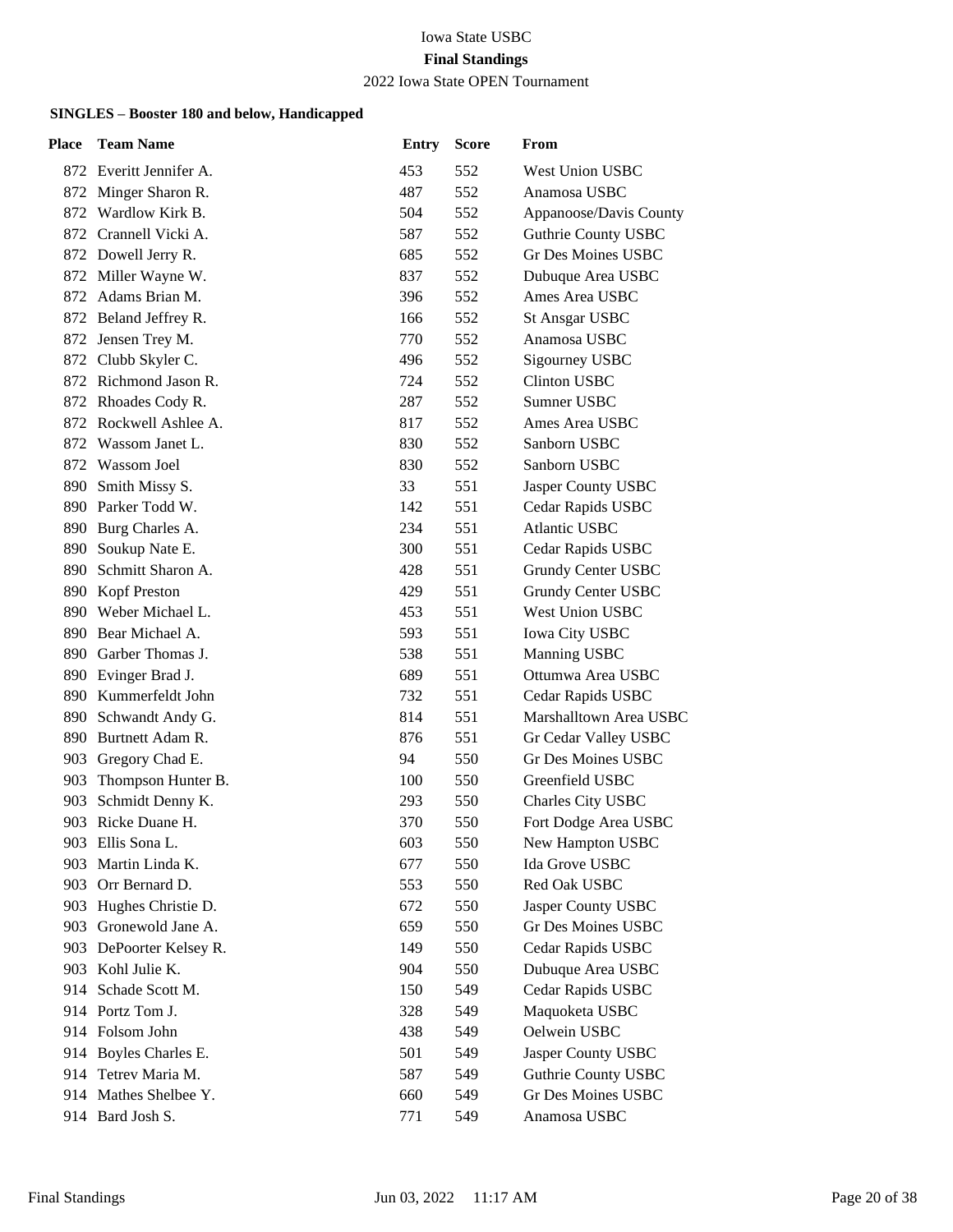#### 2022 Iowa State OPEN Tournament

| <b>Place</b> | <b>Team Name</b>          | <b>Entry</b> | <b>Score</b> | From                         |
|--------------|---------------------------|--------------|--------------|------------------------------|
|              | 914 Mayer Brad A.         | 168          | 549          | <b>St Ansgar USBC</b>        |
|              | 914 Keil Keith A.         | 338          | 549          | Maquoketa USBC               |
| 914          | Seifert Debora J.         | 798          | 549          | De Witt USBC                 |
|              | 924 Gibson Jessica        | 241          | 548          | De Witt USBC                 |
|              | 924 Heppe Kendall R.      | 436          | 548          | West Delaware USBC           |
|              | 924 Kasper Dean E.        | 542          | 548          | <b>Iowa City USBC</b>        |
|              | 924 Gilge Nikki C.        | 588          | 548          | <b>Guthrie County USBC</b>   |
|              | 924 Fellers Anthony       | 619          | 548          | <b>Iowa Great Lakes USBC</b> |
|              | 924 Carpenter Shane       | 622          | 548          | Gr Des Moines USBC           |
|              | 924 Scherff Jesse         | 721          | 548          | Fort Dodge Area USBC         |
|              | 924 Sondag Joseph P.      | 8            | 548          | Harlan USBC                  |
|              | 924 Lorentzen Jesse L.    | 616          | 548          | Greene County USBC           |
|              | 924 McSweeney Samantha J. | 509          | 548          | Appanoose/Davis County       |
|              | 924 Irvin Dan S.          | 544          | 548          | <b>Iowa City USBC</b>        |
|              | 924 Stigers Michael R.    | 607          | 548          | Gr Davenport Metro USB       |
|              | 924 Mclaury Tim S.        | 363          | 548          | Gr Des Moines USBC           |
|              | 924 Fredrickson Jaime J.  | 799          | 548          | Forest City USBC             |
|              | 924 Playle Brian L.       | 808          | 548          | Oskaloosa USBC               |
|              | 924 Watts Chad            | 796          | 548          | Gr Des Moines USBC           |
|              | 940 Krukow Harley F.      | 20           | 547          | Gr Mason City USBC           |
|              | 940 Milder David A.       | 304          | 547          | Muscatine USBC               |
|              | 940 Thomas Anita G.       | 473          | 547          | <b>Council Bluffs USBC</b>   |
|              | 940 Morlan Brandon D.     | 615          | 547          | Greene County USBC           |
|              | 940 Dirks Barney G.       | 881          | 547          | Monticello USBC              |
|              | 940 Kruse Justin R.       | 835          | 547          | Muscatine USBC               |
|              | 940 Myhre Roger L.        | 756          | 547          | Gr Mason City USBC           |
|              | 947 Fleming Heather A.    | 13           | 546          | <b>Gr Des Moines USBC</b>    |
|              | 947 Mahoney Chris T.      | 184          | 546          | <b>Council Bluffs USBC</b>   |
|              | 947 Caryl William D.      | 220          | 546          | <b>Burlington Area USBC</b>  |
|              | 947 Warnke Robert L.      | 226          | 546          | Sumner USBC                  |
|              | 947 Rook Alisha           | 283          | 546          | Appanoose/Davis County       |
|              | 947 Haukap Kreg           | 304          | 546          | Muscatine USBC               |
|              | 947 Ostrem Jared S.       | 393          | 546          | Ames Area USBC               |
| 947          | Holub Stephen R.          | 403          | 546          | Tripoli USBC                 |
| 947          | Gerk James A.             | 425          | 546          | Osage USBC                   |
| 947          | Rue Marc D.               | 457          | 546          | West Union USBC              |
| 947          | Cotton John J.            | 542          | 546          | Iowa City USBC               |
|              | 947 Cotton Brandy A.      | 542          | 546          | <b>Iowa City USBC</b>        |
| 947.         | Larson Rodney R.          | 612          | 546          | West Union USBC              |
| 947          | <b>Boots David</b>        | 176          | 546          | <b>Belmond USBC</b>          |
| 947          | Robinson Jerry L.         | 296          | 546          | Cedar Rapids USBC            |
| 947          | Duncalf Kevin J.          | 82           | 546          | Gr Davenport Metro USB       |
| 963          | Halbach Paul A.           | 358          | 545          | Stacyville USBC              |
| 963          | Mayer Kevin R.            | 427          | 545          | Osage USBC                   |
| 963          | Konrady Kayla M.          | 551          | 545          | Spencer USBC                 |
| 963          | McMillen Shawn P.         | 870          | 545          | Gr Cedar Valley USBC         |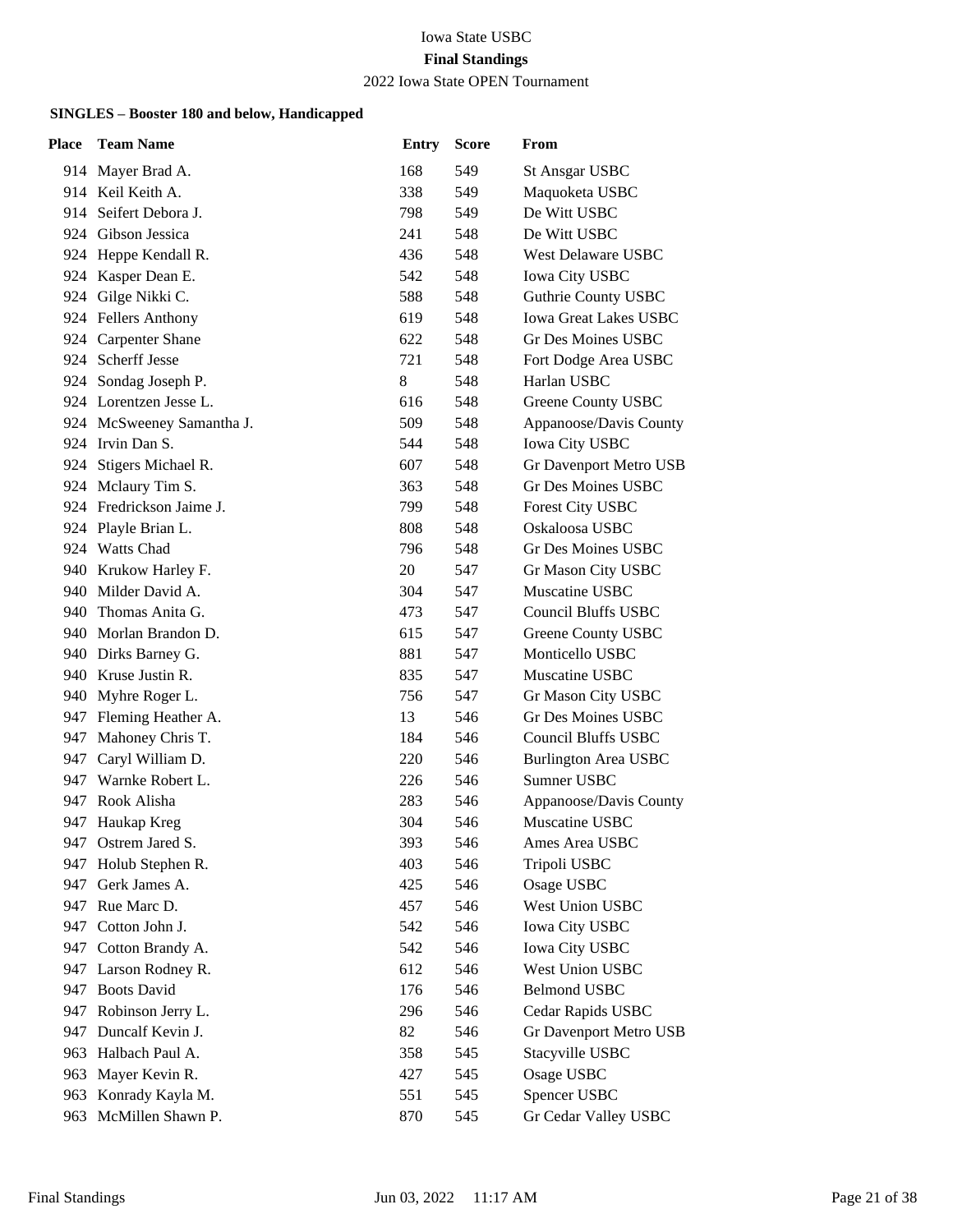## 2022 Iowa State OPEN Tournament

| Place | <b>Team Name</b>         | <b>Entry</b> | <b>Score</b> | From                         |
|-------|--------------------------|--------------|--------------|------------------------------|
|       | 963 McLean Bobby L.      | 535          | 545          | Manning USBC                 |
| 963.  | Sabin Matt               | 492          | 545          | Sigourney USBC               |
| 963   | Talbert Ricky E.         | 236          | 545          | <b>Iowa City USBC</b>        |
|       | 963 Otto Jerry W.        | 719          | 545          | Camanche USBC                |
|       | 971 Lenihan Mckenzie L.  | 162          | 544          | <b>Council Bluffs USBC</b>   |
| 971   | Garavalia John A.        | 233          | 544          | <b>Atlantic USBC</b>         |
|       | 971 Berndt Debbie A.     | 569          | 544          | Greene County USBC           |
|       | 971 Pace April L.        | 752          | 544          | Muscatine USBC               |
|       | 971 Rausch Chris R.      | 594          | 544          | Iowa City USBC               |
| 971   | Allen Tim A.             | 837          | 544          | Dubuque Area USBC            |
|       | 971 Rouse Amy J.         | 297          | 544          | Cedar Rapids USBC            |
|       | 978 Langreck Brandon     | 226          | 543          | Sumner USBC                  |
|       | 978 Berg James R.        | 247          | 543          | Dyersville USBC              |
| 978.  | Bennett Matt C.          | 275          | 543          | Corydon USBC                 |
|       | 978 Filloon Travis G.    | 370          | 543          | Fort Dodge Area USBC         |
|       | 978 Imlay Ronald E.      | 393          | 543          | Ames Area USBC               |
|       | 978 Keppler Ronald D.    | 437          | 543          | West Delaware USBC           |
|       | 978 Yeomans Arlene R.    | 504          | 543          | Appanoose/Davis County       |
|       | 978 Gilge Kathryn A.     | 591          | 543          | <b>Guthrie County USBC</b>   |
|       | 978 Younker Daniel R.    | 646          | 543          | Eldora USBC                  |
|       | 978 Heid Stephan A. Jr   | 720          | 543          | Fort Dodge Area USBC         |
| 978.  | Stevenson Ronie L.       | 207          | 543          | Gr Des Moines USBC           |
|       | 978 Ready Brad           | 827          | 543          | Camanche USBC                |
|       | 978 Oetken Bailey M.     | 478          | 543          | <b>Creston USBC</b>          |
|       | 978 Ryan Patrick G.      | 54           | 543          | Ottumwa Area USBC            |
|       | 978 Watje Kelsey         | 680          | 543          | Ida Grove USBC               |
|       | 978 Aronson Bradley L.   | 681          | 543          | Sioux Rapids-Alta USBC       |
|       | 978 Paulette Breanna D.  | 618          | 543          | <b>Iowa Great Lakes USBC</b> |
|       | 978 Bast David A.        | 840          | 543          | Gr Cedar Valley USBC         |
|       | 996 Paar Grant C.        | 291          | 542          | Dubuque Area USBC            |
|       | 996 Rhine David B.       | 479          | 542          | <b>Creston USBC</b>          |
|       | 996 Holmes Shane M.      | 692          | 542          | Ottumwa Area USBC            |
|       | 996 McCauley Emily A.    | 872          | 542          | Gr Cedar Valley USBC         |
|       | 1000 Wilcox Joshua R.    | 147          | 541          | Cedar Rapids USBC            |
|       | 1000 Barron Art P.       | 278          | 541          | Cedar Rapids USBC            |
|       | 1000 Walker Zachary D.   | 316          | 541          | Gr Des Moines USBC           |
|       | 1000 Claussen Scott      | 584          | 541          | Manning USBC                 |
|       | 1000 Maness Diane M.     | 590          | 541          | <b>Guthrie County USBC</b>   |
| 1000  | Schindler-Hubble Dana    | 592          | 541          | <b>Iowa City USBC</b>        |
|       | 1000 Schultz Michael E.  | 653          | 541          | Dubuque Area USBC            |
|       | 1000 Black Bronson B.    | 491          | 541          | Sigourney USBC               |
|       | 1000 Pieper John B.      | 88           | 541          | North Lee County USBC        |
|       | 1000 Wessels John D.     | 21           | 541          | Gr Mason City USBC           |
|       | 1000 Brittain Michael L. | 272          | 541          | Gr Des Moines USBC           |
|       | 1000 Loveless Greg L.    | 778          | 541          | Gr Mason City USBC           |
|       | 1012 Cole David B.       | 65           | 540          | Dubuque Area USBC            |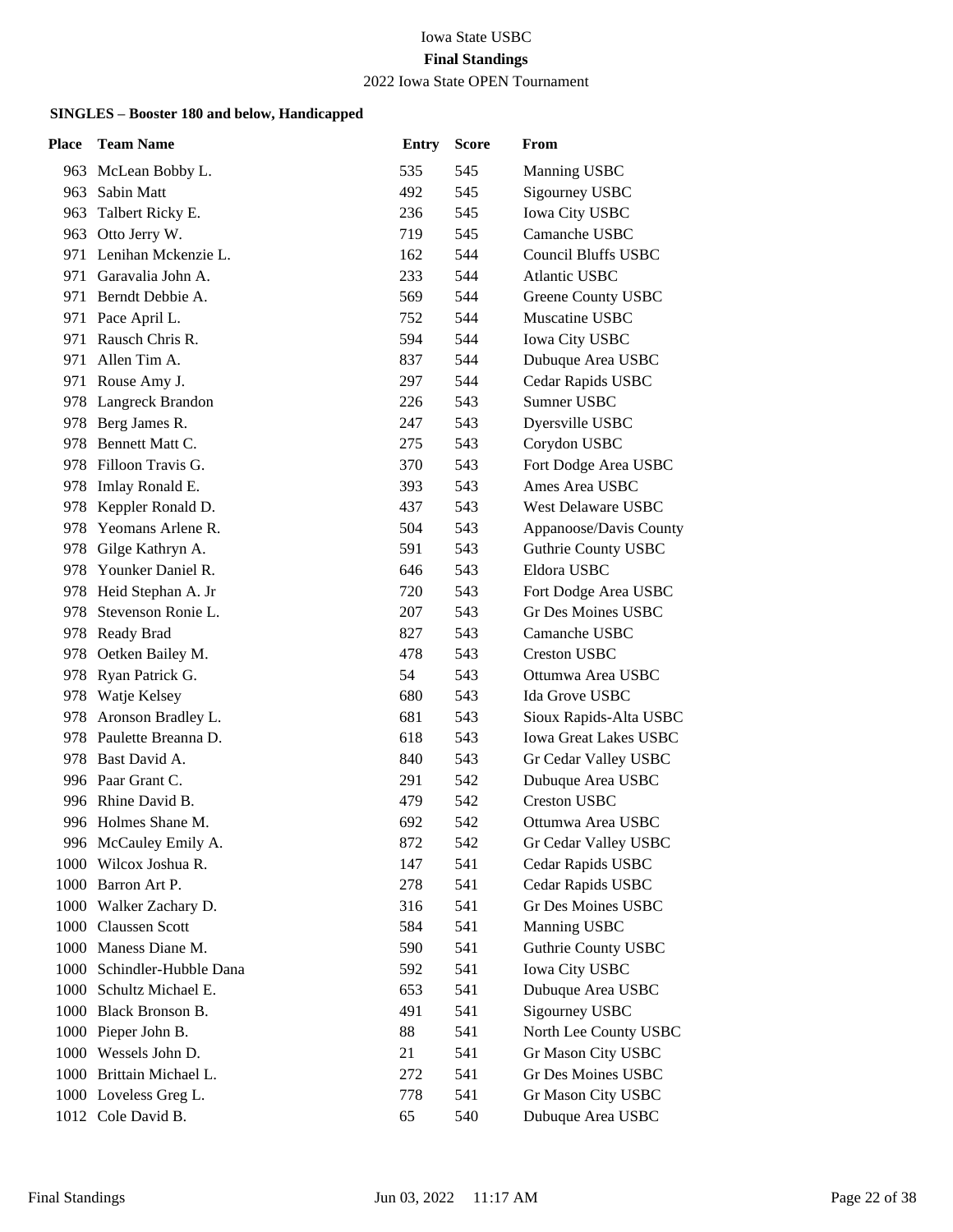#### 2022 Iowa State OPEN Tournament

| Place | <b>Team Name</b>             | <b>Entry</b> | <b>Score</b> | From                       |
|-------|------------------------------|--------------|--------------|----------------------------|
|       | 1012 Van Otegham Jacob J.    | 142          | 540          | Cedar Rapids USBC          |
|       | 1012 Sash James C. Jr        | 187          | 540          | Gr Des Moines USBC         |
|       | 1012 Monahan John L.         | 224          | 540          | Manning USBC               |
|       | 1012 Davis Larry L.          | 275          | 540          | Corydon USBC               |
|       | 1012 Groen John              | 378          | 540          | Gr Mason City USBC         |
|       | 1012 Powers Amanda H.        | 427          | 540          | Osage USBC                 |
|       | 1012 Minger Mark (Jeff)<br>Ш | 486          | 540          | Anamosa USBC               |
|       | 1012 Henderson Amy J.        | 487          | 540          | Anamosa USBC               |
|       | 1012 Ashby Renee A.          | 504          | 540          | Appanoose/Davis County     |
|       | 1012 Williams Kim R.         | 550          | 540          | Spencer USBC               |
|       | 1012 Casper Emalee R.        | 592          | 540          | Iowa City USBC             |
|       | 1012 Heid Miranda            | 721          | 540          | Fort Dodge Area USBC       |
|       | 1012 Rummery Charles D.      | 738          | 540          | Dubuque Area USBC          |
|       | 1012 Helleur Carson W.       | 802          | 540          | Oskaloosa USBC             |
|       | 1012 Whitney Greg H.         | 793          | 540          | Gr Des Moines USBC         |
|       | 1012 Gulyash Tim             | 443          | 540          | Oelwein USBC               |
|       | 1012 Wykert Jack C.          | 261          | 540          | Mt Pleasant USBC           |
|       | 1012 Chick Danny E. Jr.      | 557          | 540          | Muscatine USBC             |
|       | 1012 Collins Duane R.        | 792          | 540          | Pella USBC                 |
|       | 1032 Vink Arlyn D.           | 202          | 539          | Gr Des Moines USBC         |
|       | 1032 Carriere Teresa A.      | 317          | 539          | Gr Des Moines USBC         |
|       | 1032 Halverson Tyler J.      | 342          | 539          | Waukon USBC                |
|       | 1032 Johnson Jordan          | 417          | 539          | Red Oak USBC               |
|       | 1032 Nosbisch Krystal R.     | 487          | 539          | Anamosa USBC               |
|       | 1032 Koedam Doug P.          | 543          | 539          | Iowa City USBC             |
|       | 1032 Holmes Ryan             | 550          | 539          | Spencer USBC               |
|       | 1032 Witham Richard S.       | 581          | 539          | Humboldt Iowa USBC         |
|       | 1032 Rohm Jeffrey S.         | 448          | 539          | <b>Iowa City USBC</b>      |
|       | 1032 Summers Carl T.         | 522          | 539          | Independence USBC          |
|       | 1032 Smith Larry J.          | 715          | 539          | Gr Cedar Valley USBC       |
|       | 1032 Delagardelle Nicole M.  | 852          | 539          | Gr Cedar Valley USBC       |
|       | 1032 Jones Andy E.           | 868          | 539          | Gr Cedar Valley USBC       |
|       | 1045 Glover Rick             | 19           | 538          | Pella USBC                 |
|       | 1045 Brown Steven A.         | 100          | 538          | Greenfield USBC            |
|       | 1045 Hills Bobbi J.          | 105          | 538          | Jasper County USBC         |
|       | 1045 Burkhart Bob A.         | 175          | 538          | <b>Belmond USBC</b>        |
|       | 1045 Greenwood Megan E.      | 228          | 538          | Gr Des Moines USBC         |
|       | 1045 David Jacob A.          | 344          | 538          | Waukon USBC                |
| 1045  | Jones Chris A.               | 504          | 538          | Appanoose/Davis County     |
|       | 1045 Merrifield Josh J.      | 510          | 538          | Cedar Rapids USBC          |
|       | 1045 Fecher Shannon R.       | 617          | 538          | Greene County USBC         |
|       | 1045 Taylor Brandon M.       | 713          | 538          | <b>Council Bluffs USBC</b> |
|       | 1045 Weimerskirch Keith A.   | 338          | 538          | Maquoketa USBC             |
|       | 1056 Parsons Cory W.         | 375          | 537          | Gr Mason City USBC         |
|       | 1056 Skoglund Abigail L.     | 570          | 537          | Greene County USBC         |
|       | 1056 Schmidt Kenneth D.      | 575          | 537          | Greene County USBC         |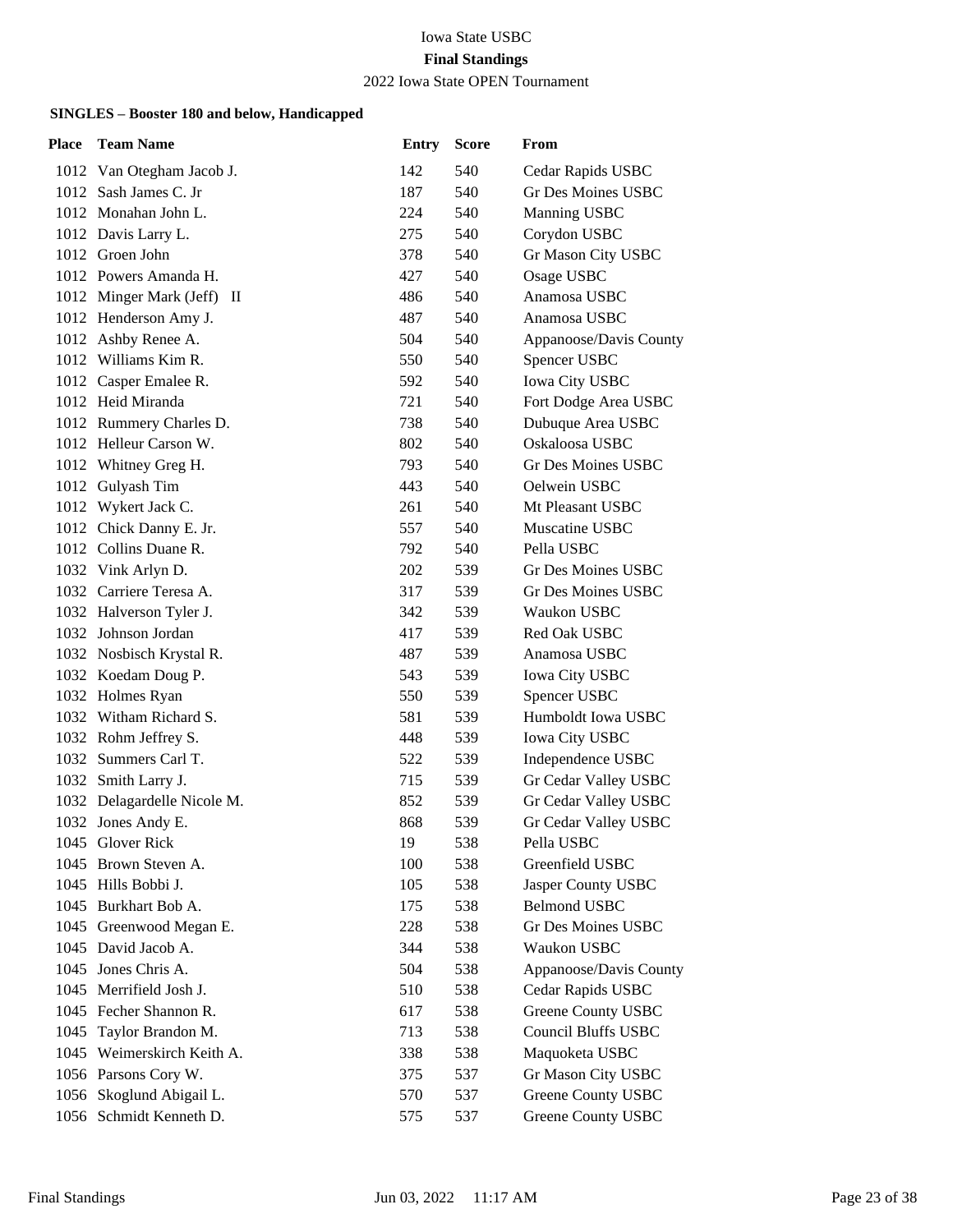#### 2022 Iowa State OPEN Tournament

| Place | <b>Team Name</b>          | <b>Entry</b> | <b>Score</b> | From                        |
|-------|---------------------------|--------------|--------------|-----------------------------|
|       | 1056 Monthei Rich D.      | 590          | 537          | Guthrie County USBC         |
|       | 1056 Foster Anna          | 684          | 537          | Fort Dodge Area USBC        |
|       | 1056 Schneider Trevor W.  | 605          | 537          | New Hampton USBC            |
|       | 1056 Kirsch Raymond E.    | 292          | 537          | Charles City USBC           |
|       | 1056 Frye Steven G.       | 558          | 537          | Muscatine USBC              |
|       | 1056 Westrem Lester M.    | 356          | 537          | Stacyville USBC             |
|       | 1056 Murphy Eric P.       | 690          | 537          | Ottumwa Area USBC           |
|       | 1056 Brinkmeyer Robert J. | 816          | 537          | Eldora USBC                 |
|       | 1067 Hudson Paula         | 231          | 536          | Gr Des Moines USBC          |
|       | 1067 Mayer Kathy M.       | 427          | 536          | Osage USBC                  |
|       | 1067 Fisher-Krug Jenny R. | 550          | 536          | Spencer USBC                |
|       | 1067 Watson Jeronical     | 755          | 536          | Gr Mason City USBC          |
|       | 1067 Fineran Patrick D.   | 538          | 536          | Manning USBC                |
|       | 1067 Moss George E.       | 51           | 536          | Gr Des Moines USBC          |
|       | 1067 Dreckman Jonathon J. | 602          | 536          | New Hampton USBC            |
|       | 1074 Tonderum Scott A.    | 100          | 535          | Greenfield USBC             |
|       | 1074 Gerischer Kolton     | 329          | 535          | Maquoketa USBC              |
|       | 1074 Davidson Randy J.    | 402          | 535          | Tripoli USBC                |
|       | 1074 Ridlen Jay A.        | 692          | 535          | Ottumwa Area USBC           |
|       | 1074 Fitzpatrick Jeff M.  | 405          | 535          | Tripoli USBC                |
|       | 1074 Brown Aaron P.       | 535          | 535          | Manning USBC                |
|       | 1074 Polum Nick D.        | 839          | 535          | Gr Cedar Valley USBC        |
|       | 1081 Olson Joel           | 100          | 534          | Greenfield USBC             |
|       | 1081 Galligan Kenneth     | 407          | 534          | Tripoli USBC                |
|       | 1081 Hermsen Brian J.     | 523          | 534          | Independence USBC           |
|       | 1081 Geurink Luke A.      | 567          | 534          | Muscatine USBC              |
| 1081  | Gilge Sarah C.            | 591          | 534          | Guthrie County USBC         |
|       | 1081 Davis Tim            | 406          | 534          | Tripoli USBC                |
|       | 1081 Schmitt Debra J.     | 264          | 534          | Mt Pleasant USBC            |
|       | 1081 Powell John C.       | 156          | 534          | Gr Des Moines USBC          |
| 1089  | Blunck Nathan P.          | 43           | 533          | Pella USBC                  |
|       | 1089 Pote Ethan           | 45           | 533          | <b>Stuart USBC</b>          |
|       | 1089 McAllister Doris A.  | 245          | 533          | Dyersville USBC             |
| 1089  | Kern Shelly               | 318          | 533          | Gr Des Moines USBC          |
| 1089  | Deckert Jim A.            | 466          | 533          | Dubuque Area USBC           |
|       | 1089 Medinger Brian A.    | 598          | 533          | Bellevue USBC               |
|       | 1089 Weiermann Cory L.    | 628          | 533          | <b>Iowa City USBC</b>       |
| 1089  | Black Gary L.             | 634          | 533          | Gr Des Moines USBC          |
| 1089  | White Shawn J.            | 711          | 533          | Cedar Rapids USBC           |
| 1089  | Orr Vincent               | 553          | 533          | Red Oak USBC                |
| 1089  | Jero LeRoy L.             | 211          | 533          | Marshalltown Area USBC      |
| 1089  | Krieger Russell H.        | 219          | 533          | <b>Burlington Area USBC</b> |
| 1089  | Thompson Jay A.           | 21           | 533          | Gr Mason City USBC          |
|       | 1089 Rick Tim D.          | 508          | 533          | Appanoose/Davis County      |
|       | 1103 Bachman Randy K.     | 372          | 532          | Fort Dodge Area USBC        |
|       | 1103 Knipper Dennis M.    | 437          | 532          | West Delaware USBC          |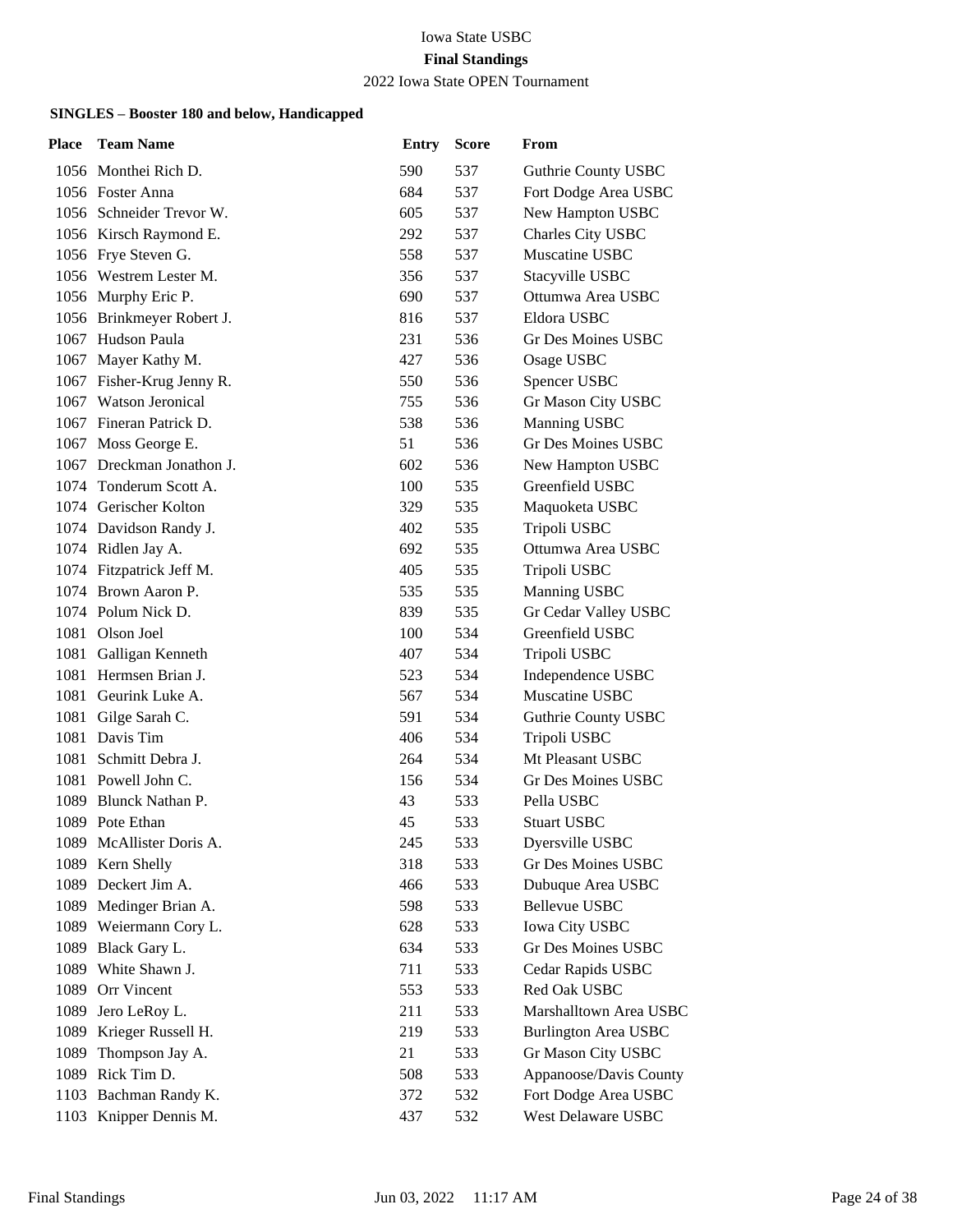#### 2022 Iowa State OPEN Tournament

| Place | <b>Team Name</b>            | <b>Entry</b> | <b>Score</b> | From                        |
|-------|-----------------------------|--------------|--------------|-----------------------------|
|       | 1103 Schindler Cassandra M. | 592          | 532          | <b>Iowa City USBC</b>       |
|       | 1103 Kahn Rob M.            | 669          | 532          | Jasper County USBC          |
|       | 1103 Larson Ryan            | 519          | 532          | Estherville USBC            |
|       | 1103 Hosch Tyler J.         | 251          | 532          | Dyersville USBC             |
|       | 1103 Hernandez Alejandro    | 728          | 532          | Gr Davenport Metro USB      |
|       | 1103 Caldwell Colton        | 458          | 532          | West Union USBC             |
|       | 1103 Armbrust Gerald        | 26           | 532          | <b>Council Bluffs USBC</b>  |
|       | 1103 Kramer Ryan W.         | 779          | 532          | Gr Mason City USBC          |
|       | 1103 Meeker Michael L.      | 810          | 532          | Ames Area USBC              |
|       | 1114 Brennan Shanna         | 255          | 531          | Fort Dodge Area USBC        |
|       | 1114 Engelken Steve         | 437          | 531          | West Delaware USBC          |
|       | 1114 Townsend Daniel J.     | 473          | 531          | <b>Council Bluffs USBC</b>  |
|       | 1114 Merrifield Jaron T.    | 510          | 531          | Cedar Rapids USBC           |
|       | 1114 Klinge Kathy M.        | 587          | 531          | <b>Guthrie County USBC</b>  |
|       | 1114 Ridinger Jessica M.    | 753          | 531          | Muscatine USBC              |
|       | 1114 Goehring Kevin E.      | 232          | 531          | <b>Boone County USBC</b>    |
|       | 1114 Johnson Jared K.       | 218          | 531          | <b>Burlington Area USBC</b> |
|       | 1114 Terrell Donald W.      | 808          | 531          | Oskaloosa USBC              |
|       | 1114 Adams Cory M.          | 817          | 531          | Ames Area USBC              |
|       | 1124 Garringer Karey L.     | 30           | 530          | <b>Iowa City USBC</b>       |
|       | 1124 Potts Stephanie L.     | 141          | 530          | Cedar Rapids USBC           |
|       | 1124 Wicks Bryan R.         | 395          | 530          | Ames Area USBC              |
|       | 1124 Osmundson Derwin K.    | 459          | 530          | West Union USBC             |
|       | 1124 Mitchell David         | 740          | 530          | Ames Area USBC              |
|       | 1124 Hawbaker Sonja R.      | 444          | 530          | Iowa City USBC              |
|       | 1124 Swanson William C.     | 445          | 530          | Iowa City USBC              |
|       | 1124 Brand David E.         | 538          | 530          | Manning USBC                |
|       | 1124 Kopf John W.           | 296          | 530          | Cedar Rapids USBC           |
|       | 1133 Gonnerman Tim W.       | 288          | 529          | Sumner USBC                 |
|       | 1133 Dahlstrom Kealy M.     | 341          | 529          | Waukon USBC                 |
|       | 1133 Parks Leslie M.        | 707          | 529          | Grundy Center USBC          |
|       | 1133 Skidmore Tiffany A.    | 753          | 529          | Muscatine USBC              |
|       | 1133 Totten Melvin L.       | 679          | 529          | Ida Grove USBC              |
| 1133  | Berns Neil A.               | 483          | 529          | <b>Gr Des Moines USBC</b>   |
| 1133  | Graham Bruce A.             | 691          | 529          | Ottumwa Area USBC           |
|       | 1133 Brinkmeyer Wade J.     | 816          | 529          | Eldora USBC                 |
|       | 1133 Lockhart Tonya M.      | $\mathbf{2}$ | 529          | Ames Area USBC              |
|       | 1133 Lombardi Duane M.      | 826          | 529          | <b>Boone County USBC</b>    |
|       | 1133 Horsfall Karen S.      | 845          | 529          | Gr Cedar Valley USBC        |
|       | 1144 Fleming John           | 13           | 528          | Gr Des Moines USBC          |
|       | 1144 Tjarks Trey M.         | 30           | 528          | <b>Iowa City USBC</b>       |
|       | 1144 Birnbaum Chris V.      | 368          | 528          | Fort Dodge Area USBC        |
|       | 1144 Egan Bradley M.        | 762          | 528          | Gr Des Moines USBC          |
|       | 1144 Parsons Terry R.       | 259          | 528          | Mt Pleasant USBC            |
|       | 1144 Hare Brian J.          | 477          | 528          | Maquoketa USBC              |
|       | 1144 Cable-Larson Hannah C. | 420          | 528          | Cedar Rapids USBC           |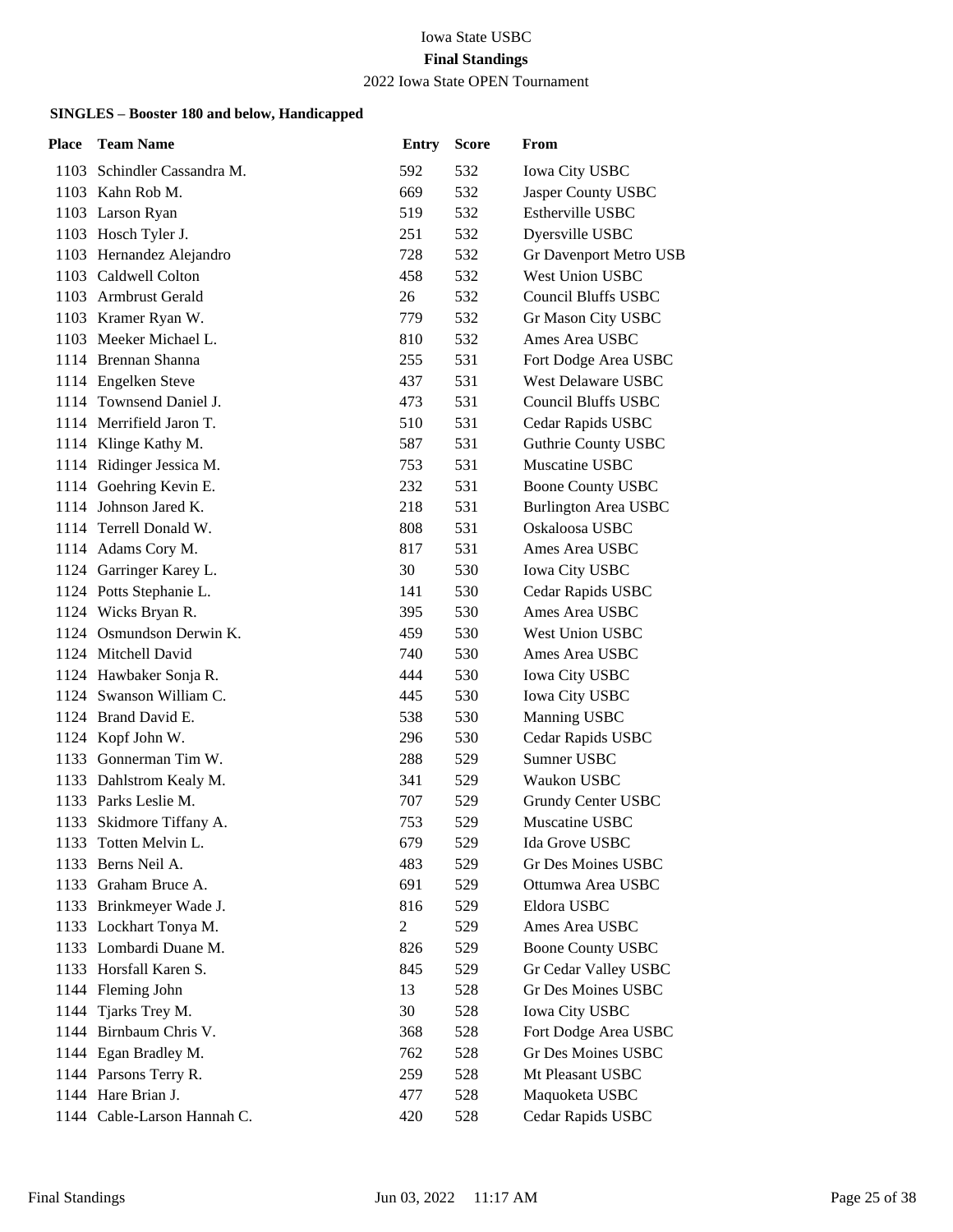#### 2022 Iowa State OPEN Tournament

| <b>Place</b> | <b>Team Name</b>           | <b>Entry</b> | <b>Score</b> | From                        |
|--------------|----------------------------|--------------|--------------|-----------------------------|
|              | 1151 DeJong Justin R.      | 43           | 527          | Pella USBC                  |
|              | 1151 Greene Brian J.       | 140          | 527          | Cedar Rapids USBC           |
|              | 1151 Olson Cody S.         | 388          | 527          | Dubuque Area USBC           |
|              | 1151 Sogard Nathan T.      | 394          | 527          | Ames Area USBC              |
|              | 1151 McDowell Jason E.     | 574          | 527          | Greene County USBC          |
|              | 1151 Kendle Larry G.       | 533          | 527          | Manning USBC                |
|              | 1151 Jefferson Jerry L.    | 51           | 527          | <b>Gr Des Moines USBC</b>   |
|              | 1151 Wellington Peggy      | 261          | 527          | Mt Pleasant USBC            |
|              | 1151 Bierbrodt Daniel J.   | 770          | 527          | Anamosa USBC                |
|              | 1151 Chance Bob W.         | 115          | 527          | <b>Gr Des Moines USBC</b>   |
|              | 1151 Richmond Richard M.   | 724          | 527          | <b>Clinton USBC</b>         |
|              | 1162 Wilcox Spencer C.     | 7            | 526          | <b>Iowa City USBC</b>       |
|              | 1162 Wilcox Andrea L.      | 36           | 526          | Jasper County USBC          |
|              | 1162 Kramer Tanner J.      | 388          | 526          | Dubuque Area USBC           |
|              | 1162 Slaymaker Steven E.   | 144          | 526          | Cedar Rapids USBC           |
|              | 1162 Santiago Lopez Elmer  | 728          | 526          | Gr Davenport Metro USB      |
|              | 1162 Pottorff Bryce B.     | 690          | 526          | Ottumwa Area USBC           |
|              | 1162 Brown Charles D.      | 73           | 526          | <b>Burlington Area USBC</b> |
|              | 1162 Thompson David M.     | 181          | 526          | <b>Belmond USBC</b>         |
|              | 1162 Van De Kreeke Troy A. | 796          | 526          | Gr Des Moines USBC          |
|              | 1171 Fleming Greg J.       | 55           | 525          | Ottumwa Area USBC           |
|              | 1171 Chanley Breanne C.    | 128          | 525          | Gr Siouxland USBC           |
|              | 1171 Wendt Eric L.         | 234          | 525          | <b>Atlantic USBC</b>        |
|              | 1171 Scott Terry J.        | 360          | 525          | Gr Des Moines USBC          |
|              | 1171 Bricker Joseph L.     | 689          | 525          | Ottumwa Area USBC           |
|              | 1171 Losee Linda S.        | 207          | 525          | Gr Des Moines USBC          |
| 1171         | Schwering Derek A.         | 509          | 525          | Appanoose/Davis County      |
|              | 1171 Frohardt Matt P.      | 483          | 525          | <b>Gr Des Moines USBC</b>   |
|              | 1171 Moon Wesley S.        | 154          | 525          | <b>Gr Des Moines USBC</b>   |
| 1171         | Meier Chris J.             | 424          | 525          | Iowa City USBC              |
| 1171         | Thurmond Marisa D.         | 858          | 525          | Gr Cedar Valley USBC        |
|              | 1182 Shotts Jason          | 59           | 524          | Ottumwa Area USBC           |
|              | 1182 Tonsfeldt Michael A.  | 112          | 524          | Ames Area USBC              |
|              | 1182 Leo Roger             | 369          | 524          | Fort Dodge Area USBC        |
|              | 1182 Mcdade Joshua D.      | 400          | 524          | Tripoli USBC                |
|              | 1182 Tabor Shawna R.       | 752          | 524          | Muscatine USBC              |
|              | 1182 Meitner Leland J.     | 166          | 524          | <b>St Ansgar USBC</b>       |
|              | 1182 Hosler Kyle C.        | 661          | 524          | Gr Des Moines USBC          |
|              | 1182 Patterson Nancie L.   | 869          | 524          | Gr Cedar Valley USBC        |
|              | 1190 Anderson Scott A. Jr  | 503          | 523          | Gr Mason City USBC          |
|              | 1190 Hinders Scott L.      | 577          | 523          | Gr Mason City USBC          |
|              | 1190 Hall Lauren N.        | 580          | 523          | Independence USBC           |
|              | 1190 LaTendresse Charles   | 687          | 523          | Grundy Center USBC          |
|              | 1190 Elam Rodney G.        | 762          | 523          | <b>Gr Des Moines USBC</b>   |
|              | 1190 Eddards Robert A.     | 149          | 523          | Cedar Rapids USBC           |
|              | 1190 Renoux Tucker J.      | 906          | 523          | Iowa City USBC              |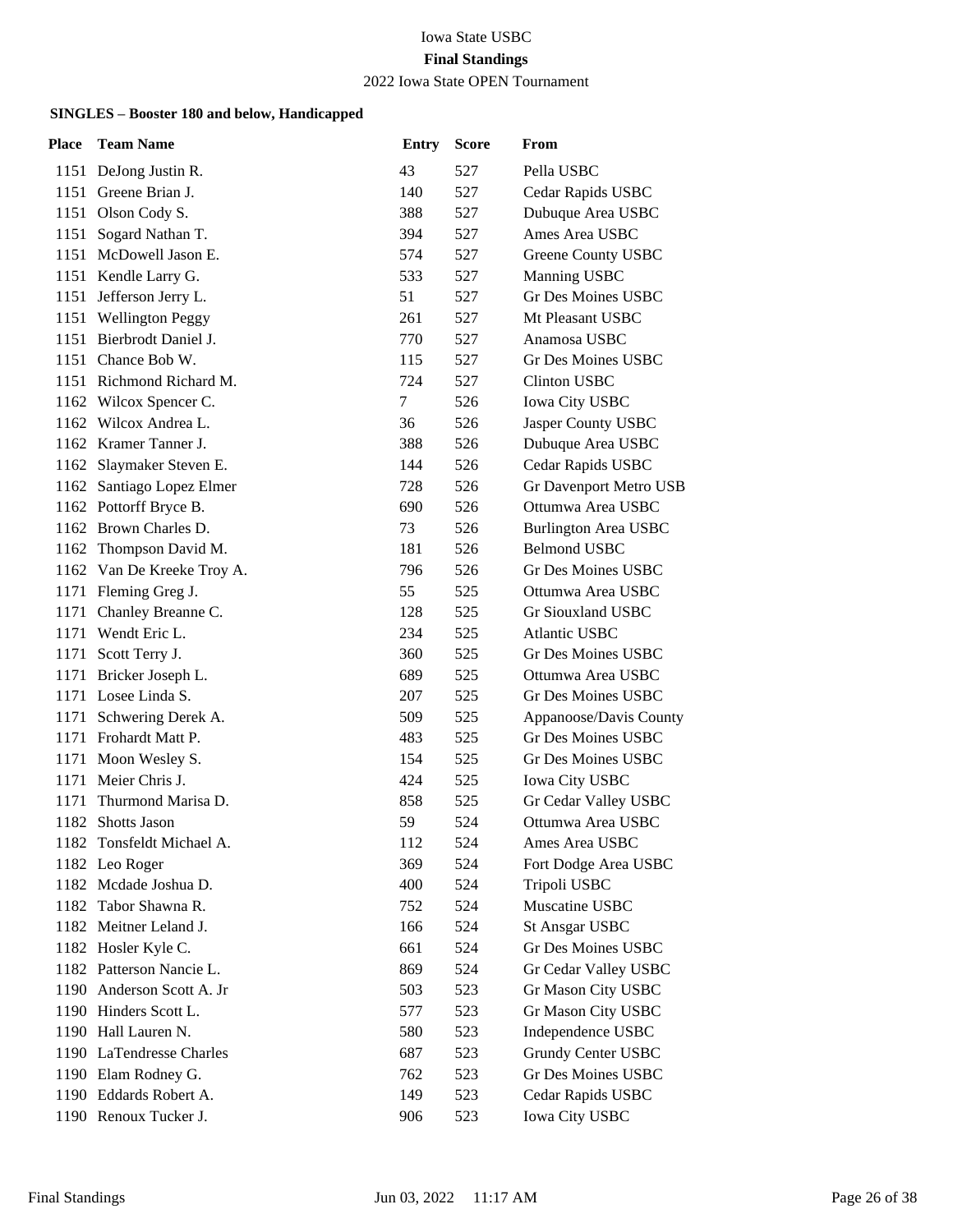#### 2022 Iowa State OPEN Tournament

| Place | <b>Team Name</b>           | <b>Entry</b> | <b>Score</b> | From                       |
|-------|----------------------------|--------------|--------------|----------------------------|
|       | 1190 Freyermuth Lane O.    | 558          | 523          | Muscatine USBC             |
|       | 1190 Tofteland Barry M.    | 483          | 523          | <b>Gr Des Moines USBC</b>  |
|       | 1190 Gogel Gregg P.        | 193          | 523          | Cedar Rapids USBC          |
|       | 1190 Bates Stephanie M.    | 364          | 523          | <b>Gr Des Moines USBC</b>  |
|       | 1190 Kramer Nick M.        | 780          | 523          | Humboldt Iowa USBC         |
|       | 1190 Glantz Sara V.        | 508          | 523          | Appanoose/Davis County     |
|       | 1203 Krueger Kasey S.      | 402          | 522          | Tripoli USBC               |
|       | 1203 Heins Nattalee M.     | 403          | 522          | Tripoli USBC               |
|       | 1203 Boger Melissa A.      | 404          | 522          | Tripoli USBC               |
|       | 1203 Livingood Craig       | 457          | 522          | West Union USBC            |
|       | 1203 Blum Chelsey D.       | 487          | 522          | Anamosa USBC               |
|       | 1203 Graham Michael D.     | 692          | 522          | Ottumwa Area USBC          |
|       | 1203 Patterson David M.    | 708          | 522          | Fort Dodge Area USBC       |
|       | 1203 Gage Denzil R.        | 714          | 522          | <b>Council Bluffs USBC</b> |
|       | 1203 Hansell Richard A.    | 655          | 522          | Gr Des Moines USBC         |
|       | 1203 Lichtenberg Harvey H. | 9            | 522          | Sioux Rapids-Alta USBC     |
|       | 1203 Zamago Ray            | 658          | 522          | Gr Des Moines USBC         |
|       | 1203 Annis Shylah D.       | 35           | 522          | Jasper County USBC         |
| 1203  | Sindelar Gary E.           | 747          | 522          | <b>Gr Des Moines USBC</b>  |
|       | 1216 Smith Nikki           | 98           | 521          | Gr Des Moines USBC         |
|       | 1216 Duncan Chris B.       | 110          | 521          | Iowa City USBC             |
|       | 1216 Greenwood Nicholas A. | 228          | 521          | Gr Des Moines USBC         |
|       | 1216 Wagner Pete E.        | 358          | 521          | Stacyville USBC            |
|       | 1216 Brunsman Chad M.      | 511          | 521          | Cedar Rapids USBC          |
|       | 1216 Dirks Pat A.          | 604          | 521          | New Hampton USBC           |
|       | 1216 Kemnitz Daniel        | 683          | 521          | Fort Dodge Area USBC       |
|       | 1216 Pote Alicia A.        | 44           | 521          | <b>Stuart USBC</b>         |
|       | 1216 Zerr Kimberly D.      | 488          | 521          | Cedar Rapids USBC          |
|       | 1216 Greenwood Hugh L.     | 230          | 521          | Gr Des Moines USBC         |
|       | 1216 Gross Brad A.         | 780          | 521          | Humboldt Iowa USBC         |
|       | 1216 Bruns Alisia A.       | 799          | 521          | Forest City USBC           |
|       | 1228 Burkle Jeff           | 250          | 520          | Dyersville USBC            |
|       | 1228 Harris Rusty          | 561          | 520          | Muscatine USBC             |
|       | 1228 Kremer Mike D.        | 637          | 520          | Cedar Rapids USBC          |
| 1228  | Moody Steven J.            | 759          | 520          | Dubuque Area USBC          |
|       | 1228 Polman Crystal R.     | 751          | 520          | Muscatine USBC             |
|       | 1228 Clark Gerald L.       | 29           | 520          | Iowa City USBC             |
| 1228  | Stalker Thomas J.          | 121          | 520          | Gr Mason City USBC         |
|       | 1228 Powers Meghan L.      | 167          | 520          | <b>St Ansgar USBC</b>      |
|       | 1228 Bartels Zachery J.    | 424          | 520          | <b>Iowa City USBC</b>      |
| 1228  | Meyers Marisa G.           | 845          | 520          | Gr Cedar Valley USBC       |
| 1238  | Horner James A.            | 130          | 519          | <b>Gr Des Moines USBC</b>  |
| 1238  | Johnson Darwin             | 348          | 519          | Waukon USBC                |
| 1238  | <b>Whaley Janelle</b>      | 398          | 519          | Ames Area USBC             |
|       | 1238 Bartels Brandon       | 423          | 519          | Iowa City USBC             |
|       | 1238 Davis Mary E.         | 581          | 519          | Humboldt Iowa USBC         |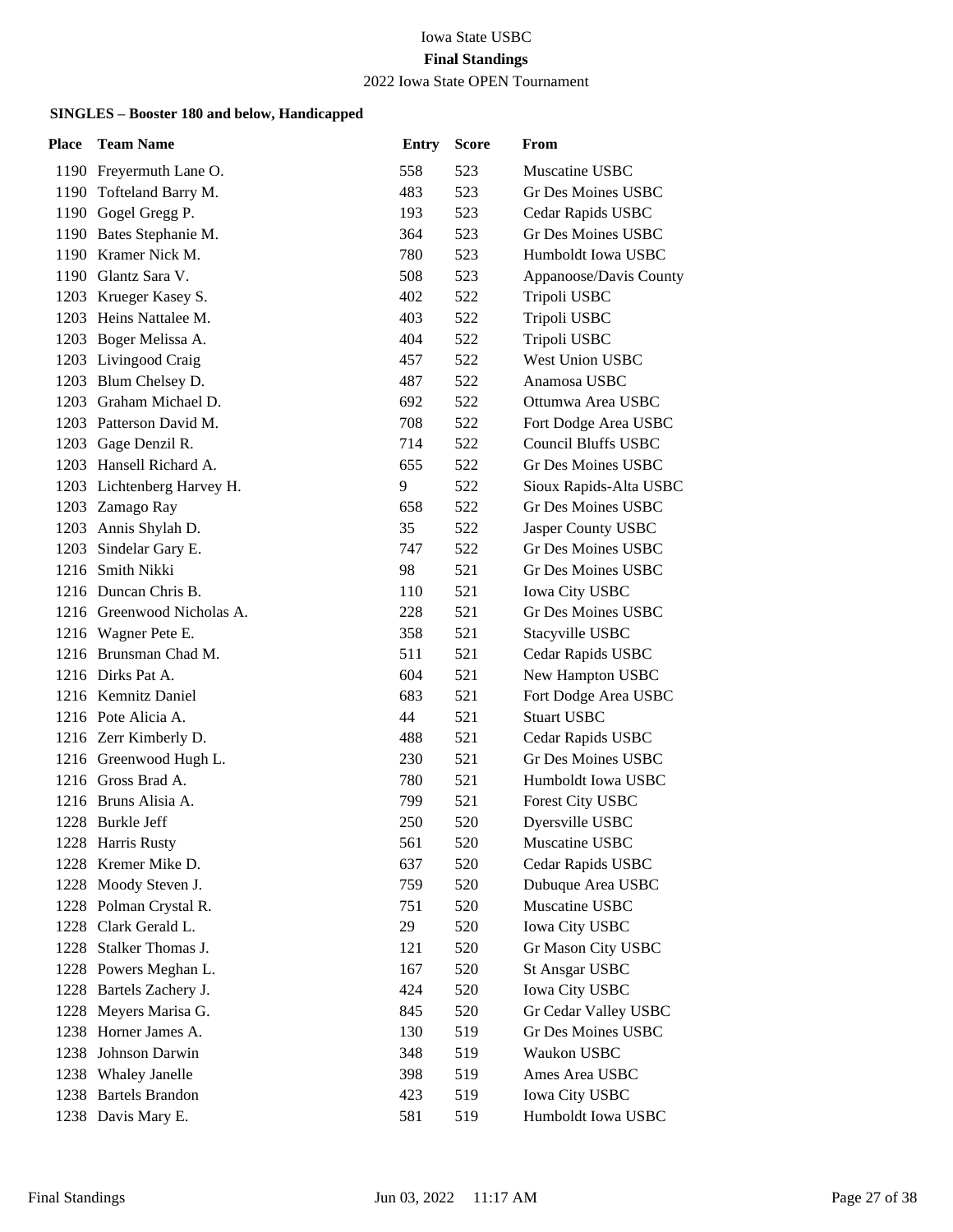#### 2022 Iowa State OPEN Tournament

| Place | <b>Team Name</b>          | <b>Entry</b> | <b>Score</b> | From                        |
|-------|---------------------------|--------------|--------------|-----------------------------|
|       | 1238 Baldwin Liz L.       | 591          | 519          | Guthrie County USBC         |
|       | 1238 Keenan Annette       | 708          | 519          | Fort Dodge Area USBC        |
| 1238  | Springer Randy R.         | 477          | 519          | Maquoketa USBC              |
|       | 1238 Possehl Mallory J.   | 827          | 519          | Camanche USBC               |
|       | 1238 Strothman Sue        | 261          | 519          | Mt Pleasant USBC            |
|       | 1238 Tyrrel Sheri L.      | 535          | 519          | Manning USBC                |
|       | 1238 Erickson Donna K.    | 799          | 519          | Forest City USBC            |
|       | 1238 Tarr Kristi L.       | 808          | 519          | Oskaloosa USBC              |
|       | 1238 Klindworth Ralph O.  | 747          | 519          | Gr Des Moines USBC          |
|       | 1238 Moran-Lellig Chelsea | 858          | 519          | Gr Cedar Valley USBC        |
| 1253  | Brame Randy L.            | 327          | 518          | Maquoketa USBC              |
|       | 1253 Koester Jennifer L.  | 349          | 518          | Waukon USBC                 |
|       | 1253 Henry Beau N.        | 452          | 518          | <b>West Union USBC</b>      |
| 1253  | Thompson John P.          | 485          | 518          | Anamosa USBC                |
| 1253  | Bergquist Jessica L.      | 646          | 518          | Eldora USBC                 |
|       | 1253 Heinrich Lindsay T.  | 497          | 518          | Muscatine USBC              |
|       | 1253 Plathe Daniel A.     | 741          | 518          | Gr Des Moines USBC          |
| 1253  | Hedden Aerol              | 181          | 518          | <b>Belmond USBC</b>         |
| 1253  | Walton Mark A.            | 719          | 518          | Camanche USBC               |
|       | 1262 Duncan Donald L.     | 112          | 517          | Ames Area USBC              |
|       | 1262 Flugge Andy D.       | 165          | 517          | <b>St Ansgar USBC</b>       |
|       | 1262 Becker Michael L.    | 368          | 517          | Fort Dodge Area USBC        |
|       | 1262 Morgan Jim P.        | 521          | 517          | Independence USBC           |
|       | 1262 Campbell Josie J.    | 149          | 517          | Cedar Rapids USBC           |
|       | 1262 Kelly Eric           | 223          | 517          | <b>Burlington Area USBC</b> |
|       | 1268 Tjarks Tanner M.     | 30           | 516          | Iowa City USBC              |
| 1268  | Mundt James W.            | 275          | 516          | Corydon USBC                |
|       | 1268 Waterworth Joann E.  | 349          | 516          | Waukon USBC                 |
|       | 1268 Blaisdell Larry D.   | 361          | 516          | Gr Des Moines USBC          |
|       | 1268 Helmerson Kyle B.    | 266          | 516          | Mt Pleasant USBC            |
| 1268  | Macbeth Scott J.          | 212          | 516          | Independence USBC           |
|       | 1268 Murphy Marlys J.     | 582          | 516          | Anamosa USBC                |
|       | 1268 Carpenter Ricky J.   | 558          | 516          | Muscatine USBC              |
|       | 1268 Keltner Angie D.     | 397          | 516          | Ames Area USBC              |
| 1268  | Soy Christopher D.        | 728          | 516          | Gr Davenport Metro USB      |
|       | 1268 Richmond Tracy E.    | 847          | 516          | Gr Cedar Valley USBC        |
|       | 1268 Lockhart Aaron V.    | 3            | 516          | Ames Area USBC              |
|       | 1280 Hatch Derrick        | 175          | 515          | <b>Belmond USBC</b>         |
|       | 1280 Greenwood Joshua A.  | 228          | 515          | <b>Gr Des Moines USBC</b>   |
|       | 1280 Kotz Ken G.          | 245          | 515          | Dyersville USBC             |
|       | 1280 Moad Randy L.        | 377          | 515          | Gr Mason City USBC          |
|       | 1280 Hochrein Michelle A. | 469          | 515          | Dubuque Area USBC           |
|       | 1280 Bachman Amy K.       | 570          | 515          | <b>Greene County USBC</b>   |
|       | 1280 Pfister Teresa L.    | 612          | 515          | West Union USBC             |
|       | 1280 Spittell Jessica L.  | 708          | 515          | Fort Dodge Area USBC        |
|       | 1280 Kohles Joe L.        | $\,8$        | 515          | Harlan USBC                 |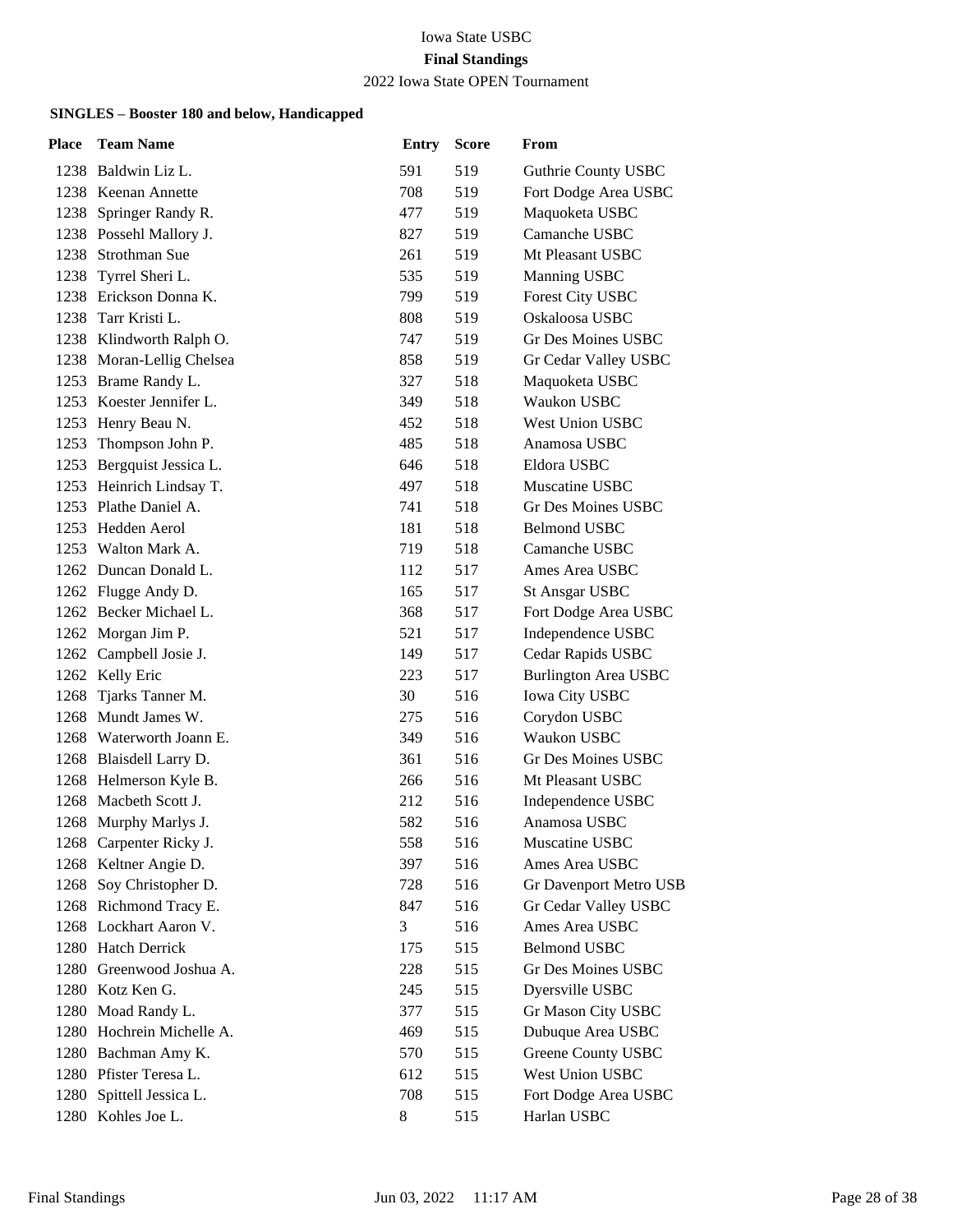#### 2022 Iowa State OPEN Tournament

| Place | <b>Team Name</b>          | <b>Entry</b>   | <b>Score</b> | From                          |
|-------|---------------------------|----------------|--------------|-------------------------------|
|       | 1280 Thomas Myra D.       | 258            | 515          | Mt Pleasant USBC              |
|       | 1280 Rodekamp Rob D.      | 827            | 515          | Camanche USBC                 |
|       | 1280 Boucher David G.     | 230            | 515          | Gr Des Moines USBC            |
|       | 1280 Luensman Jeff T.     | 776            | 515          | Monticello USBC               |
|       | 1293 Thyng Charles R.     | 124            | 514          | Ames Area USBC                |
|       | 1293 Shaull Jeff E.       | 244            | 514          | Dyersville USBC               |
|       | 1293 Lawrence Robert E.   | 525            | 514          | Monticello USBC               |
|       | 1293 Wilcox Steve         | 677            | 514          | Ida Grove USBC                |
|       | 1293 Westerly James B.    | 662            | 514          | Gr Des Moines USBC            |
|       | 1293 Neel David S.        | 729            | 514          | Gr Mason City USBC            |
|       | 1293 Robinson Kenneth J.  | 3              | 514          | Ames Area USBC                |
|       | 1300 Smith Ronald C.      | 275            | 513          | Corydon USBC                  |
|       | 1300 Hayes Pat            | 339            | 513          | Maquoketa USBC                |
|       | 1300 Keenan Sara L.       | 765            | 513          | <b>Gr Des Moines USBC</b>     |
|       | 1300 Vanfleet Brandon     | 804            | 513          | Fort Dodge Area USBC          |
|       | 1300 Elder Brennon E.     | 71             | 513          | Ottumwa Area USBC             |
|       | 1300 Hagedorn Jeffrey L.  | 396            | 513          | Ames Area USBC                |
|       | 1300 Hawkins Keith L.     | $\mathfrak{2}$ | 513          | Ames Area USBC                |
|       | 1300 Ott Roman K.         | 779            | 513          | Gr Mason City USBC            |
|       | 1308 Bowers Nick          | 365            | 512          | <b>Gr Des Moines USBC</b>     |
|       | 1308 Penney Mark A.       | 426            | 512          | Osage USBC                    |
|       | 1308 Ivanov Michael R.    | 465            | 512          | Dubuque Area USBC             |
|       | 1308 Parson Todd E.       | 482            | 512          | Gr Des Moines USBC            |
|       | 1308 Ford Joshua P.       | 615            | 512          | Greene County USBC            |
|       | 1308 Fuller Tyler         | 518            | 512          | <b>Estherville USBC</b>       |
|       | 1308 Mitchley Mark V.     | 900            | 512          | Dubuque Area USBC             |
|       | 1308 Dayton Josh L.       | 235            | 512          | <b>Iowa City USBC</b>         |
|       | 1308 Tollufsen Tammy      | 678            | 512          | Ida Grove USBC                |
|       | 1308 Ealy Kevin R.        | 139            | 512          | Cedar Rapids USBC             |
|       | 1308 Burke Lindsay R.     | 905            | 512          | <b>Iowa City USBC</b>         |
|       | 1308 Felton Tanner J.     | 775            | 512          | Monticello USBC               |
|       | 1308 Vos Stanley W.       | 792            | 512          | Pella USBC                    |
|       | 1308 Schmitz Dennis J.    | 859            | 512          | Gr Cedar Valley USBC          |
|       | 1322 Laverman Stanley G.  | 18             | 511          | Pella USBC                    |
|       | 1322 Horton Dallas D.     | 53             | 511          | Keokuk USBC                   |
|       | 1322 Sherman Jon A.       | 143            | 511          | Cedar Rapids USBC             |
|       | 1322 Vorwald Jeffrey J.   | 436            | 511          | <b>West Delaware USBC</b>     |
|       | 1322 Forbes Dennis W.     | 543            | 511          | Iowa City USBC                |
|       | 1322 Dodge Luke A.        | 546            | 511          | Spencer USBC                  |
|       | 1322 McDowell Michelle C. | 574            | 511          | Greene County USBC            |
|       | 1322 Stone Carrie A.      | 579            | 511          | Gr Des Moines USBC            |
|       | 1322 Tucker Donnie L.     | 610            | 511          | <b>Gr Davenport Metro USB</b> |
|       | 1322 Mensing Dennis D.    | 3              | 511          | Ames Area USBC                |
|       | 1332 La Rue Terry M.      | 56             | 510          | Ottumwa Area USBC             |
|       | 1332 McCartney David F.   | 311            | 510          | Gr Des Moines USBC            |
|       | 1332 Pierce Dustin        | 403            | 510          | Tripoli USBC                  |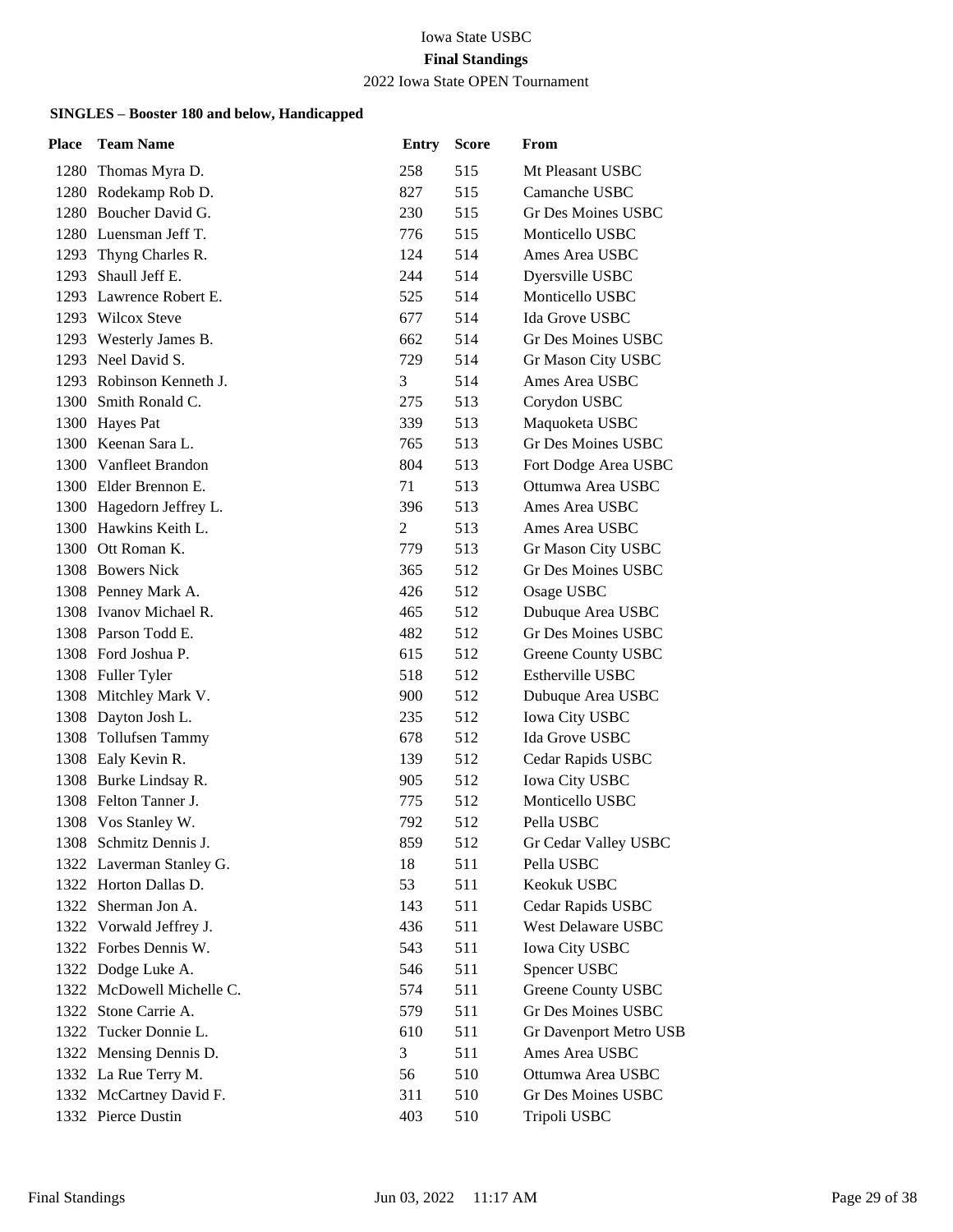#### 2022 Iowa State OPEN Tournament

| Place | <b>Team Name</b>         | <b>Entry</b>   | <b>Score</b> | From                        |
|-------|--------------------------|----------------|--------------|-----------------------------|
|       | 1332 Weideman Douglas L. | 647            | 510          | Eldora USBC                 |
|       | 1332 Stair Justin D.     | 730            | 510          | Dubuque Area USBC           |
|       | 1332 Johnson Brett W.    | 902            | 510          | Gr Mason City USBC          |
|       | 1332 Dausel Darin D.     | 676            | 510          | Ida Grove USBC              |
|       | 1332 Vrieze Jessica L.   | 870            | 510          | Gr Cedar Valley USBC        |
|       | 1332 Boege Maggie L.     | $\overline{c}$ | 510          | Ames Area USBC              |
|       | 1332 Hinrichs Jay N.     | 776            | 510          | Monticello USBC             |
|       | 1342 Aldersen Danny J.   | 120            | 509          | <b>Iowa City USBC</b>       |
|       | 1342 Renslow Steven L.   | 158            | 509          | <b>Stuart USBC</b>          |
|       | 1342 Schmale Monty       | 180            | 509          | <b>Belmond USBC</b>         |
|       | 1342 Rhine Tammy L.      | 479            | 509          | <b>Creston USBC</b>         |
|       | 1342 Rahde Ron E.        | 543            | 509          | <b>Iowa City USBC</b>       |
|       | 1342 Hubble Jillian L.   | 592            | 509          | <b>Iowa City USBC</b>       |
|       | 1342 Cole John C.        | 176            | 509          | <b>Belmond USBC</b>         |
|       | 1342 Kleppe David C.     | 869            | 509          | Gr Cedar Valley USBC        |
|       | 1350 Martin Douglas J.   | 60             | 508          | Cedar Rapids USBC           |
|       | 1350 Mayer Russell       | 427            | 508          | Osage USBC                  |
|       | 1350 Taylor Jeremy A.    | 505            | 508          | Appanoose/Davis County      |
|       | 1350 Webster Ammy M.     | 587            | 508          | <b>Guthrie County USBC</b>  |
|       | 1350 Theilen Kenya R.    | 770            | 508          | Anamosa USBC                |
|       | 1350 Hartman Bruce E. Jr | 217            | 508          | <b>Burlington Area USBC</b> |
|       | 1350 Ralph James D.      | 87             | 508          | North Lee County USBC       |
|       | 1350 Reynolds Rodney K.  | 742            | 508          | Mt Pleasant USBC            |
|       | 1350 Locke Durell T.     | 610            | 508          | Gr Davenport Metro USB      |
|       | 1350 Brindle Jerry A.    | 810            | 508          | Ames Area USBC              |
|       | 1360 Costanzo Mike A.    | 360            | 507          | <b>Gr Des Moines USBC</b>   |
|       | 1360 Robbins Sara A.     | 570            | 507          | Greene County USBC          |
|       | 1360 Clayton Megan C.    | 575            | 507          | <b>Greene County USBC</b>   |
|       | 1360 Matt Benjamin A.    | 743            | 507          | Cedar Rapids USBC           |
|       | 1360 Harrison Brandon C. | 267            | 507          | Mt Pleasant USBC            |
|       | 1360 Rhoades Duane D. Jr | 168            | 507          | <b>St Ansgar USBC</b>       |
| 1360  | Mayer Terry G.           | 168            | 507          | <b>St Ansgar USBC</b>       |
|       | 1360 Paulsen Darrell E.  | 396            | 507          | Ames Area USBC              |
|       | 1360 Burke Jordan A.     | 600            | 507          | New Hampton USBC            |
| 1360  | Sanders Willie Lll       | 746            | 507          | Gr Des Moines USBC          |
|       | 1370 Gates Dale V.       | 25             | 506          | <b>Council Bluffs USBC</b>  |
|       | 1370 Carlson Jonathan C. | 30             | 506          | <b>Iowa City USBC</b>       |
|       | 1370 Bolte Ben P.        | 227            | 506          | Sumner USBC                 |
|       | 1370 Peppel Kevin M.     | 337            | 506          | Maquoketa USBC              |
|       | 1370 Launderville Tom M. | 573            | 506          | Greene County USBC          |
|       | 1370 Havlik Logan F.     | 599            | 506          | New Hampton USBC            |
| 1370  | Thielen Ernie            | 683            | 506          | Fort Dodge Area USBC        |
| 1370  | <b>Kenney Steve</b>      | 708            | 506          | Fort Dodge Area USBC        |
|       | 1370 Carl Daniel J.      | 44             | 506          | <b>Stuart USBC</b>          |
|       | 1379 Papesh Richard E.   | 146            | 505          | Cedar Rapids USBC           |
|       | 1379 Stiner Logan        | 348            | 505          | Waukon USBC                 |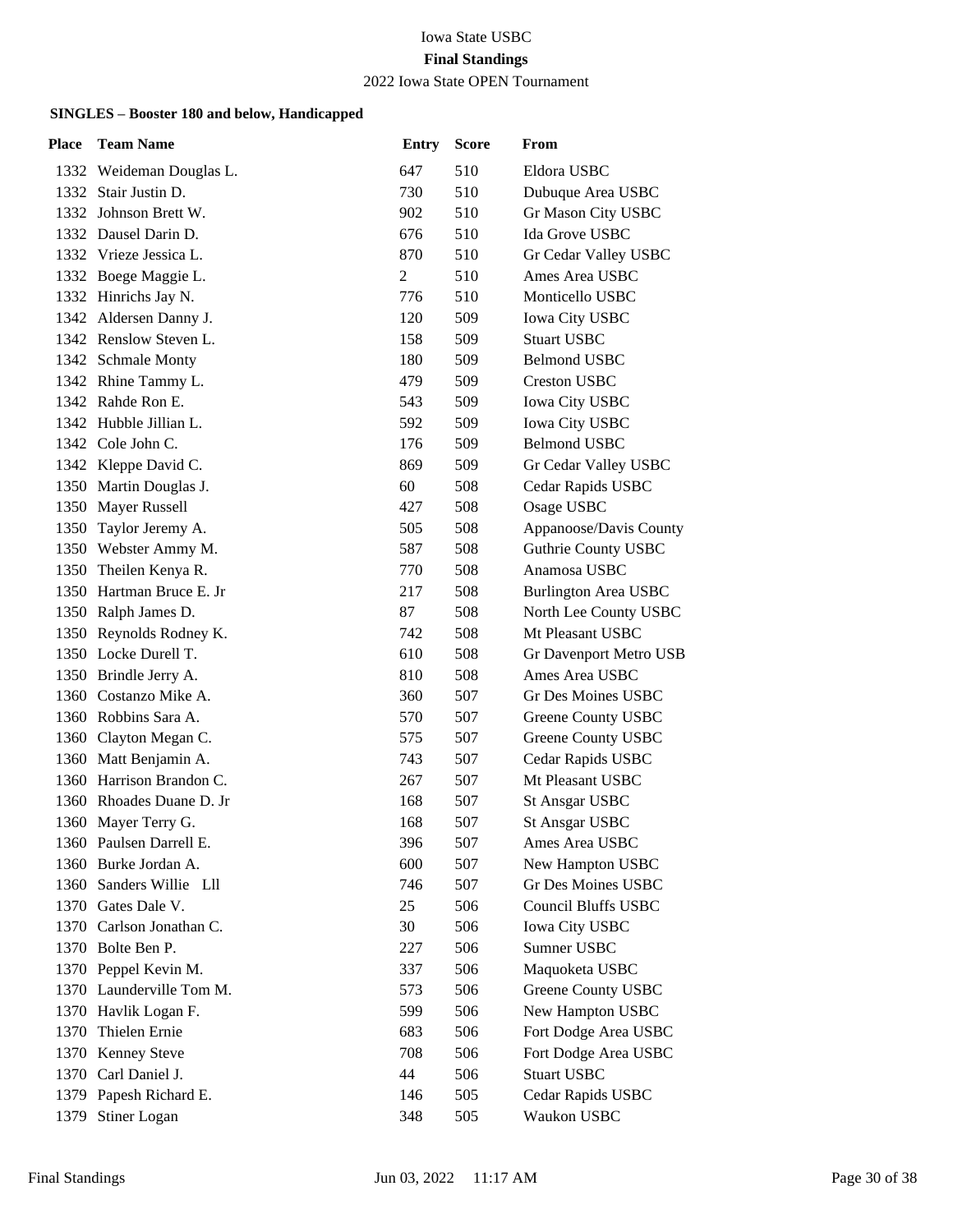### 2022 Iowa State OPEN Tournament

| Place | <b>Team Name</b>             | <b>Entry</b> | <b>Score</b> | From                        |
|-------|------------------------------|--------------|--------------|-----------------------------|
|       | 1379 Schwarze Travis J.      | 408          | 505          | Tripoli USBC                |
|       | 1379 Kraus Jordan D.         | 775          | 505          | Monticello USBC             |
| 1383  | Houts Brett A.               | 300          | 504          | Cedar Rapids USBC           |
|       | 1383 Pettijohn Jeff D.       | 312          | 504          | <b>Gr Des Moines USBC</b>   |
| 1383  | Johnson Adan E.              | 530          | 504          | Gr Des Moines USBC          |
|       | 1383 Medinger Mark A.        | 598          | 504          | Bellevue USBC               |
| 1383  | Munson Kariann L.            | 670          | 504          | Jasper County USBC          |
|       | 1383 Grimm Stanley J.        | 670          | 504          | Jasper County USBC          |
|       | 1383 Beichley Lynn L.        | 42           | 504          | Marshalltown Area USBC      |
| 1383  | Sizemore Bob W.              | 263          | 504          | Mt Pleasant USBC            |
|       | 1383 Even Ronald J.          | 176          | 504          | <b>Belmond USBC</b>         |
|       | 1392 Kester Randall M.       | 220          | 503          | <b>Burlington Area USBC</b> |
|       | 1392 Hoeger Terry J.         | 250          | 503          | Dyersville USBC             |
|       | 1392 Hull Megan L.           | 283          | 503          | Appanoose/Davis County      |
|       | 1392 Johnson Jeff            | 371          | 503          | Fort Dodge Area USBC        |
|       | 1392 Meyer Katie L.          | 887          | 503          | Gr Cedar Valley USBC        |
|       | 1392 Danner Carmen           | 127          | 503          | <b>Sigourney USBC</b>       |
|       | 1398 Nelson Rickey J.        | 47           | 502          | <b>Stuart USBC</b>          |
|       | 1398 Parkinson Kimberly J.   | 78           | 502          | <b>Burlington Area USBC</b> |
|       | 1398 Clubb William J.        | 493          | 502          | <b>Sigourney USBC</b>       |
|       | 1398 Mcatee Dennis K.        | 526          | 502          | Monticello USBC             |
|       | 1398 Main Carrie D.          | 831          | 502          | Lenox USBC                  |
|       | 1398 Ballensky Ann L.        | 810          | 502          | Ames Area USBC              |
|       | 1404 Dannen Hunter W.        | 322          | 501          | Marshalltown Area USBC      |
|       | 1404 Culver Wade             | 417          | 501          | Red Oak USBC                |
|       | 1404 Lilienthal Ivan         | 436          | 501          | West Delaware USBC          |
|       | 1404 Ellis Mollie A.         | 505          | 501          | Appanoose/Davis County      |
|       | 1404 Ehlers Kurt E.          | 521          | 501          | Independence USBC           |
|       | 1404 Jones Angie J.          | 574          | 501          | Greene County USBC          |
|       | 1404 Reilly Mark A.          | 762          | 501          | Gr Des Moines USBC          |
|       | 1404 Burgus Justin A.        | 266          | 501          | Mt Pleasant USBC            |
|       | 1404 Stone Kathy L.          | 579          | 501          | Gr Des Moines USBC          |
|       | 1404 Sexton Mark D.          | 414          | 501          | Gr Davenport Metro USB      |
|       | 1414 Gaughan Tom G.          | 18           | 500          | Pella USBC                  |
|       | 1414 Poortinga Gene A.       | 43           | 500          | Pella USBC                  |
|       | 1414 Hendrickson Mercedes A. | 98           | 500          | Gr Des Moines USBC          |
|       | 1414 Barnes Deborah A.       | 162          | 500          | Council Bluffs USBC         |
|       | 1414 Moore Cheri D.          | 281          | 500          | Greene County USBC          |
|       | 1414 Fryar Dean S.           | 369          | 500          | Fort Dodge Area USBC        |
|       | 1414 Sanders Tyler D.        | 675          | 500          | Ida Grove USBC              |
|       | 1414 Wilcox April            | 677          | 500          | Ida Grove USBC              |
| 1414  | Slaven Stanley A.            | 8            | 500          | Harlan USBC                 |
|       | 1414 Edgerton Xavier         | 723          | 500          | Fort Dodge Area USBC        |
|       | 1414 Evans Bradley J.        | 235          | 500          | Iowa City USBC              |
|       | 1414 Hartman Keri J.         | 217          | 500          | Burlington Area USBC        |
|       | 1414 Walter Andrew T.        | 111          | 500          | Iowa City USBC              |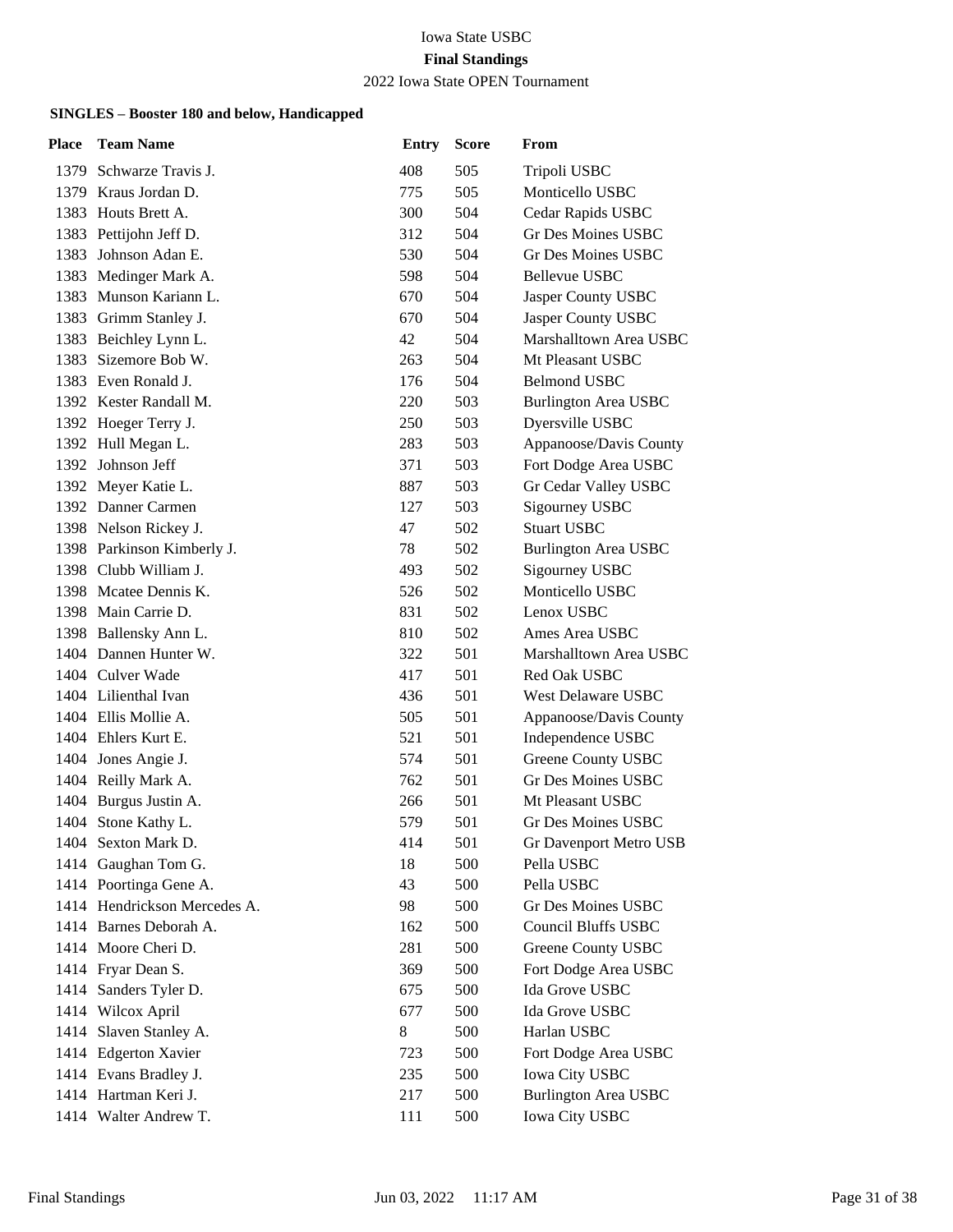#### 2022 Iowa State OPEN Tournament

| Place | <b>Team Name</b>           | <b>Entry</b> | <b>Score</b> | From                          |
|-------|----------------------------|--------------|--------------|-------------------------------|
|       | 1427 Newcomb Brent R. II   | 546          | 499          | Spencer USBC                  |
|       | 1427 Durst Kim K.          | 585          | 499          | <b>Guthrie County USBC</b>    |
|       | 1427 Haywood Michael J.    | 692          | 499          | Ottumwa Area USBC             |
|       | 1427 Brandenburg Janice C. | 595          | 499          | Iowa City USBC                |
|       | 1427 Moore Kimberly A.     | 905          | 499          | <b>Iowa City USBC</b>         |
| 1427  | Jones Jenny M.             | 397          | 499          | Ames Area USBC                |
| 1427  | Thompson Greg              | 392          | 499          | Ames Area USBC                |
| 1427  | Stevens Thomas R.          | 236          | 499          | <b>Iowa City USBC</b>         |
|       | 1427 Cole Brad             | 698          | 499          | Independence USBC             |
| 1427  | Kellogg Phyllis J.         | 364          | 499          | Gr Des Moines USBC            |
| 1437  | Johnson Steven J.          | 342          | 498          | Waukon USBC                   |
|       | 1437 Blaisdell Sherry A.   | 361          | 498          | Gr Des Moines USBC            |
|       | 1437 Menne Marc A.         | 456          | 498          | <b>West Union USBC</b>        |
| 1437  | Nepple Kevin J.            | 625          | 498          | Carroll Area USBC             |
| 1437  | Robbins Rod A.             | 576          | 498          | <b>Greene County USBC</b>     |
|       | 1437 Borkowski James A.    | 533          | 498          | Manning USBC                  |
|       | 1437 Van Klavern Jim H.    | 689          | 498          | Ottumwa Area USBC             |
|       | 1437 Adamson Caytlyn L.    | 616          | 498          | <b>Greene County USBC</b>     |
|       | 1437 Carlson Gary D. Jr    | 790          | 498          | Anamosa USBC                  |
|       | 1446 Beach Justin T.       | 7            | 497          | <b>Iowa City USBC</b>         |
|       | 1446 Schwarting Ronni A.   | 30           | 497          | Iowa City USBC                |
|       | 1446 Horne Douglas A.      | 140          | 497          | Cedar Rapids USBC             |
|       | 1446 Kemp Brandon J.       | 332          | 497          | Maquoketa USBC                |
|       | 1446 Heidemann Kailey L.   | 407          | 497          | Tripoli USBC                  |
|       | 1446 Swenka Jobyna J.      | 454          | 497          | West Union USBC               |
|       | 1446 Hepperly Matt L.      | 502          | 497          | Gr Mason City USBC            |
|       | 1446 Kaufman Nancy K.      | 570          | 497          | <b>Greene County USBC</b>     |
|       | 1446 Coons Abigail A.      | 736          | 497          | <b>Gr Davenport Metro USB</b> |
|       | 1446 Sondag Jerome F.      | 8            | 497          | Harlan USBC                   |
|       | 1446 Roling Angie R.       | 397          | 497          | Ames Area USBC                |
| 1457  | McLaughlin Casey M.        | 335          | 496          | Maquoketa USBC                |
|       | 1457 Kramer John J.        | 560          | 496          | Muscatine USBC                |
|       | 1457 Richards Brittani A.  | 574          | 496          | <b>Greene County USBC</b>     |
| 1457  | Schultz Tanner B.          | 584          | 496          | Manning USBC                  |
| 1457  | Thompson Cliff R.          | 585          | 496          | <b>Guthrie County USBC</b>    |
|       | 1457 Cirillo Laura A.      | 593          | 496          | <b>Iowa City USBC</b>         |
|       | 1457 Morgan Michelle A.    | 559          | 496          | Muscatine USBC                |
|       | 1457 Cummings Kelly        | 442          | 496          | Oelwein USBC                  |
|       | 1465 Parker Linda R.       | 70           | 495          | Ottumwa Area USBC             |
|       | 1465 Koopman Bridget A.    | 192          | 495          | Cedar Rapids USBC             |
| 1465  | Johnson Michelle           | 253          | 495          | Fort Dodge Area USBC          |
|       | 1465 Mears Crystal N.      | 318          | 495          | <b>Gr Des Moines USBC</b>     |
|       | 1465 Pejchl Robert         | 526          | 495          | Monticello USBC               |
|       | 1465 Lessenger Jenny A.    | 555          | 495          | Muscatine USBC                |
|       | 1465 Anderson Jerry E.     | 576          | 495          | <b>Greene County USBC</b>     |
|       | 1465 Jennings Teri L.      | 396          | 495          | Ames Area USBC                |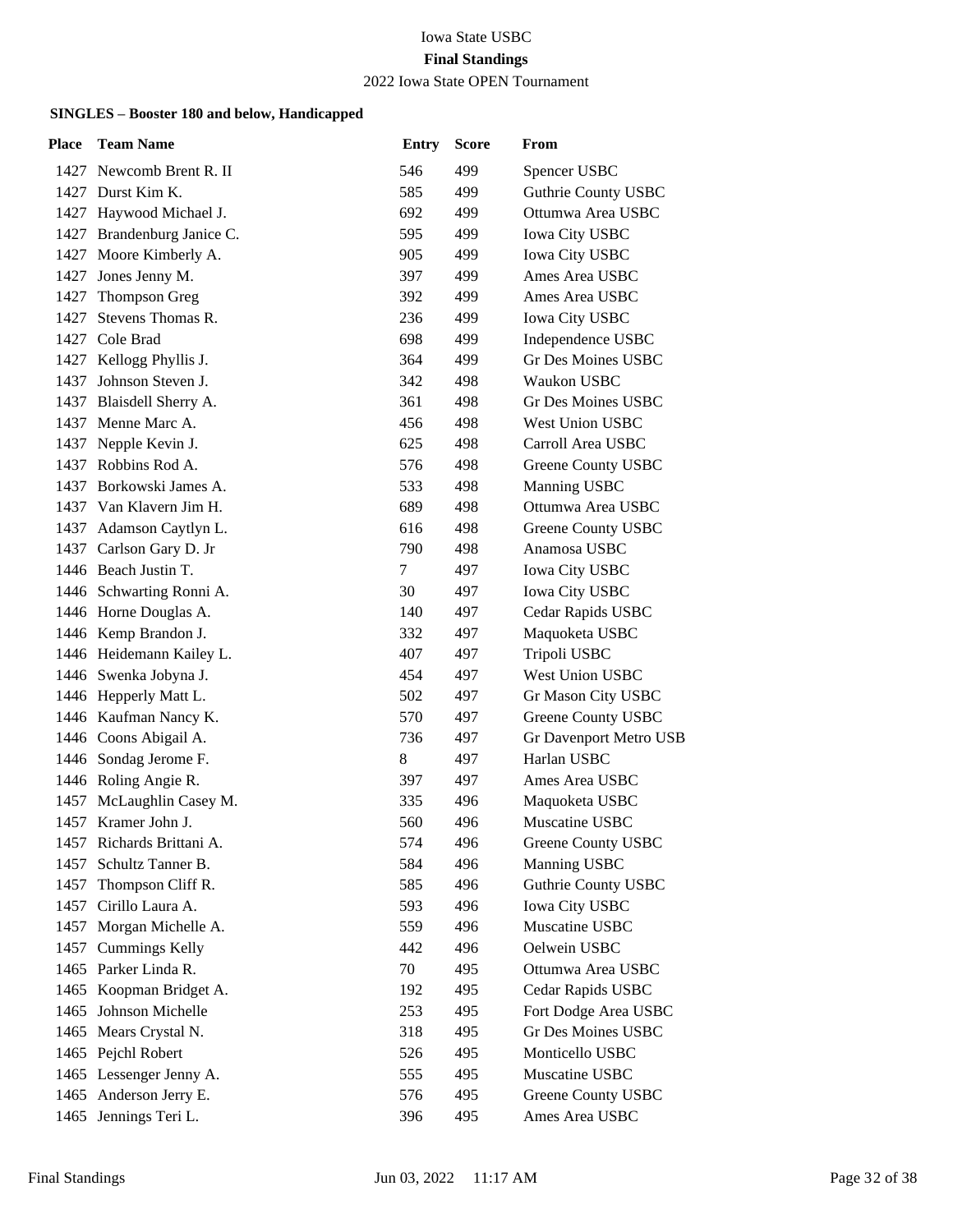### 2022 Iowa State OPEN Tournament

| Place | <b>Team Name</b>               | <b>Entry</b> | <b>Score</b> | From                        |
|-------|--------------------------------|--------------|--------------|-----------------------------|
|       | 1465 Hackbart Alex M.          | 166          | 495          | <b>St Ansgar USBC</b>       |
|       | 1474 Arnold Amy                | 53           | 494          | Keokuk USBC                 |
|       | 1474 Wiese Duane J.            | 201          | 494          | Camanche USBC               |
|       | 1474 Watson Mike R.            | 221          | 494          | <b>Burlington Area USBC</b> |
|       | 1474 Stanton Denise J.         | 362          | 494          | Gr Des Moines USBC          |
|       | 1474 Knipfer Todd D.           | 654          | 494          | Mt Pleasant USBC            |
|       | 1474 Bonjour Douglas C.        | 882          | 494          | Monticello USBC             |
|       | 1474 Giesmann Julie A.         | 594          | 494          | <b>Iowa City USBC</b>       |
|       | 1474 Black Eric M.             | 731          | 494          | Gr Davenport Metro USB      |
|       | 1482 Sego John H.              | 173          | 493          | Gr Mason City USBC          |
|       | 1482 Rader Kristi K.           | 402          | 493          | Tripoli USBC                |
|       | 1482 Merfeld Gregg L.          | 882          | 493          | Monticello USBC             |
|       | 1482 Brown Chris A.            | 893          | 493          | Muscatine USBC              |
|       | 1482 Quass Rodney W.           | 405          | 493          | Tripoli USBC                |
|       | 1482 Blake Dennis W.           | 171          | 493          | <b>St Ansgar USBC</b>       |
|       | 1482 Bowman Zachery S.         | 223          | 493          | <b>Burlington Area USBC</b> |
|       | 1482 Parks Robert J.           | 791          | 493          | Ottumwa Area USBC           |
|       | 1482 Countryman Travis M.      | 808          | 493          | Oskaloosa USBC              |
|       | 1482 Dew Robert C. Jr          | 868          | 493          | Gr Cedar Valley USBC        |
|       | 1482 Wood Justin L.            | 872          | 493          | Gr Cedar Valley USBC        |
|       | 1493 Crawford Barbara S.       | 708          | 492          | Fort Dodge Area USBC        |
|       | 1493 Meyer Dennis E.           | 880          | 492          | Monticello USBC             |
|       | 1493 Cormeny Troy M.           | 791          | 492          | Ottumwa Area USBC           |
|       | 1496 Westpfahl Scott A.        | 227          | 491          | Sumner USBC                 |
|       | 1496 Snitker Kirk D.           | 344          | 491          | Waukon USBC                 |
|       | 1496 Forrest Shannon           | 445          | 491          | Iowa City USBC              |
|       | 1496 Polito James M.           | 131          | 491          | <b>Gr Des Moines USBC</b>   |
|       | 1500 Schimunek Aaron R.        | 124          | 490          | Ames Area USBC              |
|       | 1500 Oberbroeckling Patrick J. | 248          | 490          | Dyersville USBC             |
|       | 1500 Moore Benjamin (BJ)       | 332          | 490          | Maquoketa USBC              |
|       | 1500 Beelner Jeremy D.         | 546          | 490          | Spencer USBC                |
|       | 1500 Oltmanns Shannon R.       | 771          | 490          | Anamosa USBC                |
|       | 1500 Schlaht Kyle J.           | 62           | 490          | <b>Iowa City USBC</b>       |
|       | 1500 Van Pilsum Shirley        | 364          | 490          | Gr Des Moines USBC          |
| 1507  | Gregory Neva A.                | 107          | 489          | <b>Iowa City USBC</b>       |
|       | 1507 Hosch Roger J.            | 251          | 489          | Dyersville USBC             |
|       | 1507 Ribbink Mya A.            | 894          | 489          | Muscatine USBC              |
|       | 1510 Lyness Christopher L.     | 240          | 488          | De Witt USBC                |
| 1510  | Shea Ian W.                    | 332          | 488          | Maquoketa USBC              |
|       | 1510 Abben-Goodwin Lori A.     | 739          | 488          | Cedar Rapids USBC           |
|       | 1510 Sweezer Craig L.          | 742          | 488          | Mt Pleasant USBC            |
|       | 1510 Carder Gale A. Jr         | 632          | 488          | <b>Gr Des Moines USBC</b>   |
|       | 1515 Mattes Timothy E.         | 30           | 487          | <b>Iowa City USBC</b>       |
|       | 1515 Long David A.             | 586          | 487          | <b>Guthrie County USBC</b>  |
|       | 1515 Baumler Allan C.          | 251          | 487          | Dyersville USBC             |
|       | 1515 Wilson Izabelle E.        | 571          | 487          | <b>Greene County USBC</b>   |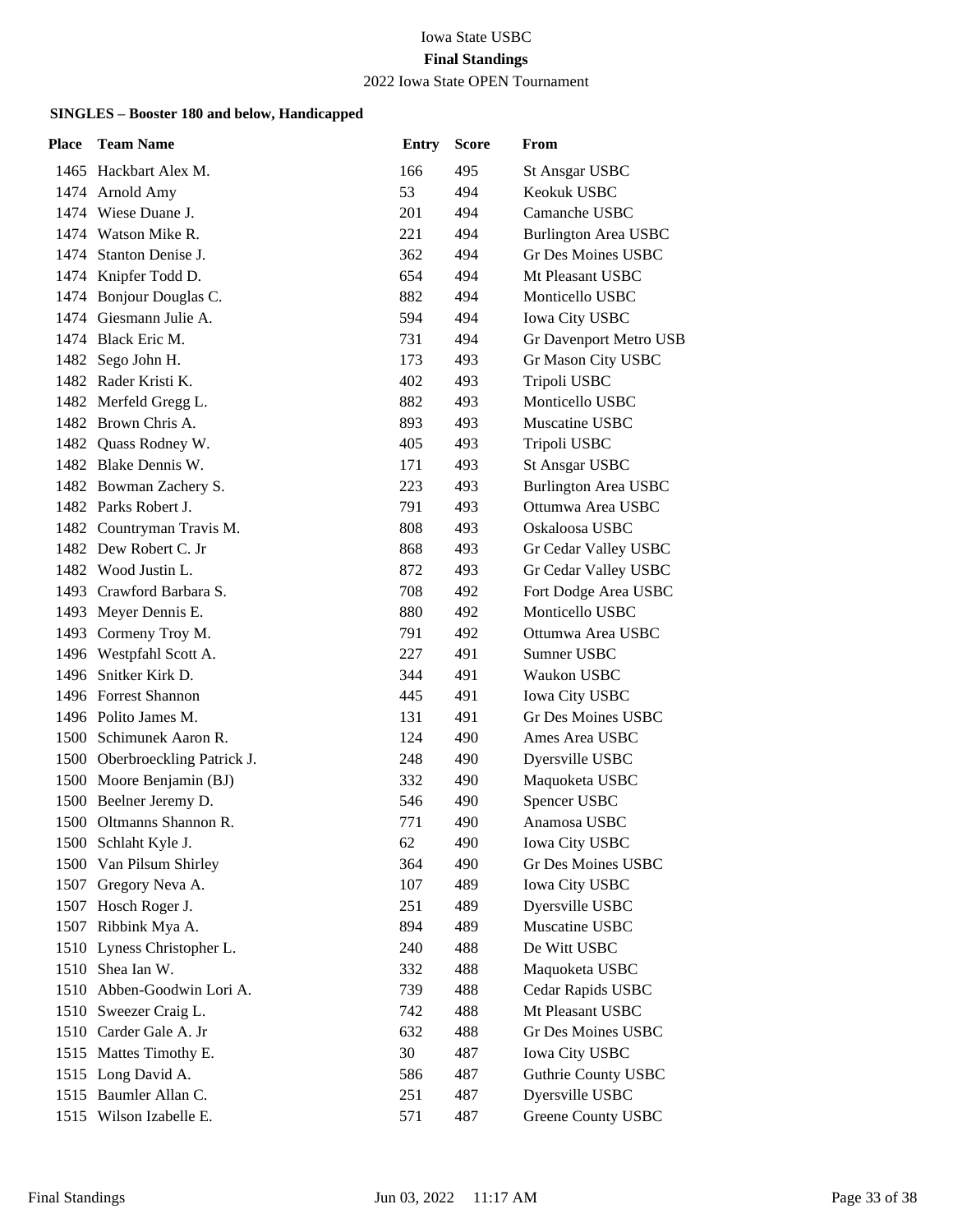#### 2022 Iowa State OPEN Tournament

| <b>Place</b> | <b>Team Name</b>            | <b>Entry</b>   | <b>Score</b> | From                        |
|--------------|-----------------------------|----------------|--------------|-----------------------------|
|              | 1515 Fournier Michael D.    | 176            | 487          | <b>Belmond USBC</b>         |
|              | 1520 Thompson Gary L.       | 106            | 486          | <b>Iowa City USBC</b>       |
| 1520         | Thien Joseph D.             | 112            | 486          | Ames Area USBC              |
|              | 1520 Davis Brittany L.      | 265            | 486          | Mt Pleasant USBC            |
|              | 1520 Beuthien Melissa       | 760            | 486          | De Witt USBC                |
|              | 1520 Foster Tanda R.        | 882            | 486          | Monticello USBC             |
|              | 1520 Brem Stephanie         | 267            | 486          | Mt Pleasant USBC            |
|              | 1520 Gunn Robin L.          | 571            | 486          | Greene County USBC          |
|              | 1520 Meyer Dale A.          | 547            | 486          | Spencer USBC                |
|              | 1520 Tesch Cordell G.       | 552            | 486          | Spencer USBC                |
|              | 1520 Lawrence Kris J.       | 488            | 486          | Cedar Rapids USBC           |
|              | 1520 Mrozek Tiffanie        | 488            | 486          | Cedar Rapids USBC           |
|              | 1520 Feltes John W.         | 193            | 486          | Cedar Rapids USBC           |
|              | 1520 Weets Dale A.          | 608            | 486          | Gr Davenport Metro USB      |
|              | 1533 Brandt Donald K.       | 152            | 485          | Cedar Rapids USBC           |
|              | 1533 Lackore James M.       | 426            | 485          | Osage USBC                  |
|              | 1533 Parks Sherry L.        | 707            | 485          | Grundy Center USBC          |
|              | 1533 Welter Michele L.      | 333            | 485          | Dubuque Area USBC           |
|              | 1533 Kelso Rebekah M.       | 564            | 485          | Muscatine USBC              |
|              | 1533 Robinson Debra S.      | $\overline{2}$ | 485          | Ames Area USBC              |
|              | 1539 Cockburn Jamie L.      | 101            | 484          | Greenfield USBC             |
|              | 1539 Love Amber L.          | 453            | 484          | West Union USBC             |
|              | 1539 Miller Jillian L.      | 454            | 484          | West Union USBC             |
|              | 1542 Reinhardt Timothy K.   | 215            | 483          | <b>Burlington Area USBC</b> |
|              | 1542 Hare Benjamin D.       | 335            | 483          | Maquoketa USBC              |
|              | 1542 Reyes Marco            | 362            | 483          | <b>Gr Des Moines USBC</b>   |
|              | 1542 Vrba Brian J.          | 418            | 483          | Red Oak USBC                |
|              | 1542 Schaer Donnie L.       | 453            | 483          | West Union USBC             |
|              | 1542 Septer Kathy M.        | 594            | 483          | <b>Iowa City USBC</b>       |
|              | 1542 Ostedgaard Alan R.     | 29             | 483          | <b>Iowa City USBC</b>       |
|              | 1542 Oberbroeckling Chad D. | 520            | 483          | Dubuque Area USBC           |
|              | 1550 Stansbury Darin L.     | 143            | 482          | Cedar Rapids USBC           |
|              | 1550 Thole Allan L.         | 417            | 482          | Red Oak USBC                |
|              | 1550 Bradley Doug J.        | 647            | 482          | Eldora USBC                 |
|              | 1550 Greve Jeff A.          | 718            | 482          | Camanche USBC               |
|              | 1550 Drews Tom              | 320            | 482          | <b>Iowa City USBC</b>       |
|              | 1555 Gregory Serena         | 107            | 481          | <b>Iowa City USBC</b>       |
|              | 1555 Will James F.          | 452            | 481          | West Union USBC             |
| 1555         | Stewart Erin N.             | 569            | 481          | <b>Greene County USBC</b>   |
|              | 1555 Rife Jennifer L.       | 593            | 481          | <b>Iowa City USBC</b>       |
|              | 1555 Bergquist William J.   | 646            | 481          | Eldora USBC                 |
|              | 1555 Wykert Harry G.        | 261            | 481          | Mt Pleasant USBC            |
|              | 1555 Moehr Jerry C.         | 724            | 481          | <b>Clinton USBC</b>         |
|              | 1562 Groom Amy E.           | 429            | 480          | Grundy Center USBC          |
|              | 1562 Bermel Matthew L.      | 566            | 480          | Muscatine USBC              |
|              | 1564 Weirup Randy L.        | 334            | 479          | Maquoketa USBC              |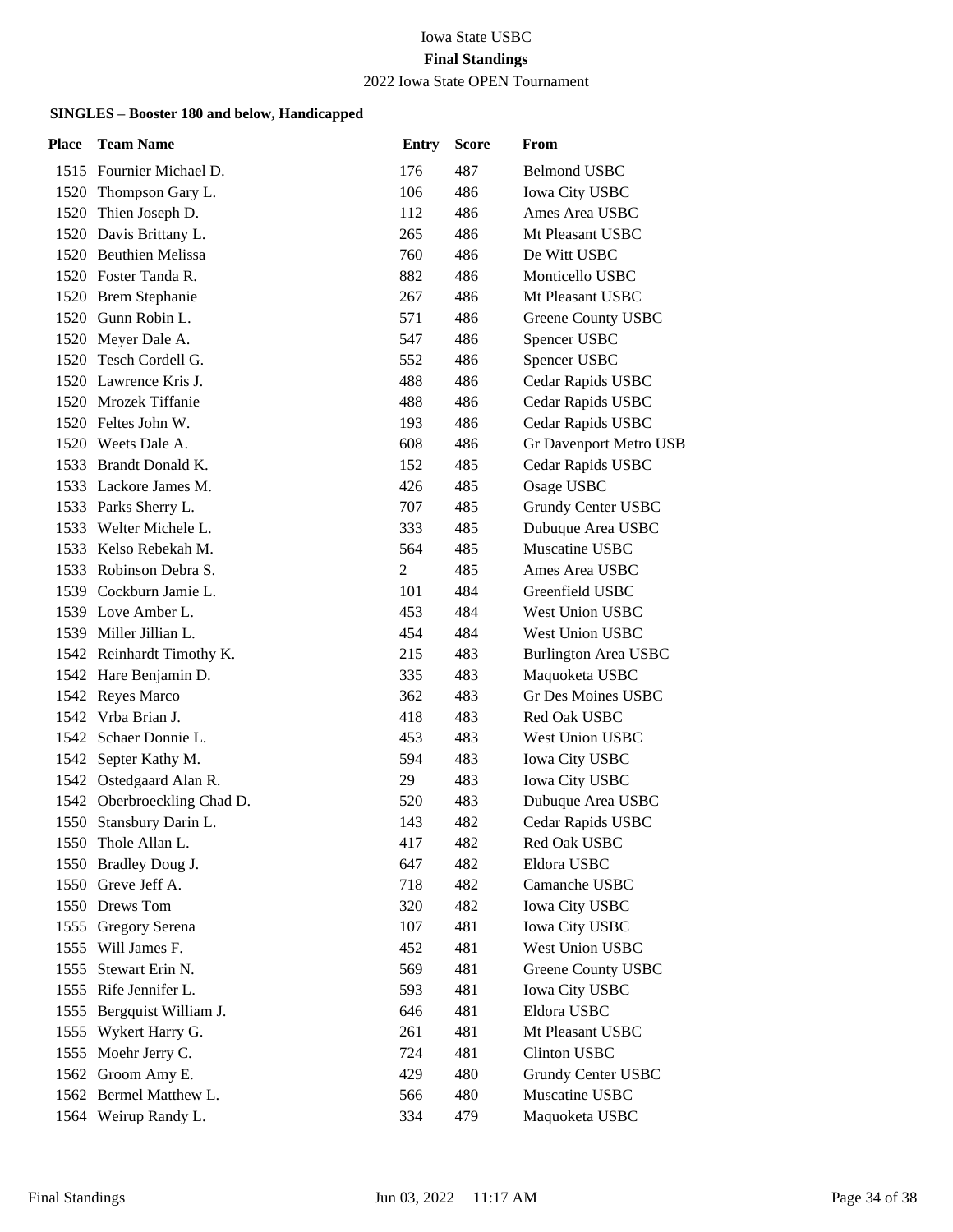### 2022 Iowa State OPEN Tournament

| Place | <b>Team Name</b>         | <b>Entry</b> | <b>Score</b> | From                       |
|-------|--------------------------|--------------|--------------|----------------------------|
|       | 1564 Shinn Alexis D.     | 362          | 479          | Gr Des Moines USBC         |
|       | 1564 Swanson Lee         | 760          | 479          | De Witt USBC               |
|       | 1564 Kohles Terry D.     | 8            | 479          | Harlan USBC                |
|       | 1564 Greve Elise J.      | 719          | 479          | Camanche USBC              |
|       | 1564 Grau Adam           | 798          | 479          | De Witt USBC               |
|       | 1564 Stanley Shane M.    | 830          | 479          | Sanborn USBC               |
| 1571  | Schulz Shane A.          | 184          | 478          | <b>Council Bluffs USBC</b> |
|       | 1571 Hillers Robert R.   | 250          | 478          | Dyersville USBC            |
|       | 1571 Espe Kurt R.        | 367          | 478          | Fort Dodge Area USBC       |
| 1571  | Kuetz Mike A.            | 530          | 478          | Gr Des Moines USBC         |
| 1571  | Slaughter Harry F.       | 714          | 478          | <b>Council Bluffs USBC</b> |
| 1571  | Stacy Cheryl A.          | 659          | 478          | <b>Gr Des Moines USBC</b>  |
|       | 1571 Hoeft Shelby L.     | 800          | 478          | <b>Forest City USBC</b>    |
|       | 1578 Dolphin Wesley J.   | 465          | 477          | Dubuque Area USBC          |
|       | 1578 Briner Cindy        | 479          | 477          | <b>Creston USBC</b>        |
|       | 1578 Bruns Keith         | 493          | 477          | Sigourney USBC             |
|       | 1578 Wickman Dan L.      | 580          | 477          | Independence USBC          |
|       | 1578 Weich Raymond E.    | 870          | 477          | Gr Cedar Valley USBC       |
|       | 1578 Kirchhoff Randy D.  | 405          | 477          | Tripoli USBC               |
|       | 1578 Brown Randy L.      | 742          | 477          | Mt Pleasant USBC           |
|       | 1578 Benge Marilyn M.    | 23           | 477          | Cedar Rapids USBC          |
|       | 1586 Groth Darrell C.    | 566          | 476          | Muscatine USBC             |
|       | 1587 Nord Craig A.       | 125          | 475          | Gr Davenport Metro USB     |
|       | 1587 Knighton Marcus Sr  | 832          | 475          | Lenox USBC                 |
|       | 1587 Kellogg Nickolas R. | 295          | 475          | Charles City USBC          |
|       | 1587 Dettbarn Dustin R.  | 287          | 475          | Sumner USBC                |
| 1591  | Andersen Richie          | 234          | 474          | <b>Atlantic USBC</b>       |
|       | 1591 Edwards Shannon     | 241          | 474          | De Witt USBC               |
|       | 1591 Phillips Kelly L.   | 538          | 474          | Manning USBC               |
| 1591  | McLaughlin Garl          | 29           | 474          | <b>Iowa City USBC</b>      |
| 1591  | Dubois Chelsea D.        | 903          | 474          | Pella USBC                 |
| 1591  | Jaeger Steve             | 451          | 474          | <b>Iowa City USBC</b>      |
|       | 1591 Shaffer Steven C.   | 236          | 474          | Iowa City USBC             |
| 1591  | Larocca Robert W.        | 272          | 474          | Gr Des Moines USBC         |
| 1599  | Kluesner Anthony J.      | 385          | 473          | Dubuque Area USBC          |
| 1599  | Juchem Keith             | 440          | 473          | Oelwein USBC               |
|       | 1599 Perez Julianna J.   | 753          | 473          | Muscatine USBC             |
| 1599  | Stone Shannon L.         | 406          | 473          | Tripoli USBC               |
| 1599  | Rodas Karolyn K.         | 287          | 473          | Sumner USBC                |
| 1599  | <b>Bauer Michael</b>     | 680          | 473          | Ida Grove USBC             |
|       | 1605 Rittel Daniel F.    | 46           | 472          | <b>Stuart USBC</b>         |
|       | 1605 Crowe Richard K.    | 55           | 472          | Ottumwa Area USBC          |
|       | 1605 Henry Thomas L.     | 254          | 472          | Fort Dodge Area USBC       |
|       | 1605 Horton Andy W.      | 274          | 472          | Corydon USBC               |
|       | 1605 Ludwig Teresa       | 397          | 472          | Ames Area USBC             |
|       | 1610 Henry Jaden         | 69           | 471          | Fort Dodge Area USBC       |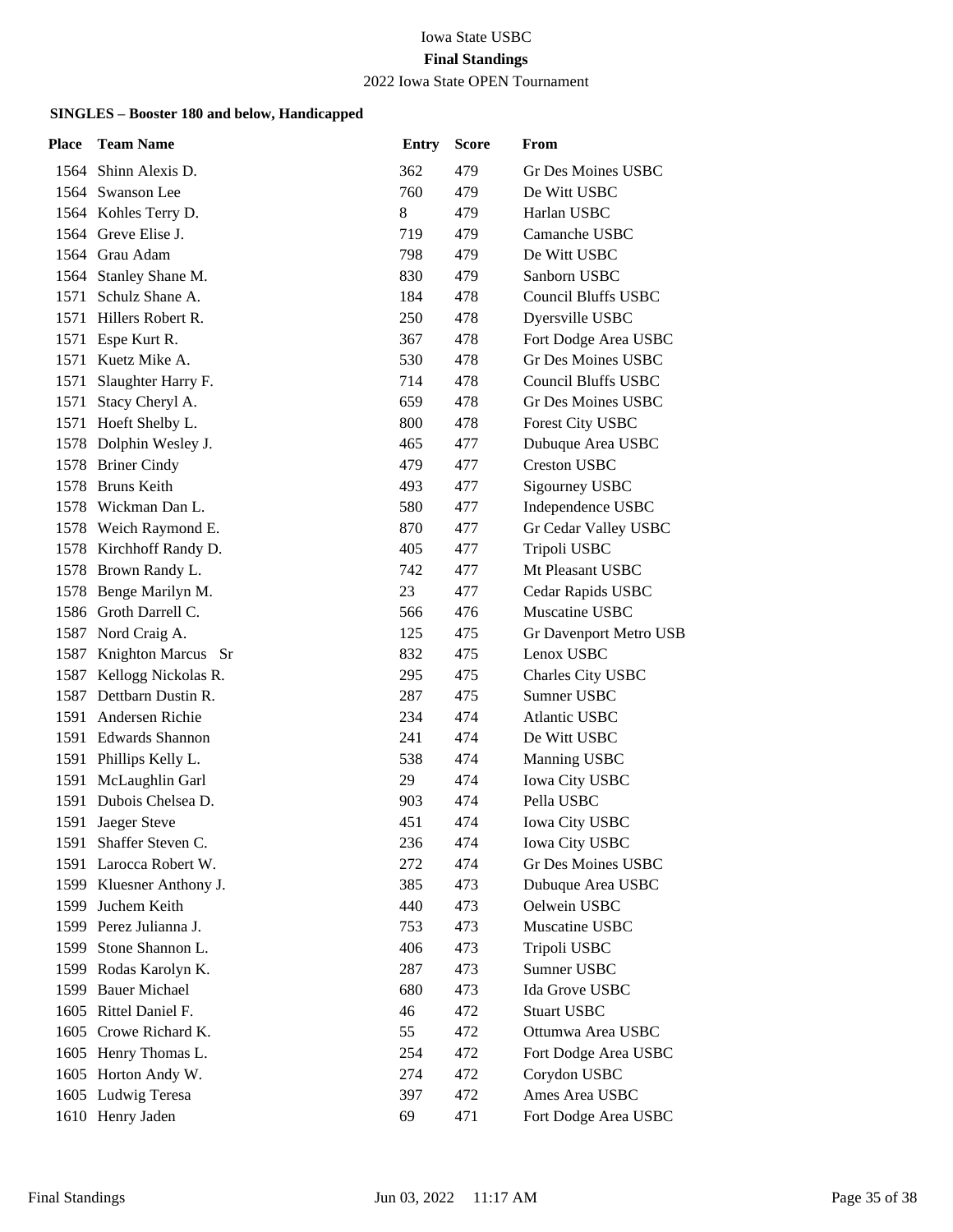### 2022 Iowa State OPEN Tournament

| Place | <b>Team Name</b>           | <b>Entry</b> | <b>Score</b> | From                   |
|-------|----------------------------|--------------|--------------|------------------------|
|       | 1610 Maiers Larry G.       | 250          | 471          | Dyersville USBC        |
|       | 1610 Robeson Dave          | 302          | 471          | Grundy Center USBC     |
|       | 1610 Trease Todd E.        | 669          | 471          | Jasper County USBC     |
|       | 1610 Crampton Randy        | 675          | 471          | Ida Grove USBC         |
|       | 1615 Schroeder Isaac D.    | 560          | 470          | Muscatine USBC         |
|       | 1615 Lindauer Marty J.     | 774          | 470          | Monticello USBC        |
| 1615  | Septer David               | 594          | 470          | <b>Iowa City USBC</b>  |
|       | 1615 Ziegmann Marc A.      | 458          | 470          | West Union USBC        |
|       | 1615 Brandt Shaun M.       | 610          | 470          | Gr Davenport Metro USB |
|       | 1615 Nemmers Danny         | 790          | 470          | Anamosa USBC           |
| 1621  | Koloc Michael              | 360          | 469          | Gr Des Moines USBC     |
| 1621  | Sealine Nicholas           | 723          | 469          | Fort Dodge Area USBC   |
|       | 1621 Ruess Ronald R.       | 582          | 469          | Anamosa USBC           |
|       | 1624 Kluesner Bill L.      | 431          | 468          | West Delaware USBC     |
|       | 1624 Hamdorf Karla K.      | 743          | 468          | Cedar Rapids USBC      |
|       | 1624 Michel Jason C.       | 610          | 468          | Gr Davenport Metro USB |
|       | 1624 Niaves Amber N.       | 894          | 468          | Muscatine USBC         |
|       | 1628 Dieleman Ed L.        | 18           | 467          | Pella USBC             |
|       | 1628 Kinnan James A.       | 693          | 467          | Gr Des Moines USBC     |
|       | 1628 Bierbrodt Al          | 582          | 467          | Anamosa USBC           |
|       | 1628 Lake Kevin R.         | 816          | 467          | Eldora USBC            |
|       | 1632 Street Sara L.        | 398          | 466          | Ames Area USBC         |
|       | 1632 Eagle Brenda L.       | 753          | 466          | Muscatine USBC         |
|       | 1632 Bilyeu Patrick A.     | 181          | 466          | <b>Belmond USBC</b>    |
|       | 1635 Ellis Scott J.        | 213          | 465          | Independence USBC      |
|       | 1635 Juza Jessica R.       | 548          | 465          | Spencer USBC           |
|       | 1637 Ludwig Josh           | 482          | 464          | Gr Des Moines USBC     |
|       | 1637 Merfeld Daniel J.     | 882          | 464          | Monticello USBC        |
|       | 1637 Wendel Jessica J.     | 682          | 464          | Sioux Rapids-Alta USBC |
| 1640  | Jones Sydney               | 39           | 463          | Red Oak USBC           |
| 1640  | <b>Schwarting Denise</b>   | 449          | 463          | Iowa City USBC         |
| 1640  | Schroeder Sonny F.         | 689          | 463          | Ottumwa Area USBC      |
|       | 1640 Munford Timothy J.    | 272          | 463          | Gr Des Moines USBC     |
|       | 1640 Steenblock Andrew     | 756          | 463          | Gr Mason City USBC     |
|       | 1645 Cotte Mechelle D.     | 791          | 462          | Ottumwa Area USBC      |
|       | 1646 Eggink Larry G.       | 18           | 461          | Pella USBC             |
|       | 1646 Hayes Chad M.         | 336          | 461          | Maquoketa USBC         |
|       | 1646 Williams Anthony R.   | 358          | 461          | Stacyville USBC        |
|       | 1649 Wallin Dan G.         | 290          | 460          | Dubuque Area USBC      |
| 1649  | Clark Kristopher M.        | 337          | 460          | Maquoketa USBC         |
|       | 1649 Howe Nick N.          | 506          | 460          | Appanoose/Davis County |
|       | 1652 Lindemann David J.    | 549          | 459          | Spencer USBC           |
|       | 1653 Vraspier Christine R. | 28           | 458          | Iowa City USBC         |
|       | 1653 Armstrong Jennie E.   | 361          | 458          | Gr Des Moines USBC     |
|       | 1655 Griffith Gina R.      | 449          | 457          | Iowa City USBC         |
|       | 1655 Lerch Wayne A.        | 771          | 457          | Anamosa USBC           |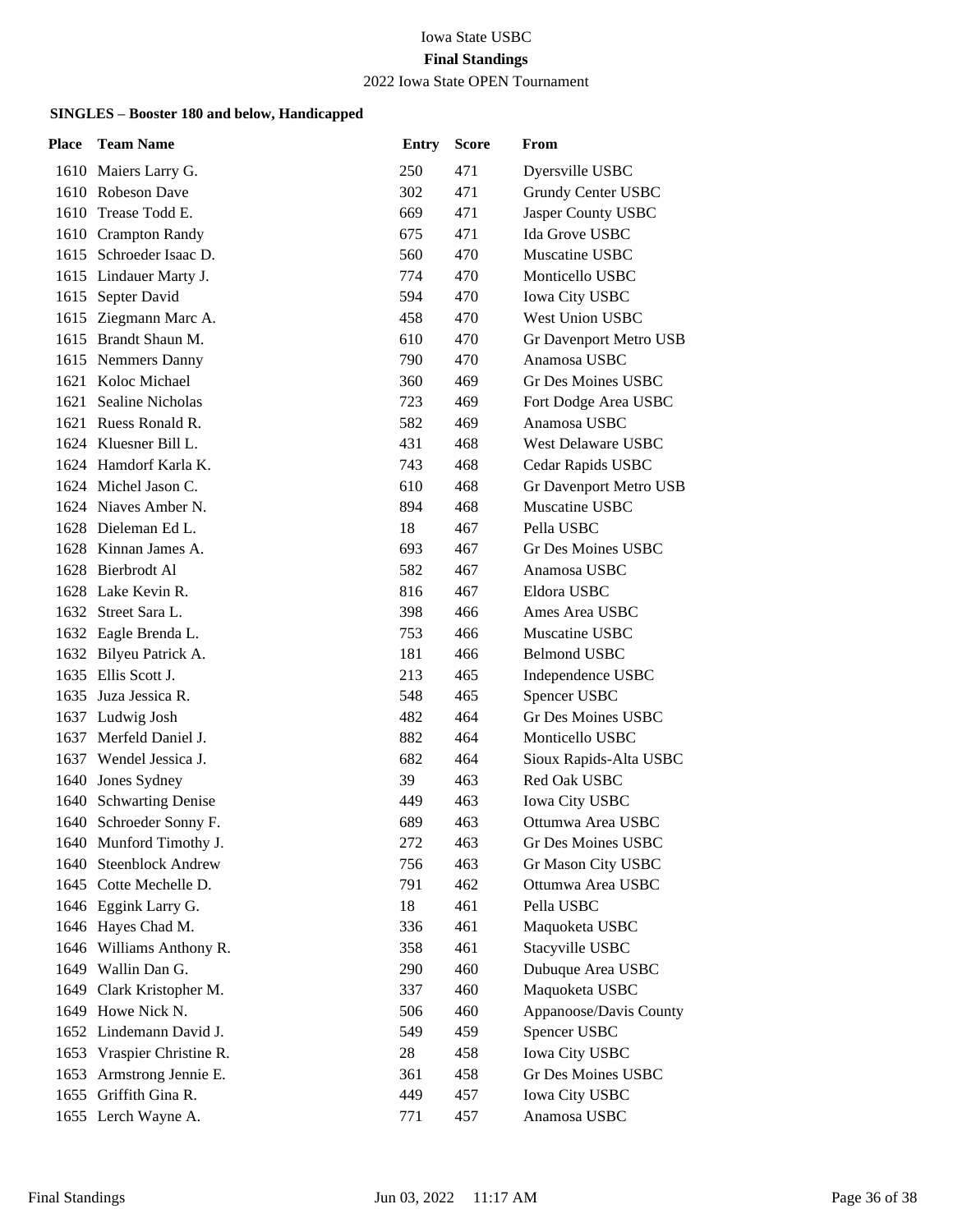#### 2022 Iowa State OPEN Tournament

| Place | <b>Team Name</b>            | <b>Entry</b> | <b>Score</b> | From                       |
|-------|-----------------------------|--------------|--------------|----------------------------|
|       | 1655 Mayer Anthony J.       | 171          | 457          | <b>St Ansgar USBC</b>      |
|       | 1658 Hron Jeff A.           | 693          | 456          | Gr Des Moines USBC         |
|       | 1659 Wakefeld Dave M.       | 433          | 455          | <b>West Delaware USBC</b>  |
|       | 1659 Boger Doug             | 406          | 455          | Tripoli USBC               |
|       | 1659 Britt Butch E.         | 602          | 455          | New Hampton USBC           |
|       | 1662 Drips Tom D.           | 453          | 454          | West Union USBC            |
|       | 1662 Sizemore Mendy J.      | 263          | 454          | Mt Pleasant USBC           |
|       | 1662 Timmerman Dale         | 181          | 454          | <b>Belmond USBC</b>        |
|       | 1665 Christensen Mike       | 302          | 452          | Grundy Center USBC         |
|       | 1665 Possehl Paul W.        | 827          | 452          | Camanche USBC              |
|       | 1667 Kouba Keith            | 790          | 451          | Anamosa USBC               |
|       | 1668 Hammel Lacey           | 123          | 450          | Keokuk USBC                |
|       | 1668 Maley Steve J.         | 605          | 450          | New Hampton USBC           |
| 1668  | Saunders Scott P.           | 102          | 450          | Cedar Rapids USBC          |
|       | 1668 Fitzsimmons Robert O.  | 26           | 450          | <b>Council Bluffs USBC</b> |
|       | 1672 Welch Richard E.       | 186          | 449          | Gr Des Moines USBC         |
|       | 1672 Gold Justin L.         | 750          | 449          | Muscatine USBC             |
|       | 1674 Weiermann Joseph R.    | 628          | 448          | Iowa City USBC             |
| 1675  | Blong Leon I.               | 599          | 447          | New Hampton USBC           |
|       | 1675 Michels Dennis J.      | 763          | 447          | <b>Bellevue USBC</b>       |
|       | 1675 Demmer Michael J.      | 251          | 447          | Dyersville USBC            |
|       | 1675 Reuter Betty A.        | 847          | 447          | Gr Cedar Valley USBC       |
| 1679  | Martin Loren C.             | 770          | 445          | Anamosa USBC               |
|       | 1680 Jarvis Trae D.         | 809          | 444          | Oskaloosa USBC             |
|       | 1681 Wedebrand Hunter A.    | 516          | 441          | <b>Estherville USBC</b>    |
|       | 1682 LaRue Jamie L.         | 284          | 440          | Appanoose/Davis County     |
|       | 1682 Lawler Clyde L.        | 211          | 440          | Marshalltown Area USBC     |
|       | 1684 Paisley Robert P.      | 260          | 439          | Mt Pleasant USBC           |
|       | 1684 Myers Gayla C.         | 770          | 439          | Anamosa USBC               |
|       | 1686 Rutherford Wyatt       | 589          | 438          | <b>Guthrie County USBC</b> |
| 1687  | Warrington John D.          | 357          | 436          | Stacyville USBC            |
| 1687  | Marriott Daniel J.          | 731          | 436          | Gr Davenport Metro USB     |
|       | 1689 Greenstreet Kaylynn S. | 58           | 435          | Ottumwa Area USBC          |
| 1689  | Kolln Aaron J.              | 584          | 435          | Manning USBC               |
| 1691  | <b>Meyer Stanley</b>        | 677          | 433          | Ida Grove USBC             |
| 1691  | Newby Erin M.               | 799          | 433          | <b>Forest City USBC</b>    |
| 1693  | Gipple Sam                  | 298          | 429          | Cedar Rapids USBC          |
| 1693  | Streit Billy L.             | 296          | 429          | Cedar Rapids USBC          |
| 1695  | Wooldrik Joseph E.          | 301          | 428          | Cedar Rapids USBC          |
|       | 1696 Schade Brittney B.     | 150          | 427          | Cedar Rapids USBC          |
|       | 1697 Clark Kyle E.          | 337          | 422          | Maquoketa USBC             |
|       | 1698 Bean Larry             | 298          | 418          | Cedar Rapids USBC          |
|       | 1698 Luze Steve P.          | 731          | 418          | Gr Davenport Metro USB     |
|       | 1700 Heiden Griffin G.      | 584          | 417          | Manning USBC               |
|       | 1701 Felton Tyler B.        | 775          | 414          | Monticello USBC            |
|       | 1702 Wilson Jewell M.       | 869          | 412          | Gr Cedar Valley USBC       |
|       |                             |              |              |                            |